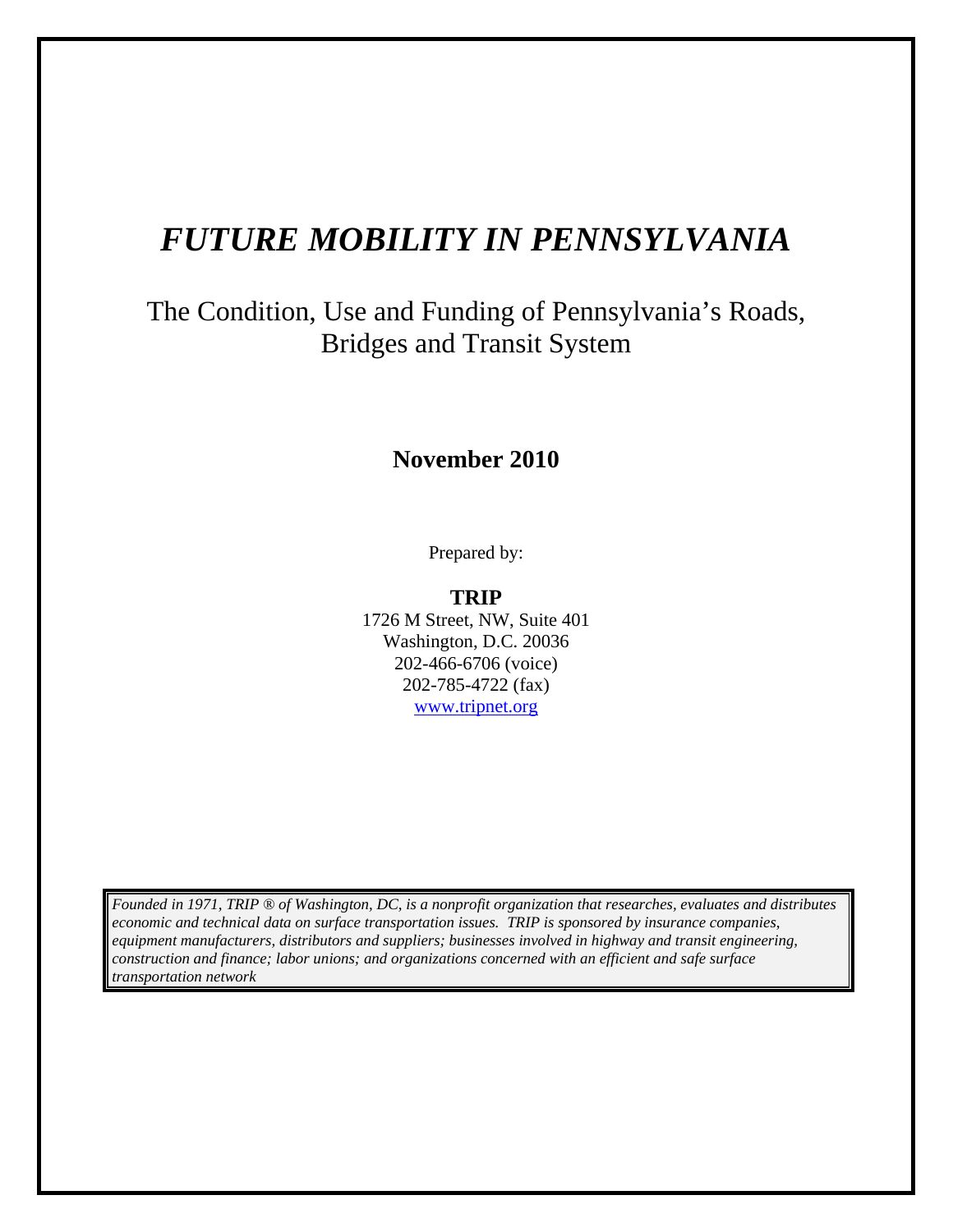#### **Executive Summary**

 Pennsylvania's extensive system of roads, highways, bridges and public transit is the backbone that supports the state's economy. Pennsylvania's surface transportation system needs to provide safe and efficient commutes to work and school, visits with family and friends, and trips to tourist and recreation attractions while simultaneously providing businesses with reliable access for customers, suppliers and employees. With an unemployment rate of nine percent and with the state's population continuing to grow, Pennsylvania must improve its system of roads, highways, bridges and public transit to foster economic growth and ensure the safe, reliable mobility needed to improve the quality of life for all Pennsylvanians.

 As Pennsylvania looks to rebound from the current economic downturn, the state will need to enhance its surface transportation system by improving its physical condition and enhancing the system's ability to provide efficient and reliable mobility for residents, visitors and businesses. Making needed improvements to Pennsylvania's roads, highways, bridges and transit could provide a significant boost to the state's economy by creating jobs and stimulating long-term economic growth as a result of enhanced mobility and access.

Pennsylvania faces enormous challenges in addressing its transportation needs. Deteriorated road and bridge conditions and mounting traffic congestion threaten to impede economic activity and diminish quality of life. The state's public transportation systems are also in disrepair and must be modernized and expanded.

While the needs of the state's highway and transit systems continue to grow, the amount of revenue to address these needs is expected to remain inadequate, resulting in significant challenges in providing a smooth, efficient and well-maintained system of roads, bridges and transit. A recent report from the Pennsylvania State Transportation Advisory Committee shows that the state faces an annual transportation funding shortfall of \$3.5 billion to meet highway, bridge and transit needs. As the state lacks adequate funding to improve physical conditions and traffic congestion worsens, meeting Pennsylvania's need to modernize and maintain its system of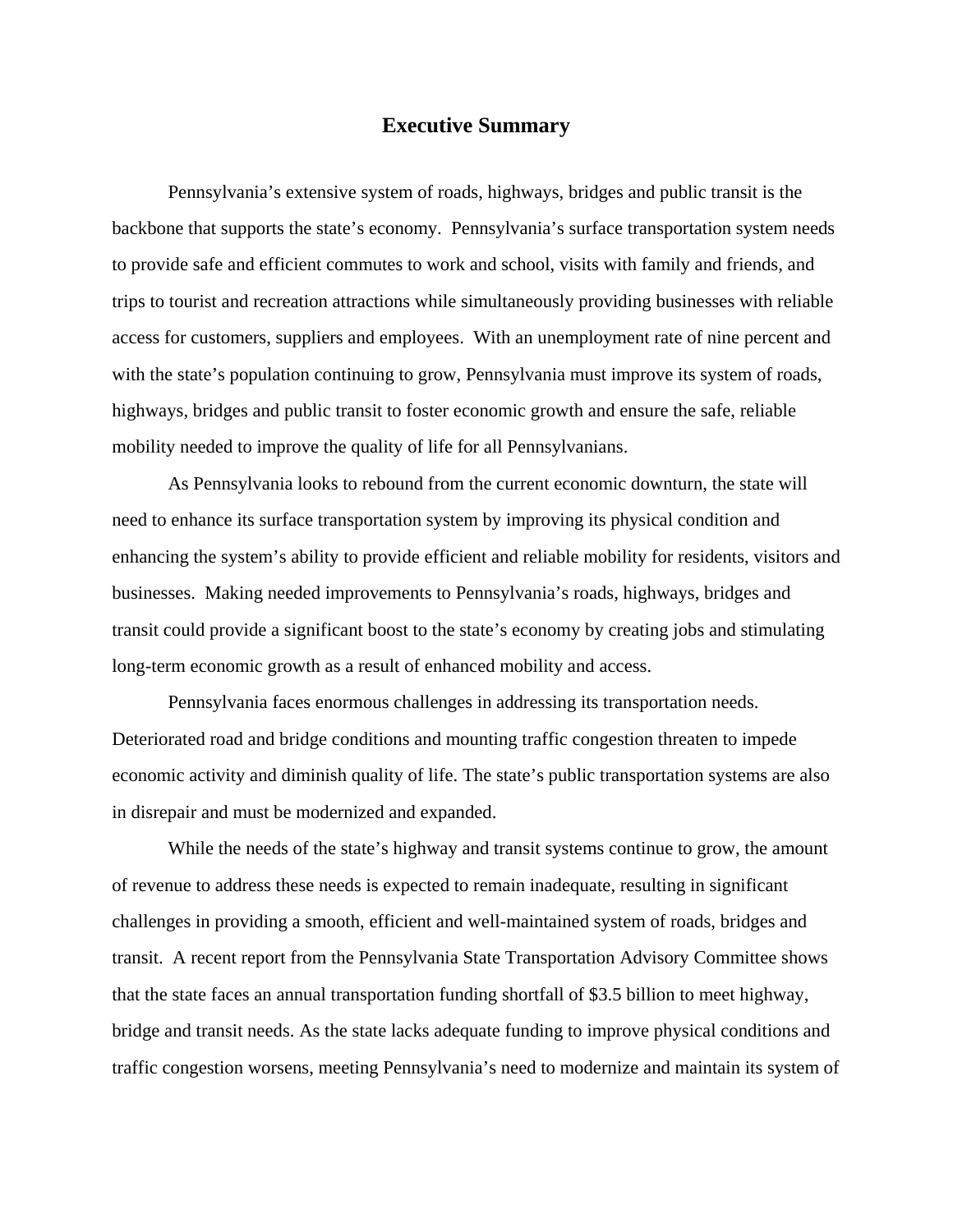roads, bridges and public transit will require a significant boost in local, state and federal funding.

One aim of the American Recovery and Reinvestment Act, approved in February 2009, is to stimulate the economy and provide a significant, short-term boost in transportation funding. Pennsylvania's estimated \$1.37 billion in stimulus funding has allowed the state to perform some needed rehabilitation and improvements to its road, bridge and public transit systems, but this one-time funding boost will not allow the state to proceed with numerous projects needed to modernize its surface transportation system.

This report examines the use, condition and funding of Pennsylvania's roads and bridges as well as its public transportation system. Also included in the report are individualized analyses for the Philadelphia, Pittsburgh, Harrisburg, and Scranton/Wilkes-Barre urban areas. These individualized reports cover each respective city and the surrounding metropolitan area and contain regional data on road and bridge conditions, congestion, transit use, transit system conditions, and traffic safety, as well as lists of each area's most deteriorated roads and bridges. These regional assessments are included as Appendices A through D in the report. All data used in the report is the latest available.

#### **Pennsylvania residents incur a significant financial cost as a result of roads and highways being congested, deteriorated or lacking some desirable safety features. Failure to improve the state's transportation network will likely increase these costs.**

• TRIP estimates that Pennsylvania's roadways that lack some desirable safety features, have inadequate capacity to meet travel demands or have poor pavement conditions cost the state's drivers approximately \$8.2 billion annually in the form of traffic crashes, additional vehicle operating costs (VOC) and congestion-related delays. Appendices A-D of the report contain regional data and cost breakdowns for the state's largest urban areas.

|                       | <b>VOC</b> |               | Congestion |                | Safety |             | <b>TOTAL</b> |               |
|-----------------------|------------|---------------|------------|----------------|--------|-------------|--------------|---------------|
| Harrisburg            | \$         | 293           | S          | 180            | \$     | 399         | S            | 872           |
| Philadelphia          | \$         | 522           | \$         | 786            | S      | 166         |              | 1,474         |
| Pittsburgh            | \$         | 411           | S          | 300            | \$     | 181         | -S           | 892           |
| Scranton-Wilkes Barre | \$         | 478           | \$         | 180            | \$     | 342         | S            | 1,000         |
| <b>STATEWIDE</b>      |            | \$2.9 billion |            | $$2.3$ billion |        | \$3 billion |              | \$8.2 billion |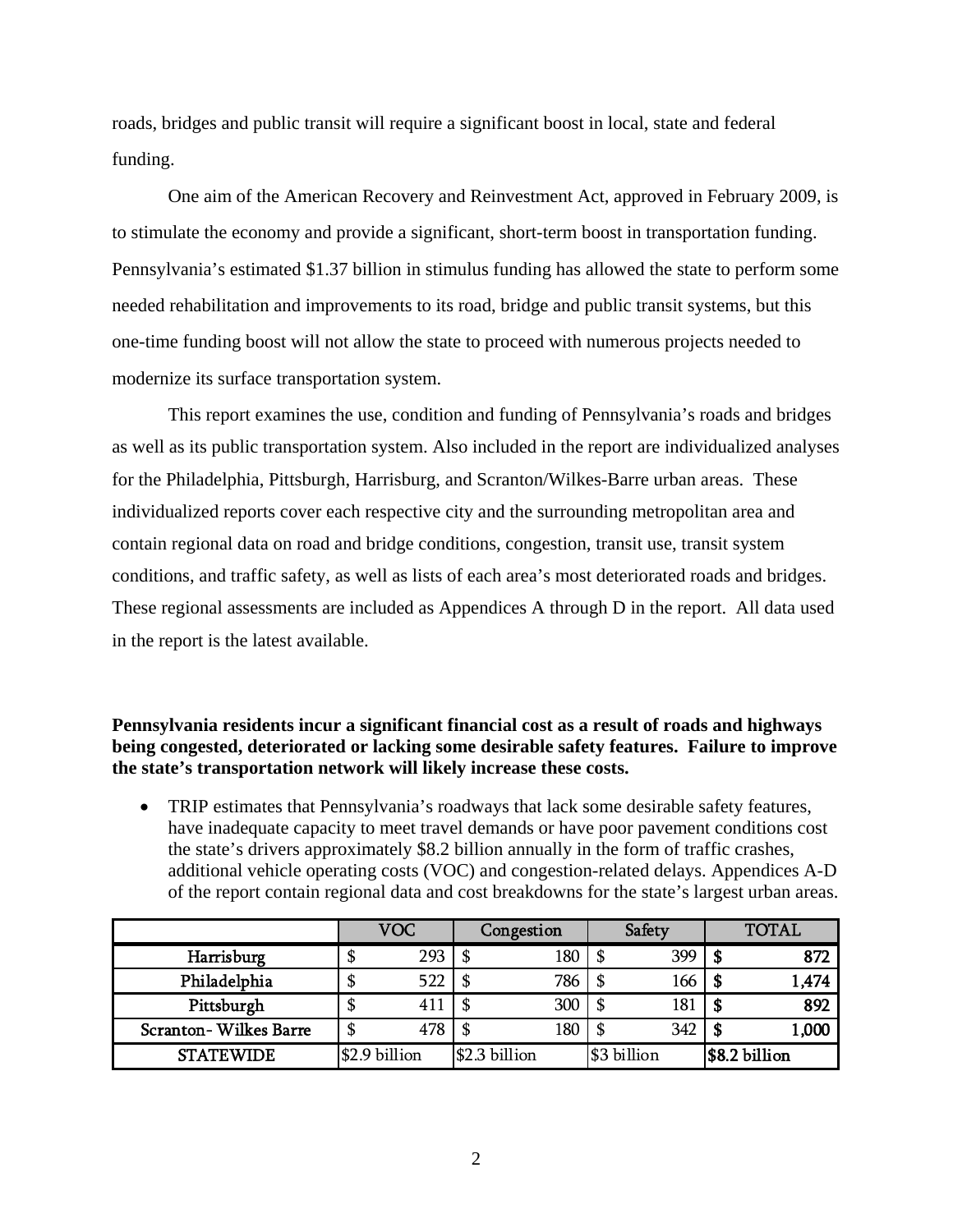- Approved in February 2009, the American Recovery and Reinvestment Act offered a significant, short-term boost in transportation funding in Pennsylvania by providing \$1.0 billion for road and bridge improvements and \$343.7 million for the state's public transit system. However, this funding is not sufficient to allow the state to proceed with many needed long-term projects that would improve safety, relieve congestion, enhance economic productivity and rehabilitate the state's roadway and transit system.
- Numerous projects needed to maintain and expand the current transportation system will not be able to move forward without a significant, long-term boost in funding at the local, state or federal level.
- A recent report from the Pennsylvania State Transportation Advisory Committee shows that the state faces an annual transportation funding shortfall of \$3.5 billion to meet highway, bridge and transit needs.
- Making needed repairs to the state's transportation system can help boost Pennsylvania's economy. A 2007 analysis by the Federal Highway Administration found that every \$1 billion invested in highway construction would support approximately 27,800 jobs, including approximately 9,500 in the construction sector, approximately 4,300 jobs in industries supporting the construction sector, and approximately 14,000 other jobs induced in non-construction related sectors of the economy.
- The Federal Highway Administration estimates that each dollar spent on road, highway and bridge improvements results in an average benefit of \$5.20 in the form of reduced vehicle maintenance costs, reduced delays, reduced fuel consumption, improved safety, reduced road and bridge maintenance costs, and reduced emissions as a result of improved traffic flow.
- Pennsylvania's unemployment rate more than doubled over the past three years, from 4.4 percent in September 2007 to 9.0 percent in September 2010.

**Increases in the state's population and rate of vehicle travel have placed additional stress on Pennsylvania's roadways and transit systems, resulting in rising congestion and additional deterioration. Traffic congestion in Pennsylvania is a growing burden in key urban areas and threatens to impede the state's economic development.** 

- Vehicle travel on Pennsylvania's major highways increased by 26 percent from 1990 to 2008 – jumping from 85.7 billion vehicle miles traveled (VMT) in 1990 to 108 billion VMT in 2008. Vehicle travel in Pennsylvania is expected to increase by another 25 percent by 2025, reaching approximately 135 billion VMT.
- Pennsylvania's population reached approximately 12.6 million in 2009, an increase of six percent and nearly three quarters of a million people since 1990. Pennsylvania's population is expected to increase to 12.77 million by 2030.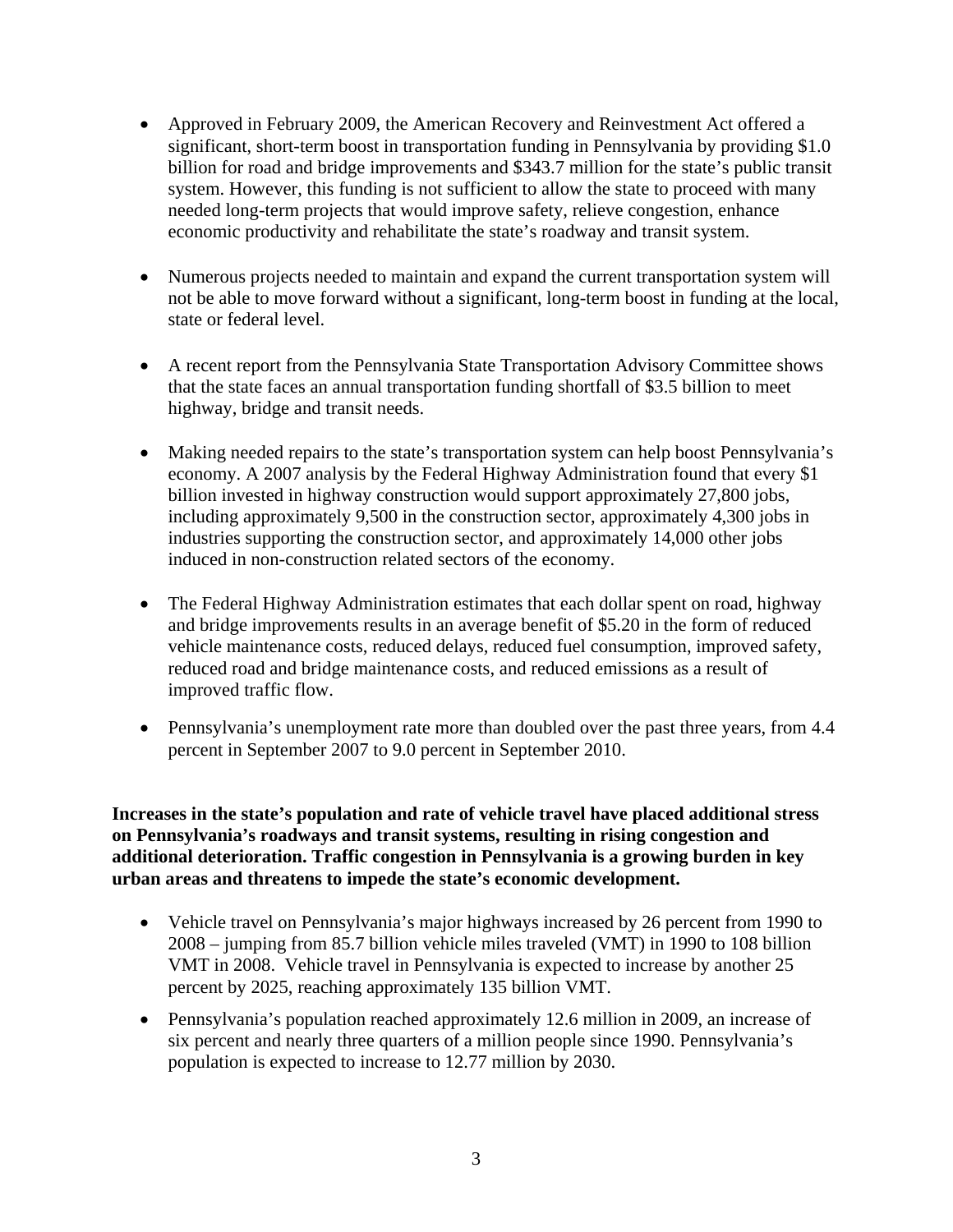- From 1990 to 2008, Pennsylvania's gross domestic product (GDP), a measure of the state's economic output, increased by 35 percent, when adjusted for inflation.
- Congestion on Pennsylvania's urban highways is growing as a result of increases in vehicle travel and population. In 2008, 34 percent of Pennsylvania's urban highways were congested, carrying traffic volumes that result in significant rush hour delay.
- The statewide cost of traffic congestion, in the form of lost time and wasted fuel, is approximately \$2.3 billion annually.

# **Driving on rough roads costs the average Pennsylvania motorist approximately \$341 per year in extra vehicle operating costs – a total of \$2.9 billion statewide.**

- In 2008, 15 percent of major roads in Pennsylvania were rated in poor condition. Another 28 percent of the state's major roads were rated in mediocre condition. Major roads include the state's Interstates, freeways and arterials.
- Roads rated in poor condition often have significant rutting, potholes or other visible signs of deterioration and typically need to be resurfaced or reconstructed. Roads rated in mediocre condition show signs of significant wear and may also have some visible pavement distress. Most pavements in mediocre condition can be repaired by resurfacing, but some may need more extensive reconstruction to return them to good condition.
- Driving on roads in need of repair costs each Pennsylvania motorist an average of \$341 annually in extra vehicle operating costs, a total of \$2.9 billion statewide. These costs include accelerated vehicle depreciation, additional vehicle repair costs, increased fuel consumption and increased tire wear.
- The functional life of Pennsylvania's roads is greatly affected by the state's ability to perform timely maintenance and upgrades to ensure that structures last as long as possible. It is critical that roads are fixed before they require major repairs because reconstructing roads costs approximately four times more than resurfacing them.
- This report contains information on pavement conditions in Pennsylvania's major metropolitan areas, including Philadelphia, Pittsburgh, Harrisburg and the Scranton/Wilkes-Barre area. Also included is a list of the sections of roadway in each of these urban areas that are most deteriorated and in need of repair. These regional assessments can be found in Appendices A through D of the report.

# **Pennsylvania has the greatest percentage of structurally deficient bridges in the country. This includes all bridges that are 20 feet or more in length and are maintained by state, local and federal agencies.**

• Twenty-seven percent of Pennsylvania's bridges were structurally deficient in 2009. A bridge is structurally deficient if there is significant deterioration of the bridge deck, supports or other major components. Structurally deficient bridges are often posted for lower weight or closed to traffic, restricting or redirecting commercial trucks and other larger vehicles including emergency service vehicles.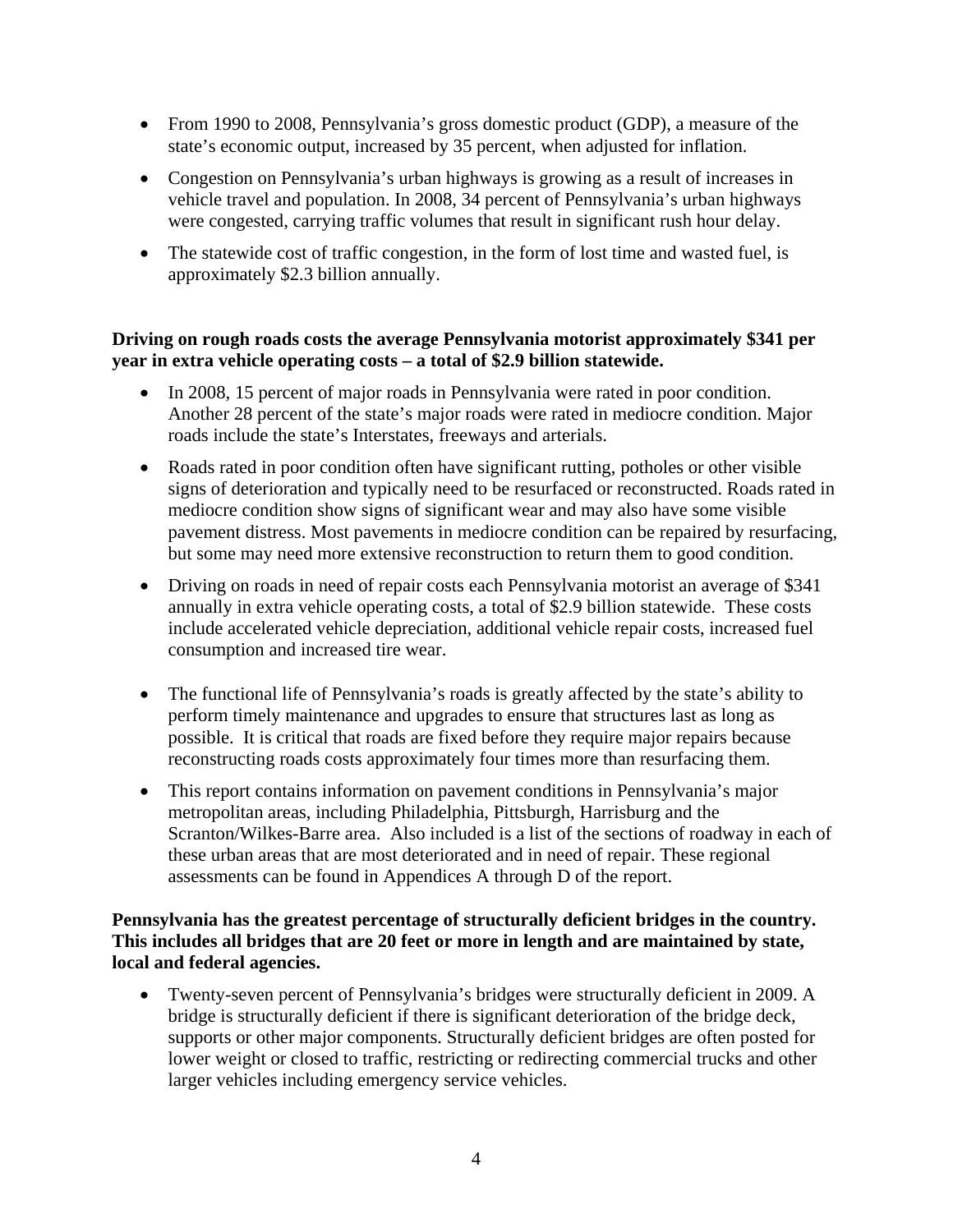- Seventeen percent of Pennsylvania's bridges were functionally obsolete in 2009. Bridges that are functionally obsolete no longer meet current highway design standards, often because of narrow lanes and shoulders, inadequate clearances or poor alignment.
- The report contains a list of needed bridge rehabilitation and replacement projects across the state that currently lack adequate funding to proceed.
- This report contains information on bridge conditions in Pennsylvania's major metropolitan areas, including Philadelphia, Pittsburgh, Harrisburg and the Scranton/Wilkes-Barre area. Also included in the report is a list of bridges in each of these areas that are most deteriorated and in need of repair. These regional assessments can be found in Appendices A through D of the report.

**Pennsylvania's rural traffic fatality rate is nearly three times greater than the fatality rate on all other roads in the state. Improving safety features on Pennsylvania's roads and highways would result in a decrease in traffic fatalities in the state. Roadway characteristics are likely a contributing factor in approximately one-third of all fatal and serious traffic accidents.** 

- Between 2004 and 2008, 7,590 people were killed in traffic accidents in Pennsylvania, an average of 1,518 fatalities per year.
- Pennsylvania's traffic fatality rate was 1.36 fatalities per 100 million vehicle miles of travel in 2008, higher than the national average of 1.25.
- The traffic fatality rate in 2008 on Pennsylvania's non-Interstate rural roads was 2.65 traffic fatalities per 100 million vehicle miles of travel, which is nearly three times higher than the traffic fatality rate of .91 on all other roads and highways in the state.
- Several factors are associated with vehicle accidents that result in fatalities, including driver behavior, vehicle design and roadway characteristics.
- TRIP estimates that roadway characteristics, such as lane widths, lighting, signage and the presence or absence of guardrails, paved shoulders, traffic lights, rumble strips, obstacle barriers, turn lanes, median barriers and pedestrian or bicycle facilities, were likely a contributing factor in approximately one-third of all fatal and serious traffic crashes.
- Where appropriate, highway improvements can reduce traffic fatalities and accidents while improving traffic flow to help relieve congestion. Such improvements include removing or shielding obstacles; adding or improving medians; adding rumble strips, wider lanes, wider and paved shoulders; upgrading roads from two lanes to four lanes; and better road markings and traffic signals.
- Pennsylvania has the highest percentage of rural narrow lanes (less than 12 feet wide) in the country – 41 percent. The U.S. average is 10 percent.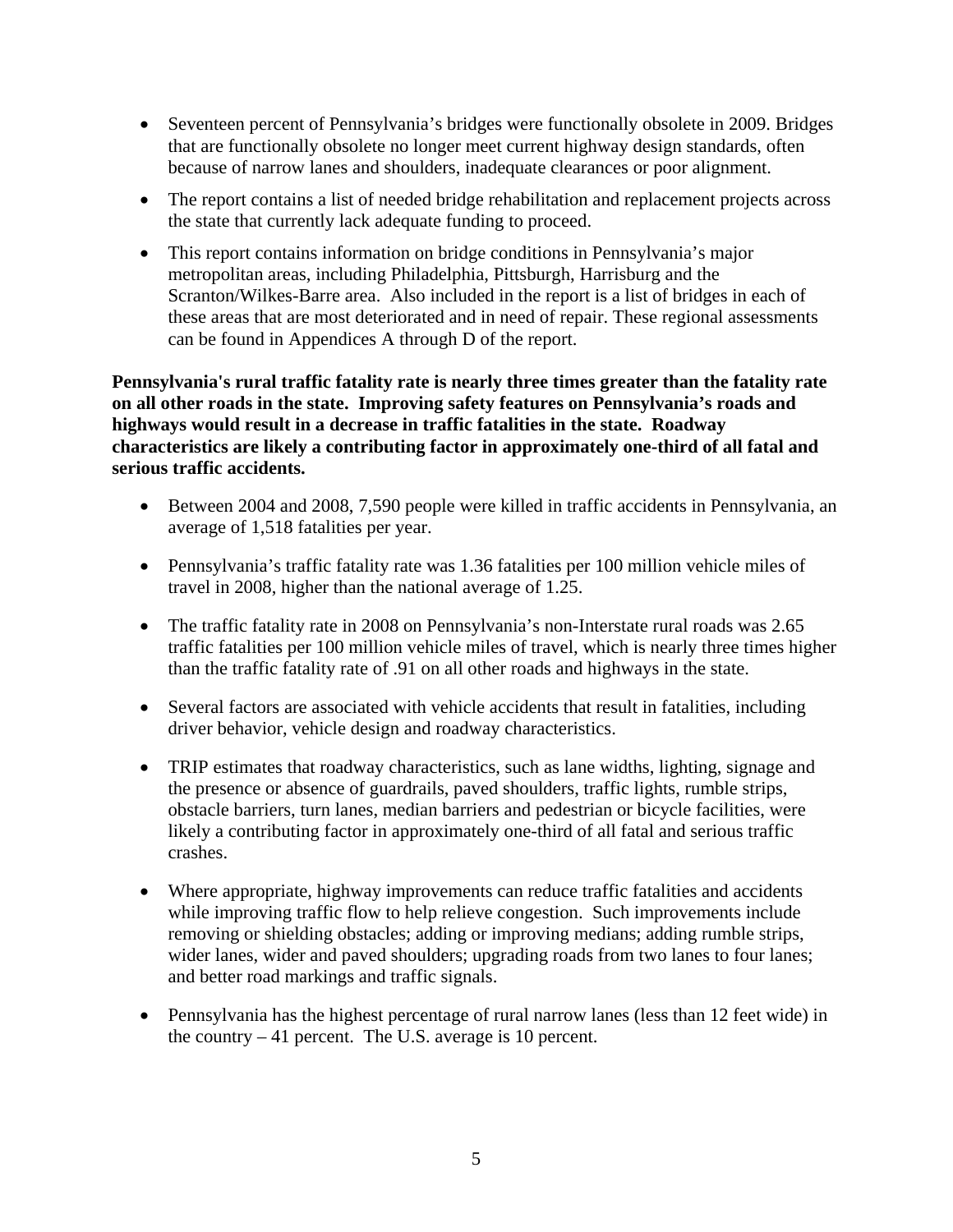- The Federal Highway Administration has found that every \$100 million spent on needed highway safety improvements will result in 145 fewer traffic fatalities over a 10-year period.
- The cost of serious traffic crashes in Pennsylvania in 2008, in which roadway characteristics were likely a contributing factor, was approximately \$3 billion. The costs associated with serious crashes include lost productivity, lost earnings, medical costs and emergency services.

**The efficiency of Pennsylvania's transportation system, particularly its highways, is critical to the health of the state's economy. Businesses are increasingly reliant on an efficient and reliable transportation system to move products and services. A key component in business efficiency and success is the level and ease of access to customers, markets, materials and workers.** 

- Approximately \$489 billion in goods are shipped annually from sites in Pennsylvania and another \$458 billion in goods are shipped annually to sites in Pennsylvania, mostly by commercial trucks on the state's highways.
- Seventy-seven percent of the goods shipped annually from sites in Pennsylvania are carried by trucks and another 14 percent are carried by courier services, which use trucks for part of the deliveries. Commercial trucking in Pennsylvania is projected to increase 17 percent by 2020.
- Increasingly, companies are looking at the quality of a region's transportation system when deciding where to relocate or expand. Regions with congested or poorly maintained roads may see businesses relocate to areas with a smoother, more efficient transportation system.
- Businesses have responded to improved communications and greater competition by moving from a push-style distribution system, which relies on low-cost movement of bulk commodities and large-scale warehousing, to a pull-style distribution system, which relies on smaller, more strategic and time-sensitive movement of goods.

*All data used in the report is the latest available. Sources of information for this report include the U.S. Department of Transportation (USDOT), the Pennsylvania Department of Transportation (PennDOT), the Pennsylvania State Transportation Advisory Committee, the Federal Highway Administration (FHWA), the Federal Transit Administration (FTA), the U.S. Census Bureau, the National Highway Traffic Safety Administration (NHTSA), the Reason Foundation and the Texas Transportation Institute (TTI).*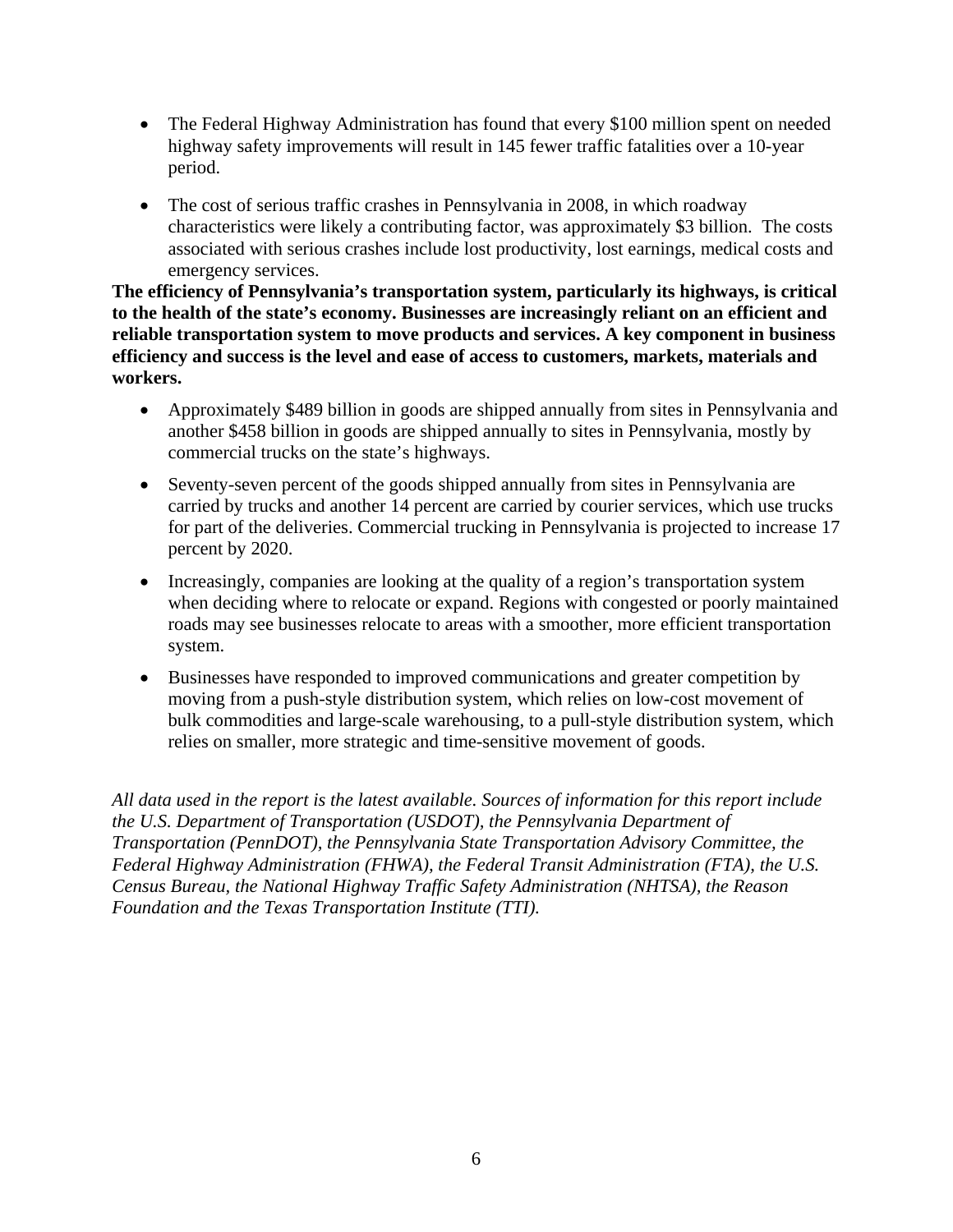# **Introduction**

Pennsylvania's system of roads, highways, bridges and public transportation needs to provide the state's residents and visitors with a high level of mobility. As the backbone of the Keystone State's surface transportation system, roads, bridges and public transit, play a central role in the state's diverse economy and are expected to make it possible for residents and visitors to go to work, visit family and friends, move goods to market, and frequent tourist attractions.

 Pennsylvania faces significant challenges in repairing and maintaining its deteriorated system of roads, bridges and public transportation. The modernization of Pennsylvania's surface transportation network is crucial to providing a smooth and efficient transportation system, while improving the economic livelihood of the state and accommodating future growth. As travel on Pennsylvania's surface transportation system becomes more efficient and the physical condition of the system improves, personal and commercial productivity will increase, boosting economic development statewide.

Without a significant commitment to transportation funding at the state and federal level, many needed projects and improvements can not move forward, jeopardizing Pennsylvania's future mobility and potential for economic development. Even with the added funding the state has received through the federal economic stimulus package, many key projects remain unfunded at current transportation investment levels.

This report examines the condition, use and funding of Pennsylvania's roads, bridges and public transit systems, as well as the state's ability to meet future mobility and traffic safety needs. In addition to statewide data, this report contains regional analyses for the Philadelphia, Pittsburgh, Harrisburg and Scranton/Wilkes-Barre urban areas. For each of these urban areas,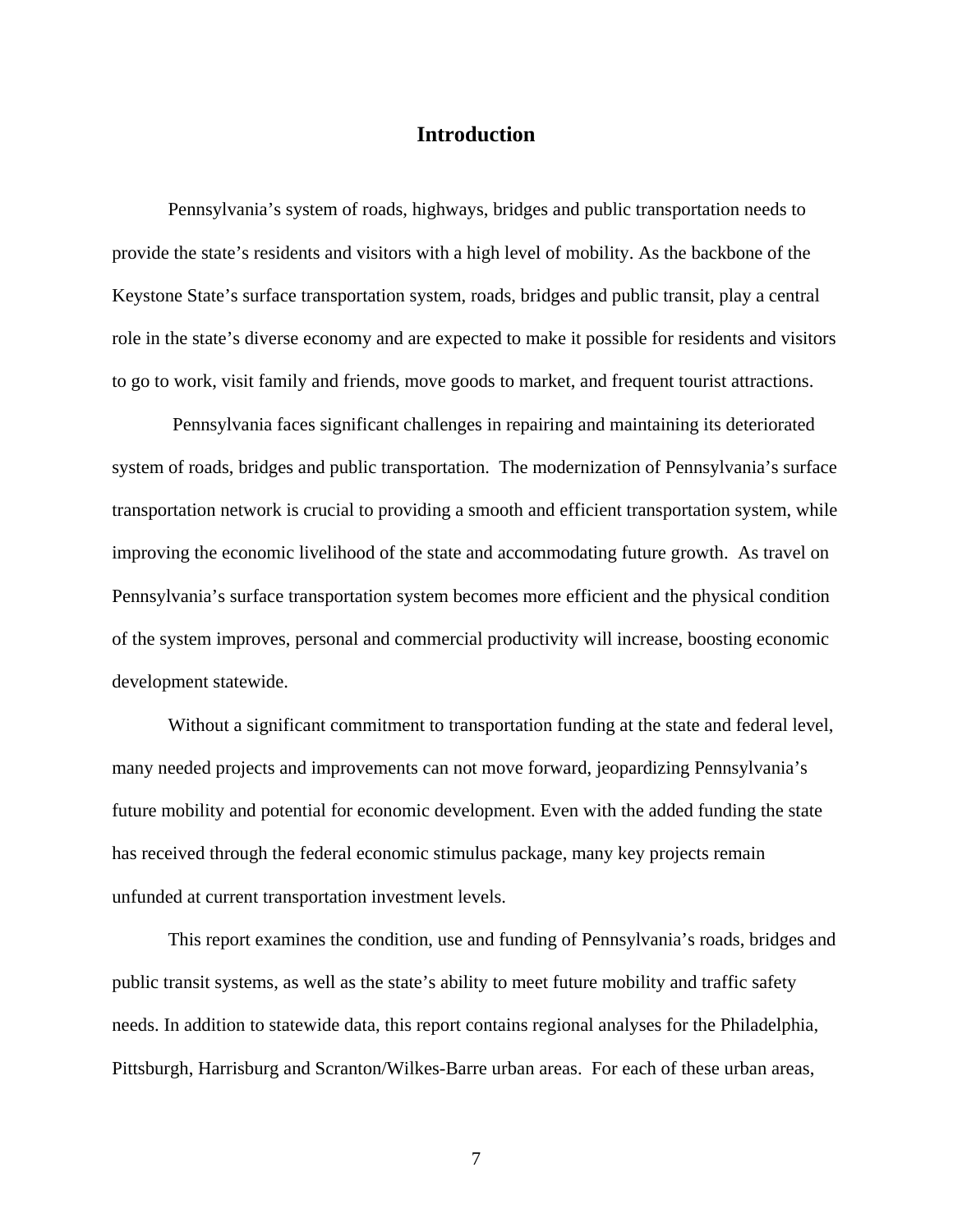appendices A through D contain road and bridge condition data, lists of the most deteriorated roads and bridges, traffic safety data and information about the condition of various public transportation systems.

Sources of information for this report include the U.S. Department of Transportation (USDOT), the Pennsylvania Department of Transportation (PennDOT), the Pennsylvania State Transportation Advisory Committee, the Federal Highway Administration (FHWA), the Federal Transit Administration (FTA), the U.S. Census Bureau, the National Highway Traffic Safety Administration (NHTSA), the Reason Foundation and the Texas Transportation Institute (TTI). All data is the latest available.

#### **Population, Vehicle Travel and Congestion in Pennsylvania**

Pennsylvania's population reached approximately 12.6 million in 2009, an increase of six percent and more than 723,000 people since  $1990^1$ . The state's population is expected to increase to 12.77 million by  $2030<sup>2</sup>$ 

From 1990 to 2008, annual vehicle miles of travel (VMT) in the state increased by 26 percent, from approximately 85.7 billion annual VMT to 108 billion VMT.  $3$  Based on travel and population trends, TRIP estimates that vehicle travel in Pennsylvania will increase by another 25 percent by 2025, reaching approximately 135 billion VMT.<sup>4</sup>

Despite the recent economic downturn, from 1990 to 2008, Pennsylvania's gross domestic product (GDP), a measure of the state's economic output, increased by 35 percent, when adjusted for inflation.<sup>5</sup>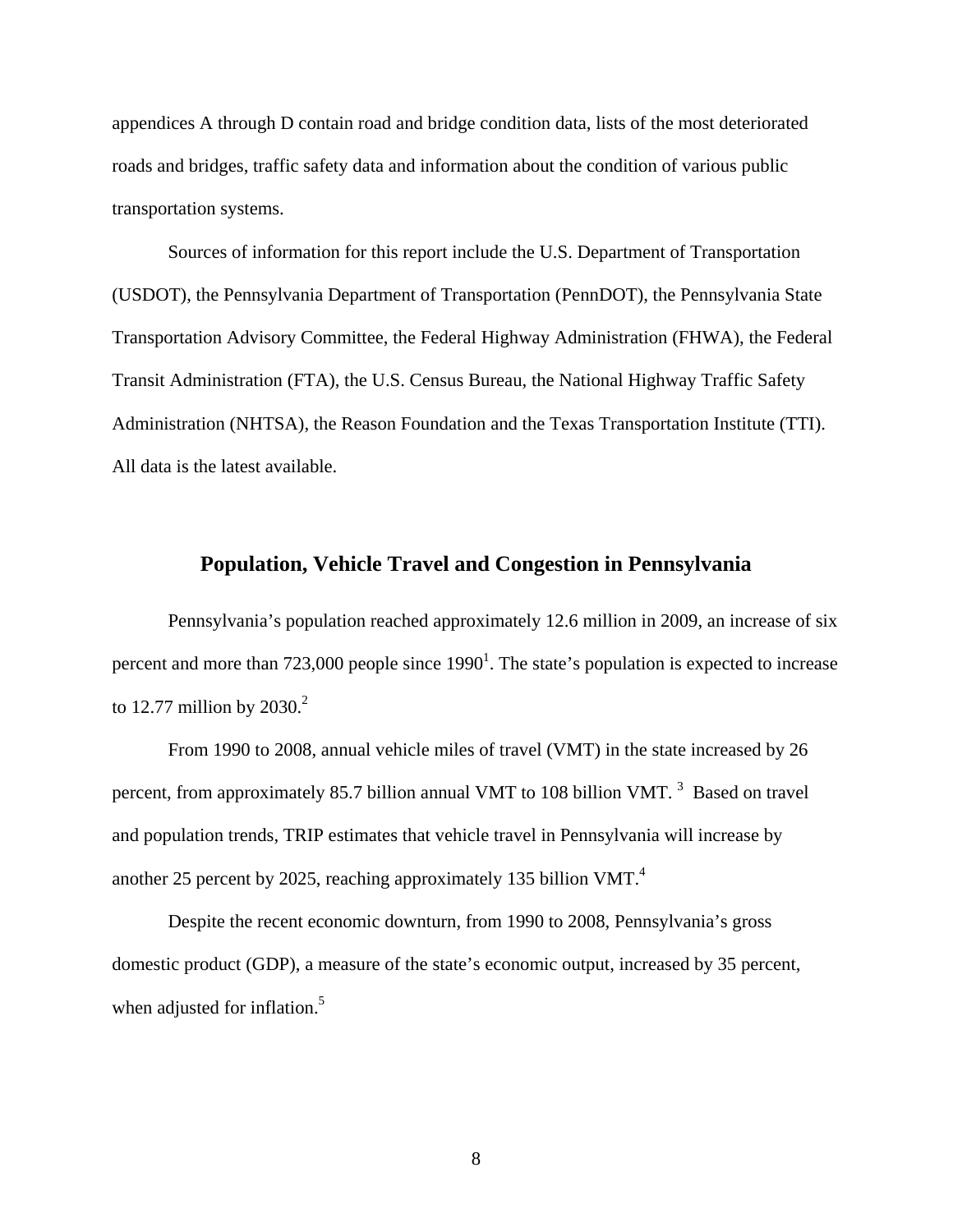Traffic congestion in Pennsylvania is a growing burden in key urban areas and threatens to impede the state's economic development. Congestion on Pennsylvania's urban highways is growing as a result of increases in vehicle travel and population.

In 2008, 34 percent of Pennsylvania's urban roads and highways were congested, carrying traffic volumes that result in significant rush hour delays.<sup>6</sup> Highways that carry high levels of traffic are also more vulnerable to experiencing significant traffic delays as a result of accidents or other incidents. The statewide cost of traffic congestion in lost time and wasted fuel is approximately \$2.3 billion annually.<sup>7</sup>

Because of increases in the state's population and the rate of travel of its residents, the demands being placed on Pennsylvania's roads and highways far exceed their current capacity. It is critical that Pennsylvania develop and maintain a modern transportation system that can foster economic development and accommodate future growth in population and vehicle travel.

#### **Condition of Pennsylvania's Roads**

The conditions of Pennsylvania's major roads are measured annually. $8\,$  In 2008, 43 percent of Pennsylvania's roads were in poor or mediocre condition. In 2008, 15 percent of major roads in Pennsylvania were rated in poor condition.<sup>9</sup> Another 28 percent of the state's major roads were rated in mediocre condition.<sup>10</sup> Major roads include the state's Interstates, freeways and arterials.

Pavement conditions on the state's major urban roadways are particularly rough. The following chart shows pavement conditions in the state's largest urban areas. Each urban area has a high percentage of roads in poor and mediocre condition.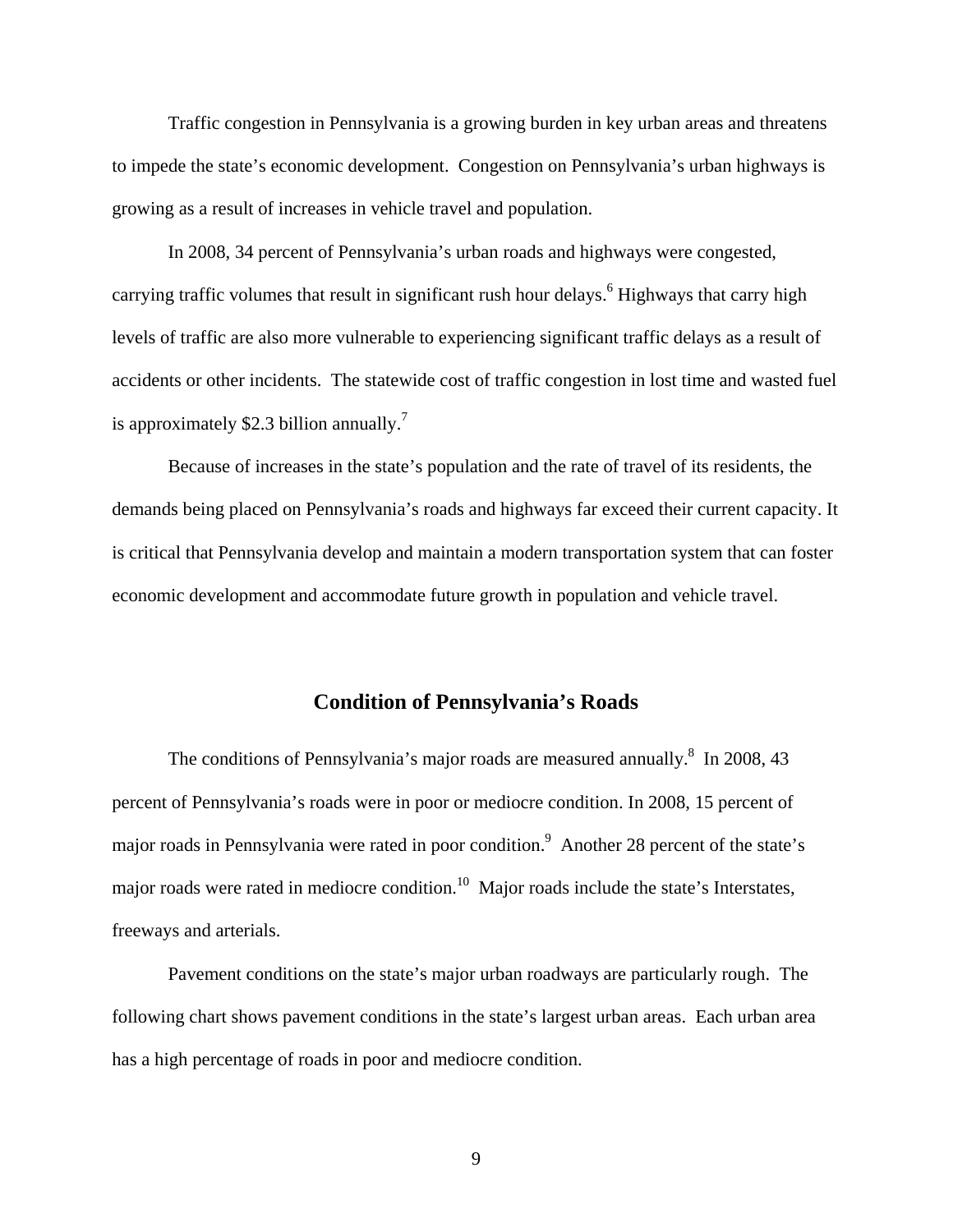|                              | Poor | <b>Mediocre</b> | Fair | Good |
|------------------------------|------|-----------------|------|------|
| <b>Harrisburg</b>            |      |                 |      | 33   |
| Philadelphia                 |      |                 |      |      |
| Pittsburgh                   |      | .3h             |      |      |
| <b>Scranton/Wilkes-Barre</b> |      | 4.              |      |      |

**Chart 1. Percentage of major roads in poor, mediocre, fair and good condition in Pennsylvania urban areas.** 

**Source: TRIP analysis of Federal Highway Administration data** 

A desirable goal for state and local organizations that are responsible for road maintenance is to keep 75 percent of major roads in good condition.<sup>11</sup> In Pennsylvania, 35 percent of the state's major roads were in good condition in 2008.<sup>12</sup>

Roads rated in poor condition often have significant ruts, potholes or other visible signs of deterioration and typically need to be resurfaced or reconstructed. Roads rated in mediocre condition show signs of significant wear and may also have some visible pavement distress. Most pavements in mediocre condition can be repaired by resurfacing, but some may need more extensive reconstruction to return them to good condition.

Pavement failure is caused by a combination of factors, including traffic, moisture and climate, the materials used and the quality of construction. Moisture often works its way into road surfaces and the materials that form the road's foundation. Road surfaces at intersections are even more prone to deterioration because the slow-moving or standing loads occurring at these sites subject the pavement to higher levels of stress.

The functional life of Pennsylvania's roads is greatly affected by the state's ability to perform timely maintenance and upgrades to ensure that structures last as long as possible. Because reconstructing roads costs approximately four times more than resurfacing them, it is critical that roads are fixed before they require major repairs.<sup>13</sup>

In addition to documenting statewide pavement conditions, Appendices A through D of this report contain separate breakdowns and information on pavement conditions in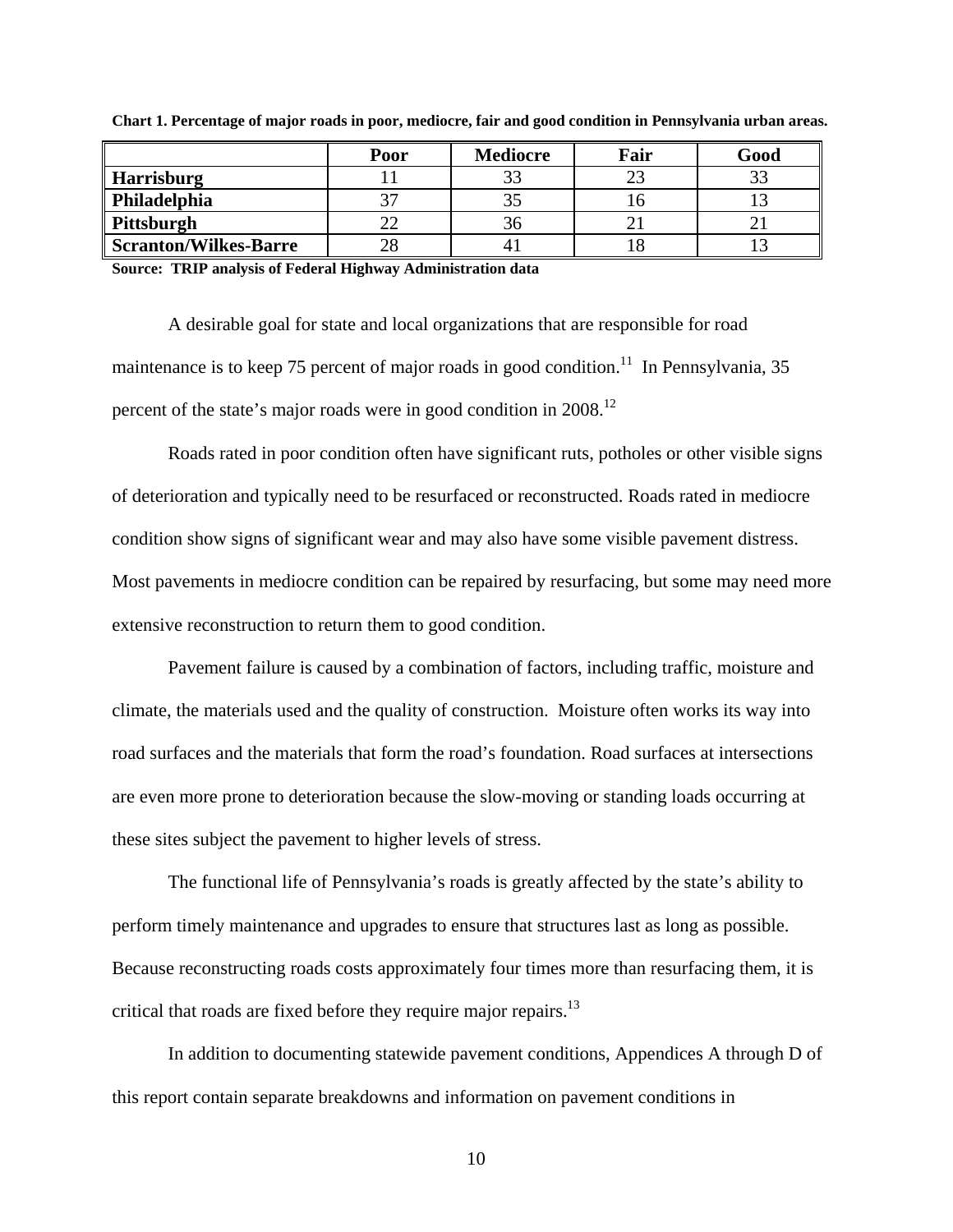Pennsylvania's major urban areas, including Philadelphia, Pittsburgh, Scranton/Wilkes-Barre, and Harrisburg. Also included is a list of the sections of roadway that are most deteriorated and in need of repair in each of these urban areas.

#### **The Cost to Motorists of Roads in Inadequate Condition**

TRIP has calculated the additional cost to motorists of driving on roads in poor or unacceptable condition. When roads are in poor condition, which may include potholes, ruts or rough surfaces, the cost to operate and maintain a vehicle increases. These additional vehicle operating costs include accelerated vehicle depreciation, additional vehicle repair costs, increased fuel consumption and increased tire wear. TRIP estimates that additional vehicle operating costs borne by Pennsylvania motorists as a result of poor road conditions is \$2.9 billion annually, or  $$341$  per motorist.<sup>14</sup>

Additional vehicle operating costs have been calculated in the Highway Development and Management Model (HDM), which is recognized by the U.S. Department of Transportation and more than 100 other countries as the definitive analysis of the impact of road conditions on vehicle operating costs. The HDM report is based on numerous studies that have measured the impact of various factors, including road conditions, on vehicle operating costs.<sup>15</sup>

 The HDM study found that road deterioration increases ownership, repair, fuel and tire costs. The report found that deteriorated roads accelerate the pace of depreciation of vehicles and the need for repairs because the stress on the vehicle increases in proportion to the level of roughness of the pavement surface. Similarly, tire wear and fuel consumption increase as roads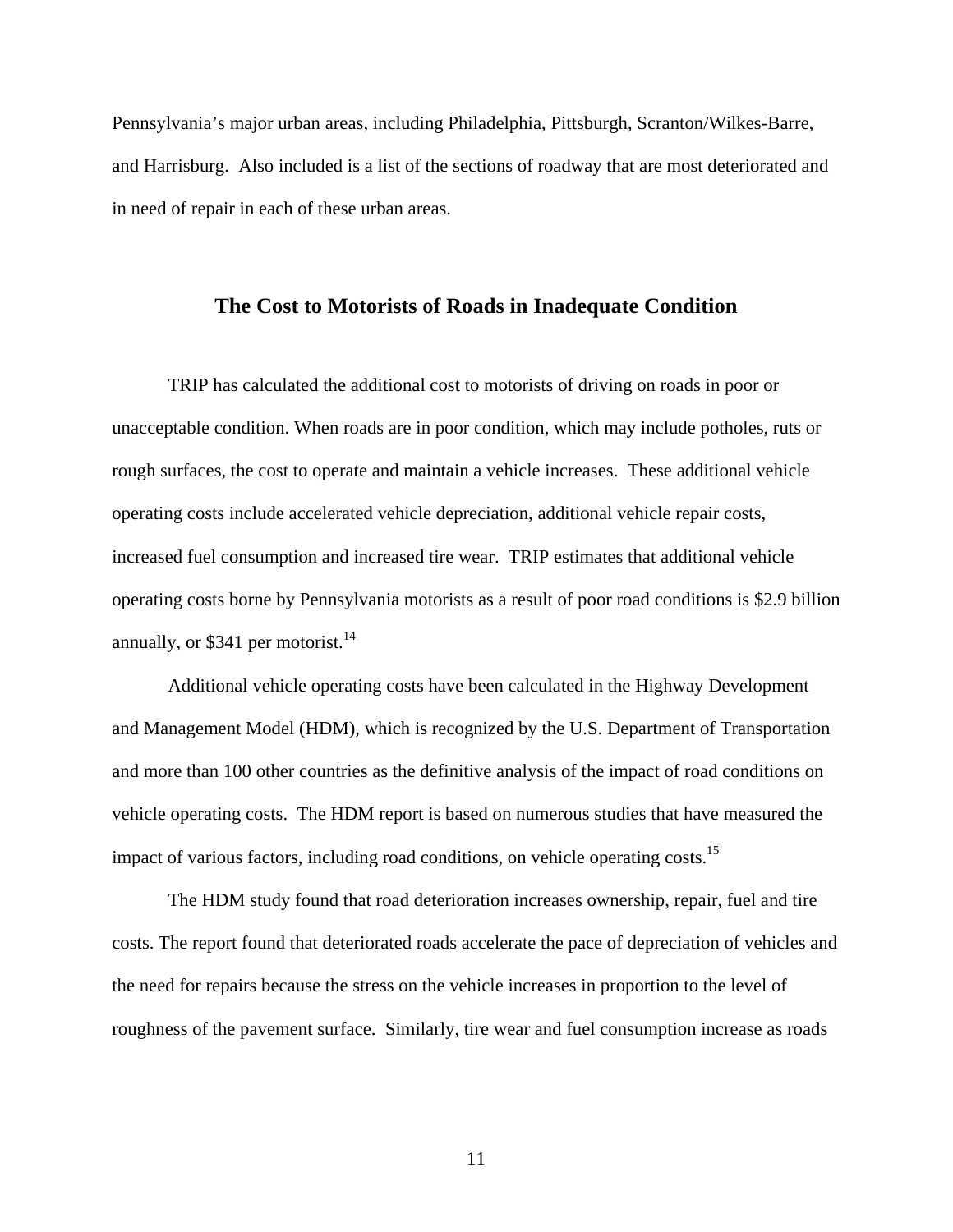deteriorate since there is less efficient transfer of power to the drive train and additional friction between the road and the tires.

 TRIP's additional vehicle operating cost estimate is based on taking the average number of miles driven annually by a region's driver, calculating current vehicle operating costs based on AAA's 2010 vehicle operating costs and then using the HDM model to estimate the additional vehicle operating costs paid by drivers as a result of substandard roads.<sup>16</sup> Additional research on the impact of road conditions on fuel consumption by the Texas Transportation Institute (TTI) is also factored into TRIP's vehicle operating cost methodology.

#### **Bridge Conditions in Pennsylvania**

Pennsylvania's bridges and overpasses form key links in the state's highway system, providing communities and individuals access to employment, schools, shopping and medical facilities, as well as facilitating commerce and access for emergency vehicles. But the state's bridges and overpasses are aging and deteriorating and a significant number are in need of repair or replacement.

In 2009, 44 percent of Pennsylvania's 22,293 bridges (20 feet or longer) were rated either structurally deficient or functionally obsolete.<sup>17</sup> Pennsylvania had the greatest percentage of structurally deficient bridges in the country in 2009: 27 percent. In addition, 17 percent were rated as functionally obsolete in 2009.<sup>18</sup>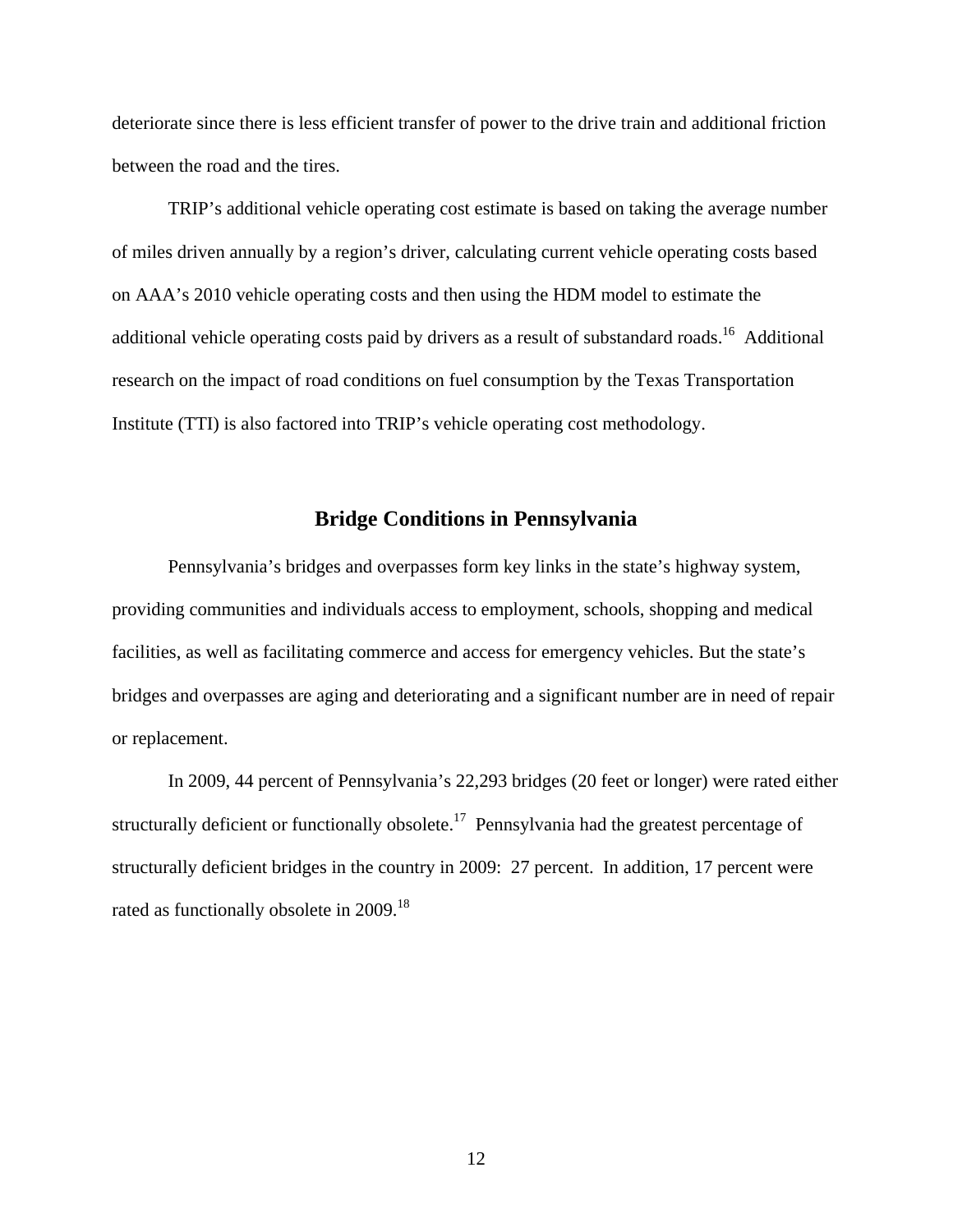| <b>BRIDGE CONDITION</b>                    | <b>NUMBER OF</b><br><b>BRIDGES</b> | <b>PERCENT</b><br><b>DEFICIENT</b> |
|--------------------------------------------|------------------------------------|------------------------------------|
| <b>Structurally Deficient</b>              | 6,060                              | 27%                                |
| <b>Functionally Obsolete</b>               | 3,714                              | 17%                                |
| <b>Total Bridges Deficient or Obsolete</b> | 9.774                              | 14%                                |

**Chart 2. Bridge Conditions in Pennsylvania, 2009.** 

**Source: Federal Highway Administration, National Bridge Inventory** 

A bridge is structurally deficient if there is significant deterioration of the bridge deck, supports or other major components. Structurally deficient bridges may be posted for lower weight limits or closed if their condition warrants such action. Deteriorated bridges can have a significant impact on daily life. Restrictions on vehicle weight may cause many vehicles – especially emergency vehicles, commercial trucks, school buses and farm equipment – to use alternate routes to avoid posted bridges. Redirected trips also lengthen travel time, waste fuel and reduce the efficiency of the local economy. Bridges that are functionally obsolete no longer meet current highway design standards, often because of narrow lanes, inadequate clearances or poor alignment.

 Appendices A through D of this report contain information on bridge conditions in Pennsylvania's major urban areas (includes the city and surrounding areas). These areas are the Philadelphia, Pittsburgh, Harrisburg, and Scranton/Wilkes-Barre areas. Also included are lists of bridges in each area that are most deteriorated and in need of repair.

#### **Traffic Safety in Pennsylvania**

A total of 7,590 people were killed in motor vehicle crashes in Pennsylvania from 2004 through 2008, an average of 1,518 fatalities per year.<sup>19</sup>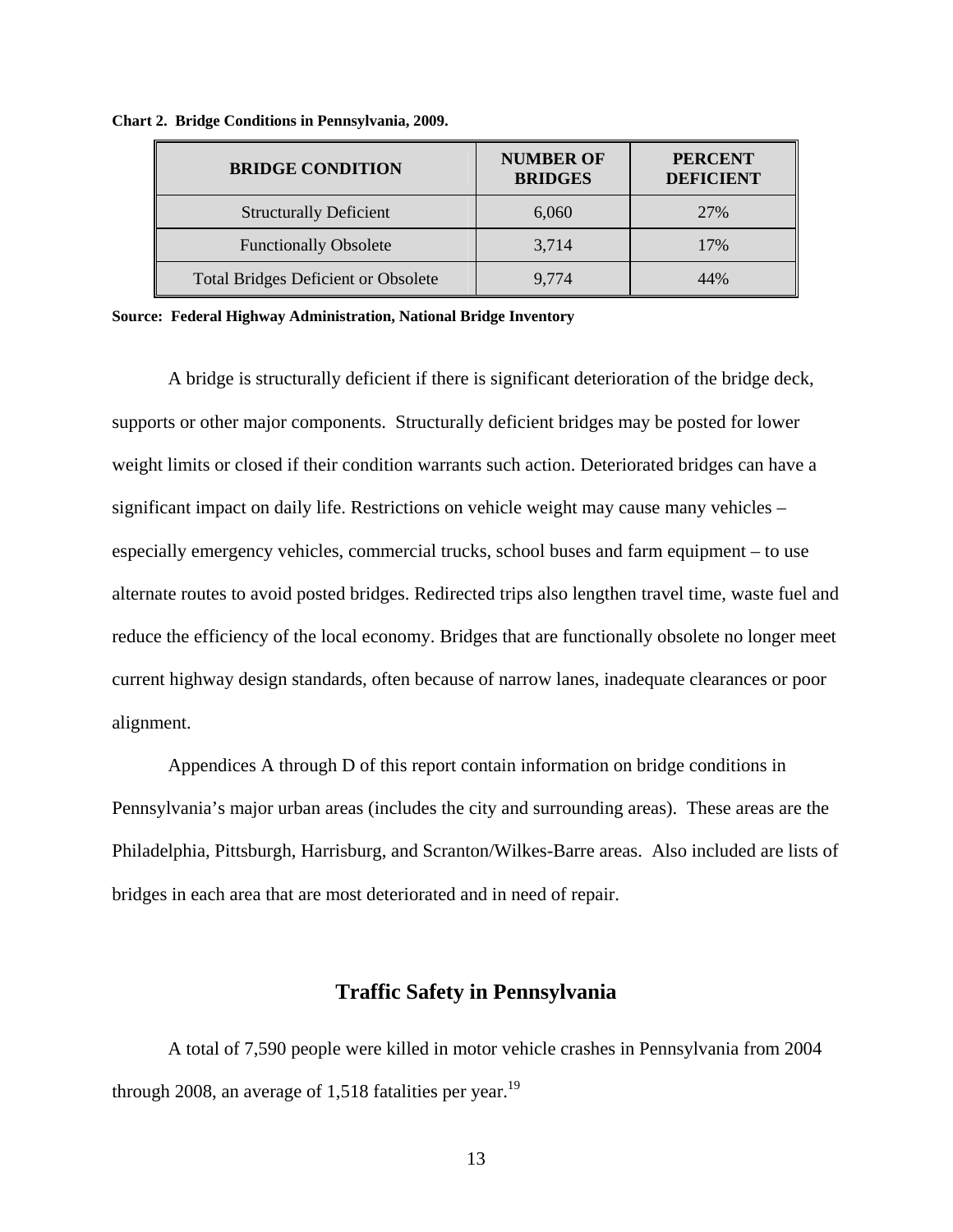Pennsylvania's traffic fatality rate was 1.36 fatalities per 100 million vehicle miles of travel in 2008. The national average fatality rate per 100 million vehicle miles of travel in 2008 was  $1.25^{20}$ 

Pennsylvania's rural, non-Interstate roads have a fatality rate nearly three times higher than all other roads in the state. The traffic fatality rate in 2008 on Pennsylvania's non-Interstate rural roads was 2.65 traffic fatalities per 100 million vehicle miles of travel.<sup>21</sup> The traffic fatality rate per 100 million vehicle miles of travel on all other roads and highways in the state was .91 in  $2008.<sup>22</sup>$ 

| Year         | <b>Fatalities</b> |
|--------------|-------------------|
| 2004         | 1,490             |
| 2005         | 1,616             |
| 2006         | 1,525             |
| 2007         | 1,491             |
| 2008         | 1,468             |
| <b>Total</b> | 7,590             |

**Chart 7. Traffic fatalities in Pennsylvania from 2004 – 2008.**

**Source: National Highway Traffic Safety Administration** 

Three major factors are associated with fatal vehicle accidents: the vehicle, the driver and the roadway. TRIP estimates that roadway characteristics, such as lane widths, lighting, signage and the presence or absence of guardrails, paved shoulders, traffic lights, rumble strips, obstacle barriers, turn lanes, median barriers and pedestrian or bicycle facilities, were likely a contributing factor in approximately one-third of all fatal and serious traffic crashes.

Improving safety on Pennsylvania's roadways can be achieved through further improvements in vehicle safety; improvements in driver, pedestrian, and bicyclist behavior; and a variety of improvements in roadway safety features.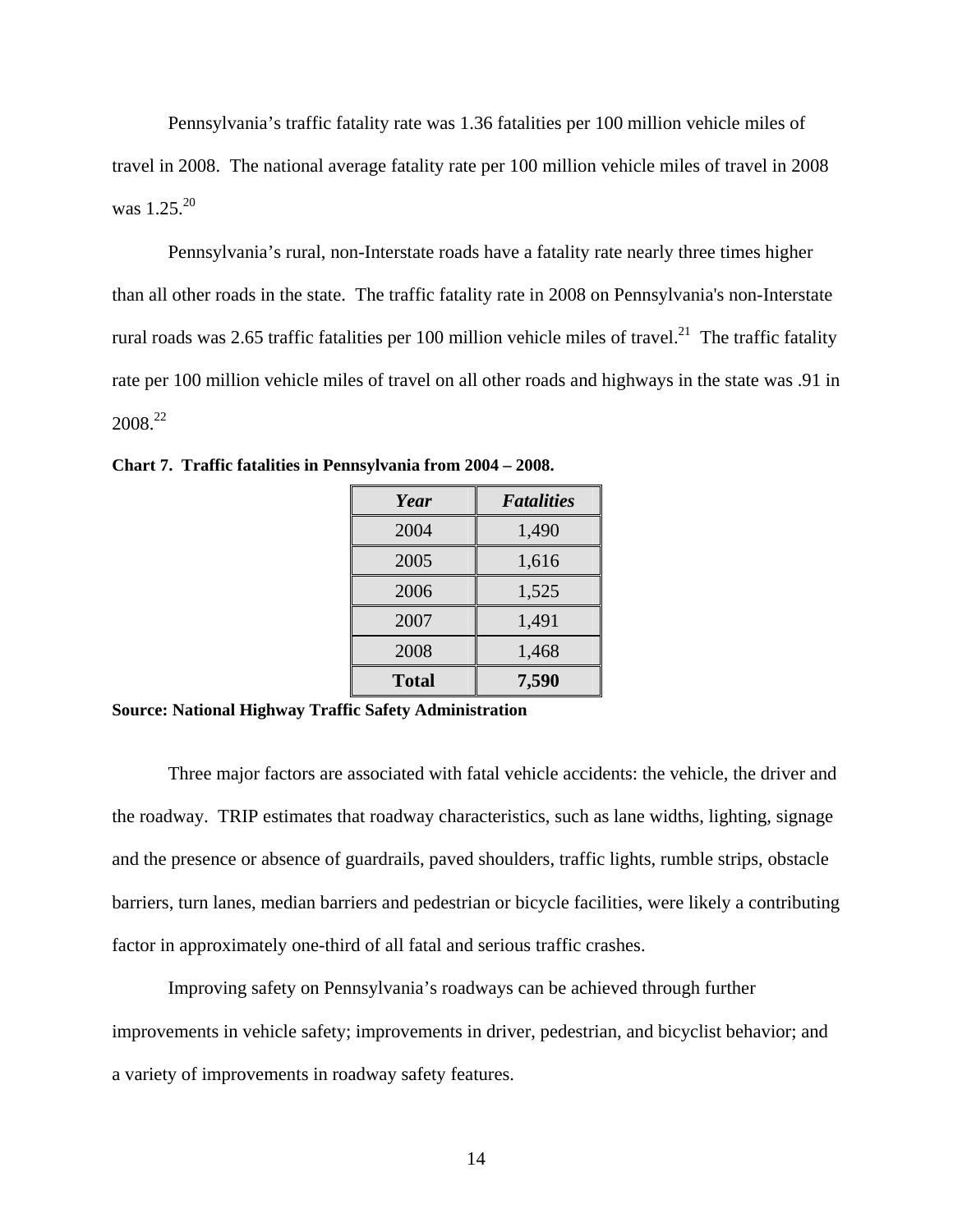Where appropriate, the severity of serious traffic crashes could be reduced through roadway improvements such as adding turn lanes, removing or shielding obstacles, adding or improving medians, widening lanes, adding side or center rumble strips, widening and paving shoulders, improving intersection layout, and providing better road markings and upgrading or installing traffic signals.

Roads with poor geometry, with insufficient clear distances, without turn lanes, inadequate shoulders for the posted speed limits, or poorly laid out intersections or interchanges, pose greater risks to motorists, pedestrians and bicyclists.

A recent report from the Reason Foundation found that Pennsylvania has the highest percentage of rural narrow lanes (less than 12 feet wide) in the country  $-41.1$  percent. The U.S. average is  $10.3$  percent.<sup>23</sup>

Traffic accidents and fatalities in which roadway characteristics were likely a contributing factor cost Pennsylvanians approximately \$3 billion annually, including medical costs, lost economic and household productivity, property damage and travel delays.<sup>24</sup> Roadway characteristic-related safety costs are estimated at \$352 annually per Pennsylvania driver.<sup>25</sup>

The following chart shows the correlation between specific needed road improvements and the reduction of fatal accident rates nationally.26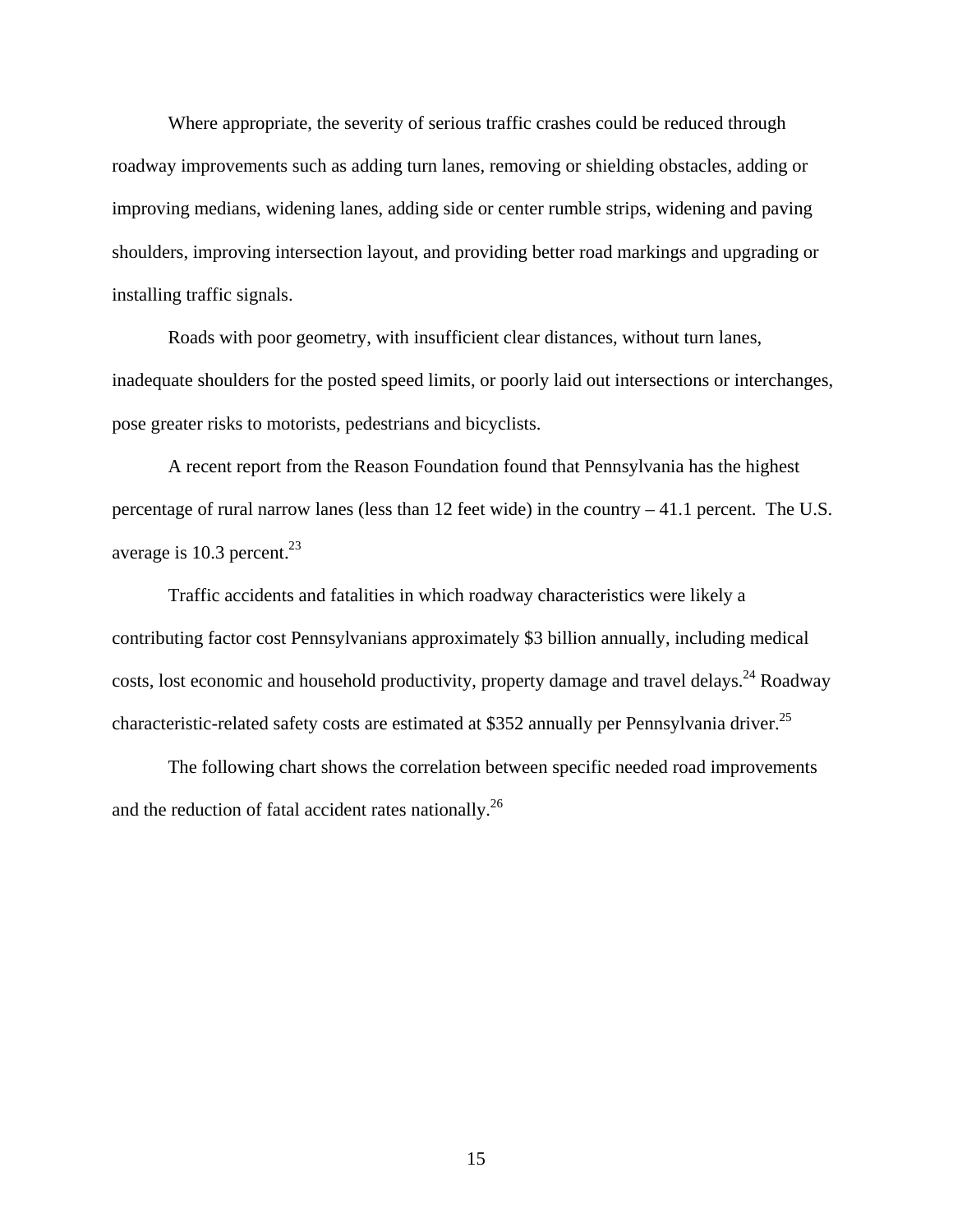| <b>Type of Improvement</b>                     | <b>Reduction in Fatal Accident Rates</b><br>after Improvements |
|------------------------------------------------|----------------------------------------------------------------|
| <b>New Traffic Signals</b>                     | 53%                                                            |
| <b>Turning Lanes and Traffic Signalization</b> | 47%                                                            |
| <b>Widen or Modify Bridge</b>                  | 49%                                                            |
| <b>Construct Median for Traffic Separation</b> | 73%                                                            |
| <b>Realign Roadway</b>                         | 66%                                                            |
| <b>Remove Roadside Obstacles</b>               | 66%                                                            |
| <b>Widen or Improve Shoulder</b>               | 22%                                                            |

**Chart 8. National reduction in fatal accident rates after needed roadway improvements.** 

**Source: TRIP analysis of U.S. Department of Transportation data** 

#### **Importance of Transportation to Economic Growth**

Pennsylvania relies on an efficient transportation system to support economic development. Reliable transportation access is critical to the health of Pennsylvania's diverse industries such as manufacturing, financial services and insurance, agriculture, mining, recreation and tourism, which have made the state's economy the sixth largest in the U.S.

Today's business culture demands that a region have well-maintained and efficient roads, highways and bridges if it wants to remain economically competitive. The advent of modern national and global communications and the impact of free trade in North America and elsewhere have resulted in a significant increase in freight movement. Consequently, the quality of a region's transportation system has become a key component in a business's ability to compete locally, nationally and internationally.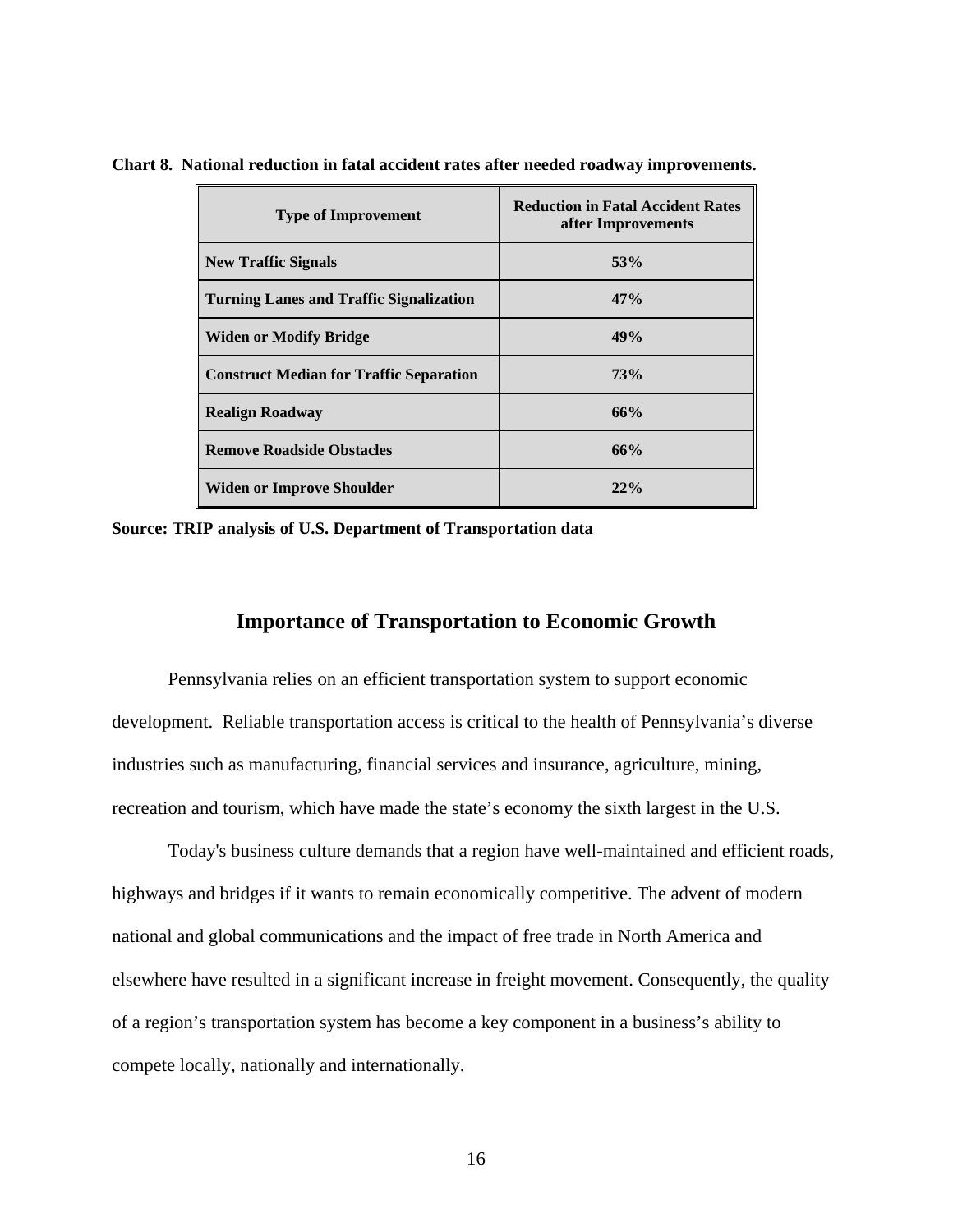Businesses have responded to improved communications and the greater necessity to cut costs with a variety of innovations including just-in-time delivery, increased small package delivery, demand-side inventory management, and by accepting customer orders through the Internet. The result of these changes has been a significant improvement in logistics efficiency as businesses move away from a push-style distribution system, which relies on large-scale warehousing of materials, to a pull-style distribution system, which relies on smaller, more strategic movement of goods. These improvements have made mobile inventories the norm, resulting in the nation's trucks literally becoming rolling warehouses.

Highways are vitally important to continued economic development in the Keystone State. As the economy expands, creating more jobs and increasing consumer confidence, the demand for consumer and business products grows. In turn, manufacturers ship greater quantities of goods to market to meet this demand, a process that adds to truck traffic on the state's highways and major arterial roads.

An analysis of commodity transport by the U.S. Bureau of Transportation Statistics (BTS) and U.S. Census Bureau underscored the economic importance of Pennsylvania's road system. The BTS report found \$489 billion in goods are shipped annually from sites in Pennsylvania and another \$458 billion in goods are shipped to sites in Pennsylvania, mostly by commercial trucks on the state's highways.<sup>27</sup> Seventy-seven percent of the goods shipped annually from sites in Pennsylvania are carried by trucks and another 14 percent are carried by courier services, which use trucks for part of the deliveries.<sup>28</sup>

 Trucking is a crucial part of Pennsylvania's economy, as commercial trucks move goods from sites across the state to markets inside and outside the state. Commercial truck travel in the state is expected to increase significantly over the next two decades. Based on federal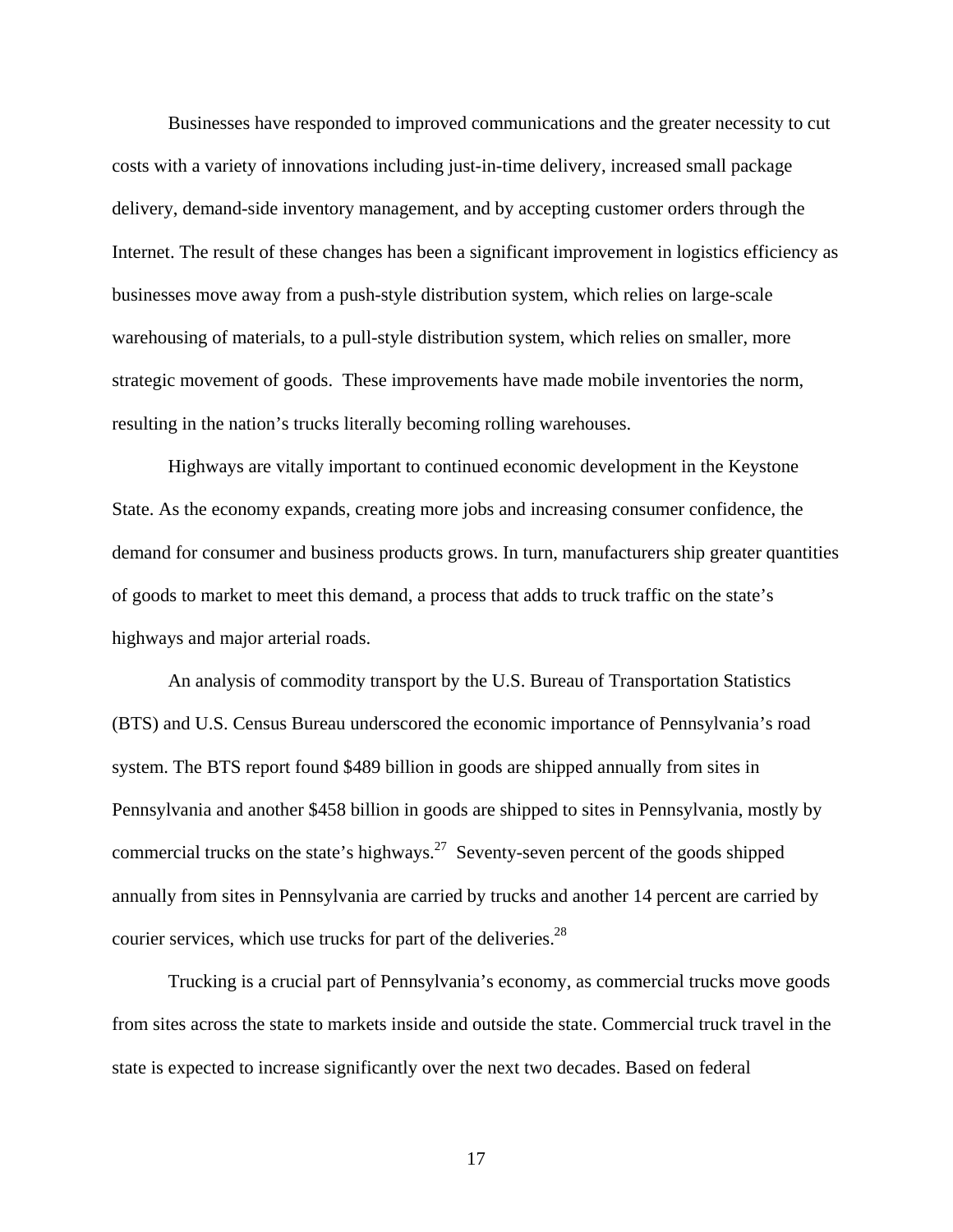projections, TRIP estimates that commercial trucking in Pennsylvania will increase by 17 percent between 2010 and 2020.29

#### **Transportation Funding in Pennsylvania**

Approved in February 2009, the American Recovery and Reinvestment Act offered a significant, short-term boost in transportation funding in Pennsylvania by providing \$1.0 billion for road and bridge improvements and \$343.7 million for the state's public transit system.<sup>30</sup> However, this funding is not sufficient to allow the state to proceed with needed long-term projects that will improve safety, reduce congestion and expand capacity.

Without a significant, long-term increase in transportation funding, road and bridge conditions will continue to deteriorate, congestion will worsen, and the condition of Pennsylvania's public transportation system will decline.

According to a recent report from the Pennsylvania State Transportation Advisory Committee, the state will need to spend an additional \$3.5 billion annually in order to maintain and repair the state's roads, bridges and transit systems.<sup>31</sup> This funding shortfall has contributed to a growing list of transportation projects throughout the state that, while needed, will not move forward without additional funding from state, federal or local sources.

Making needed repairs to the state's transportation system can help boost Pennsylvania's economy. A 2007 analysis by the Federal Highway Administration found that every \$1 billion invested in highway construction would support approximately 27,800 jobs, including approximately 9,500 in the construction sector, approximately 4,300 jobs in industries supporting the construction sector, and approximately 14,000 other jobs induced in non-construction related sectors of the economy. $32$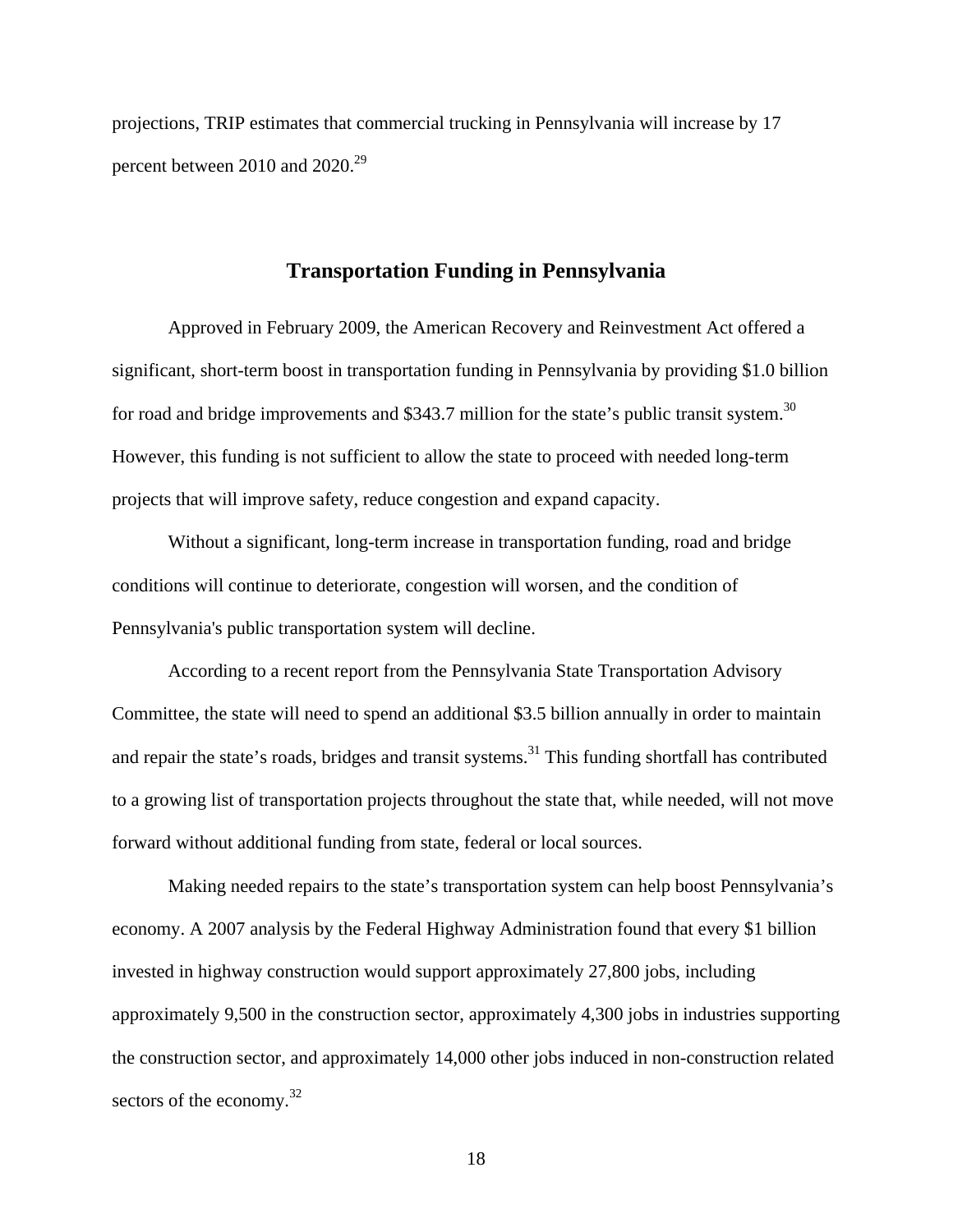The Federal Highway Administration estimates that each dollar spent on road, highway and bridge improvements results in an average benefit of \$5.20 in the form of reduced vehicle maintenance costs, reduced delays, reduced fuel consumption, improved safety, reduced road and bridge maintenance costs and reduced emissions as a result of improved traffic flow.<sup>33</sup>

# **Conclusion**

 Pennsylvania faces a significant challenge in the need to modernize and improve its highway and transit system. The state's system of roads, highways, bridges and public transit play a central role in the Keystone State's economy. Meeting Pennsylvania's goals for sound economic growth, a high standard of living and strong economic progress will require the state to build and maintain a modern highway and public transit system.

 Making needed improvements to Pennsylvania's surface transportation system could also provide a significant boost to the state's economy by creating jobs in the short term and stimulating long-term economic growth as a result of enhanced mobility and access.

The federal stimulus package has provided a helpful down payment for the improvement of Pennsylvania's transportation system. However, without a substantial, long term boost in local, state or federal surface transportation funding, numerous projects to improve the condition and expand the capacity of Pennsylvania's roads, bridges, highways and transit systems will not be able to proceed, hampering the state's ability to improve the condition of its surface transportation system and to enhance economic development opportunities in the state.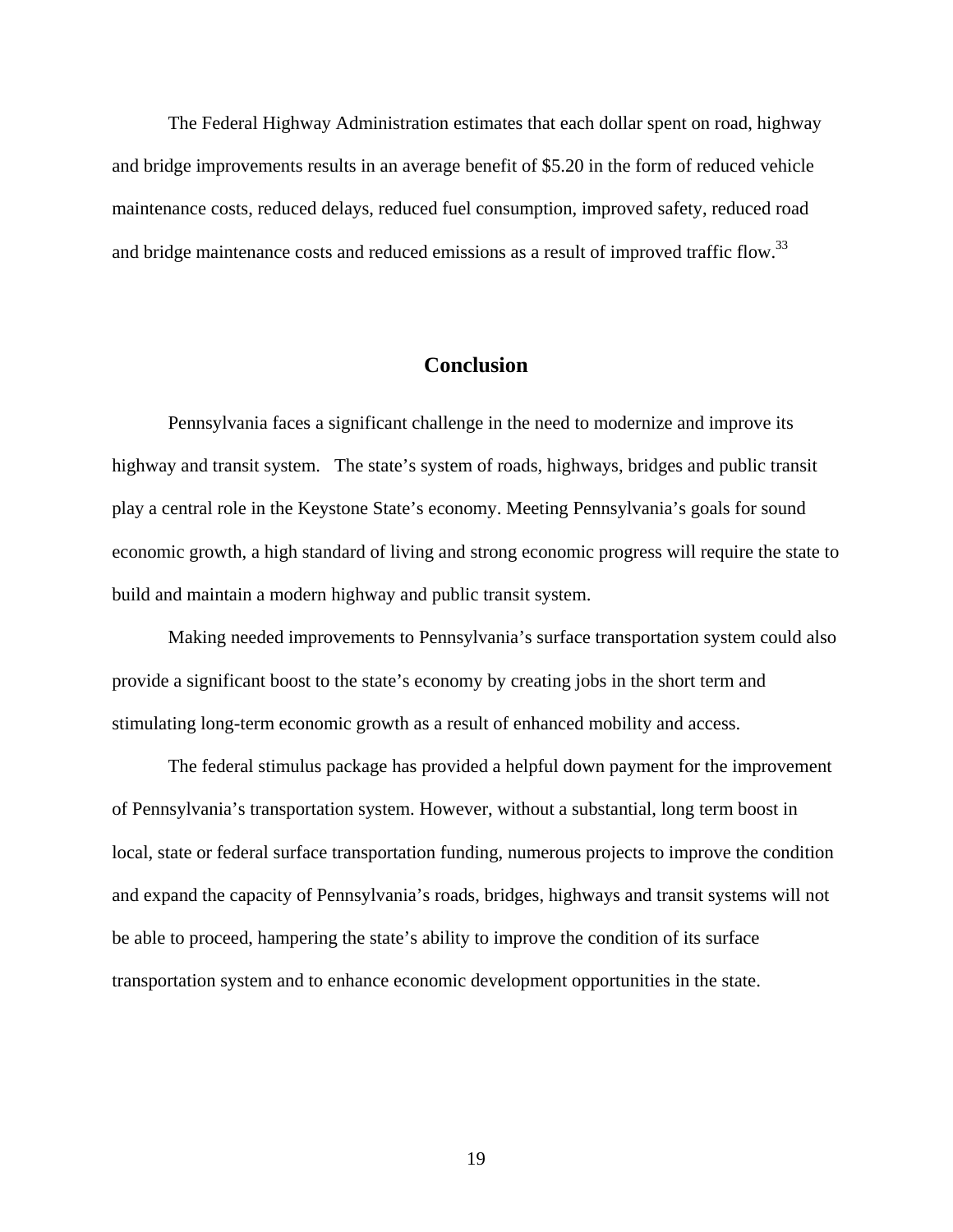#### **Endnotes**

<sup>5</sup> TRIP analysis of data from the U.S. Bureau of Economic Analysis. The nation's Gross Domestic Product has been adjusted for inflation based on the Consumer Price Index.

<sup>6</sup> TRIP analysis of Federal Highway Administration data. Highway Statistics 2007, Table HM-61. Interstate and Other Freeways and Expressways will a volume-service flow ratio above .70, which is the standard for mild congestion, are considered congested.

 $7$  TRIP estimate based on analysis of data in the 2009 Urban Mobility Report, Texas Transportation Institute and Highway Statistics, 2008, Federal Highway Administration.

<sup>8</sup> TRIP pavement condition data is for all arterial mileage, including Interstates. Pavement conditions are determined using the following scale: IRI: good: 0-94; fair: 95-119; mediocre: 95-119; poor: 171 and above; PSR:

good: 3.5 and above; fair: 3.1-3.4; mediocre:  $2.6 - 3$ ; poor: 2.5 and below.<br><sup>9</sup> Highway Statistics, 2008, Federal Highway Administration, HM 63, HM  $\frac{6}{9}$  Highway Statistics, 2008, Federal Highway Administration. HM-63, HM-64.<br><sup>10</sup> *Ibid.* 

 $\overline{a}$ 

<sup>11</sup> Why We Must Preserve our Pavements, D. Jackson, J. Mahoney, G. Hicks, 1996 International Symposium on Asphalt Emulsion Technology.

<sup>12</sup> U.S. Department of Transportation - Federal Highway Administration: Highway Statistics 2008. HM-63, HM-64. www.fhwa.dot.gov.

<sup>13</sup> Selecting a Preventative Maintenance Treatment for Flexible Pavements. R. Hicks, J. Moulthrop. Transportation Research Board. 1999. Figure 1.

<sup>14</sup> TRIP estimate based on calculating share of travel occurring on roads in various conditions and the annual impact on motorists' costs based on estimates provided by AAA.<br><sup>15</sup> Highway Development and Management: Volume Seven. Modeling Road User and Environmental Effects in

HDM-4. Bennett, C. and Greenwood, I. 2000.

<sup>16</sup> Your Driving Costs. American Automobile Association. 2010.

<sup>17</sup> Federal Highway Administration – National Bridge Inventory 2009.

<sup>18</sup> *Ibid.* 

<sup>19</sup> U.S. Department of Transportation - Federal Highway Administration: Highway Statistics 2004-2008 www.fhwa.dot.gov and www-fars.nhtsa.dot.gov.

<sup>20</sup> TRIP analysis of 2008 NHTSA and FHWA data.<sup>21</sup> *Ibid.* 

<sup>22</sup> *Ibid.*<br><sup>23</sup> The Reason Foundation, 18<sup>th</sup> Annual Highway Report, December 2009.<br><sup>24</sup> TRIP estimate based on National Highway Traffic Safety Administration's CrashCost model.<br><sup>25</sup> *Ibid.*<br><sup>26</sup> Highway Safety Evaluati

Department of Transportation<br><sup>27</sup> 2007 Commodity Flow Survey, U.S. Census Bureau – Bureau of Transportation Statistics. www.census.gov.  $\frac{^{28}}{^{29}}$   $\frac{Ibid.}{TRIP}$  estimated based on U.S. Department of Transportation: Office of Freight Management and Operations.

www.fhwa.dot.gov.

 $30$  Federal Highway Administration and Federal Transit Administration estimates.

<sup>31</sup> Pennsylvania State Transportation Advisory Committee: Transportation Funding Study. May, 2010. ftp://ftp.dot.state.pa.us/public/bureaus/Press/TACFullReport.pdf<br><sup>32</sup> Federal Highway Administration (2007). Employment Impacts of Highway Infrastructure Investment.

<sup>33</sup> FHWA estimate based on its analysis of 2006 data. For more information on FHWA's cost-benefit analysis of highway investment, see the 2008 Status of the Nation's Highways, Bridges, and Transit: Conditions and Performance.

<sup>&</sup>lt;sup>1</sup> U.S. Census Bureau annual population estimate.

<sup>&</sup>lt;sup>2</sup> U.S. Census Bureau, Population Division, Interim State Population Projections, 2005.

 $3$  U.S. Department of Transportation - Federal Highway Administration: Highway Statistics 1990 and Federal Highway Administration 2008 VMT.

<sup>&</sup>lt;sup>4</sup> TRIP estimate based on analysis of FHWA data.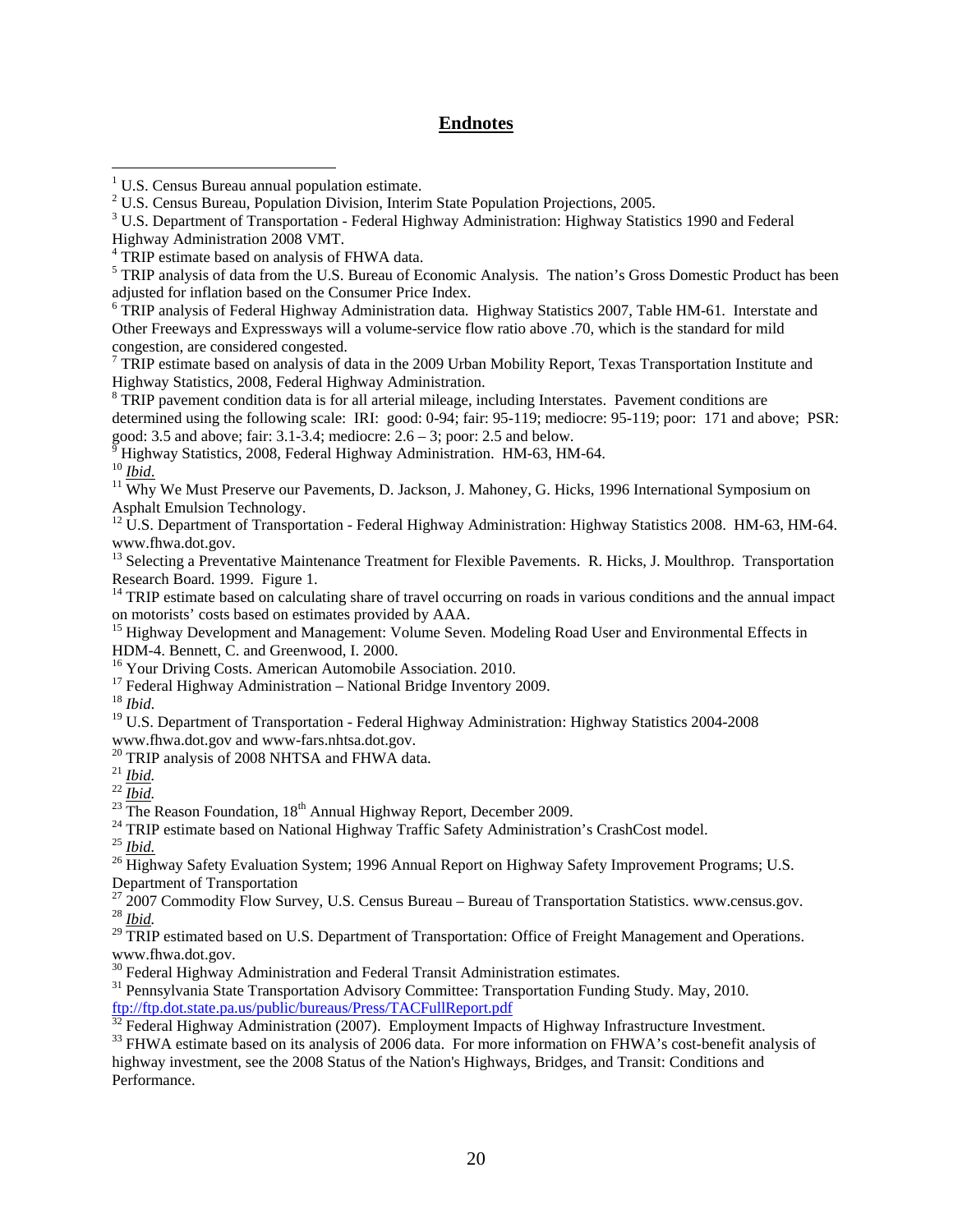

1726 M St, NW #401• Washington, DC 20036 • P202.466.6706 • F202.785.4722 • www.tripnet.org • trip@tripnet.org

#### *FUTURE MOBILITY IN PENNSYLVANIA*

The Condition, Use and Funding of Pennsylvania's Roads, Bridges and Transit System November 2010

# **APPENDIX A: PHILADELPHIA METRO AREA**

#### **COST TO PHILADELPHIA MOTORISTS OF INADEQUATE ROADS**

**TRIP estimates that Philadelphia urban area roadways that lack some desirable safety features, have inadequate capacity to meet travel demands or have poor pavement conditions, cost the average Philadelphia driver \$1,474 annually in the cost of traffic crashes, additional vehicle operating costs and congestion-related delays.** 

- Driving on roads in need of repair costs the average motorist in the Philadelphia area \$522 annually in extra vehicle operating costs. These costs include accelerated vehicle depreciation, additional repair costs and increased fuel consumption and tire wear.
- Traffic congestion in the Philadelphia area costs the average motorist in the region \$786 annually in lost time and wasted fuel.
- Traffic crashes and fatalities in which roadway characteristics were likely a contributing factor cost each Philadelphia area driver an average of \$166 annually, including medical costs, lost economic and household productivity, property damage and travel delays.

#### **ROAD CONDITIONS**

**Forty-three percent of Pennsylvania's major roads are in poor or mediocre condition, but pavements on the state's major urban roadways are particularly rough. Nearly three quarters of the Philadelphia area's major roads are rated in poor or mediocre condition, costing local drivers hundreds of dollars annually in accelerated vehicle depreciation, wasted gasoline, and added vehicle wear-and-tear.** 

- A total of 72 percent of major roads in the Philadelphia area are in poor or mediocre condition, costing area drivers \$522 each year in extra vehicle operating costs.
- Thirty-seven percent of major roads in the Philadelphia urban area are rated in poor condition. An additional 35 percent of the area's major roads are in mediocre condition. This includes Interstates, highways, connecting urban arterials, and key urban streets that are maintained by state, county or municipal governments.
- Roads rated in poor condition often have significant ruts, potholes or other visible signs of deterioration. Roads in poor condition typically need to be resurfaced or reconstructed. Roads rated in mediocre condition show signs of significant wear and may also have some visible pavement distress. Most pavements in mediocre condition can be repaired by resurfacing, but some may need more extensive reconstruction to return them to good condition.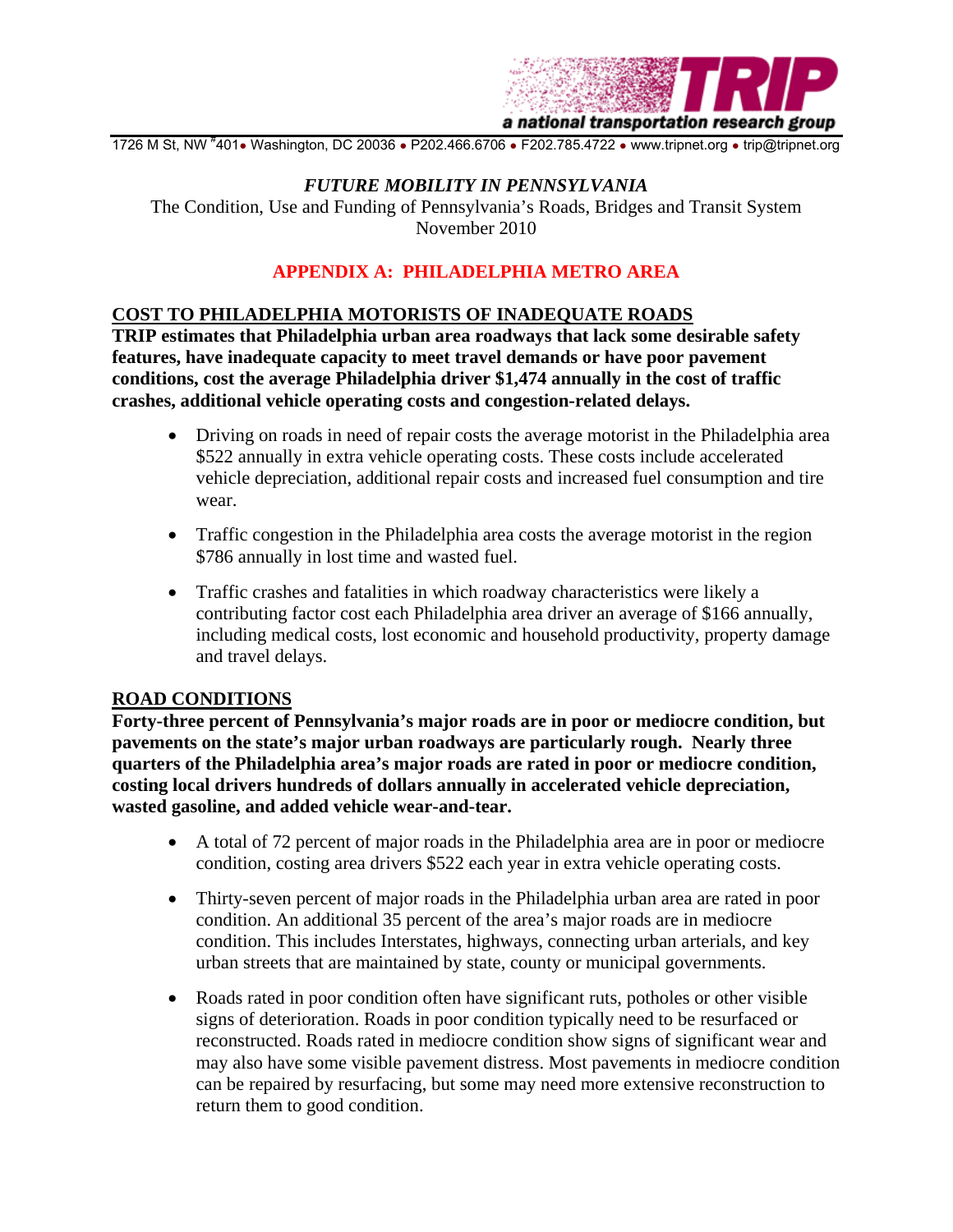• Just 13 percent of major roads in the Philadelphia area are in good condition. A desirable goal for state and local organizations responsible for road maintenance is to keep 75 percent of major roads in good condition.

# **BRIDGE CONDITIONS**

#### **Approximately half of bridges and overpasses in the Philadelphia area are structurally deficient or functionally obsolete.**

- Twenty-four percent  $(1.022)$  of the 4.307 bridges in the Philadelphia area are rated as structurally deficient, showing significant deterioration to decks and other major components.
- Twenty-six percent (1,099) of the 4,307 bridges in the Philadelphia area are functionally obsolete. These bridges no longer meet modern design standards for safety features such as lane widths or alignment with connecting roads or are no longer adequate for the volume of traffic being carried.
- Bridge deficiencies have an impact on mobility and safety. Restrictions on vehicle weight may cause many vehicles – especially emergency vehicles, commercial trucks, school buses and farm equipment – to use alternate routes to avoid these bridges. Narrow bridge lanes, inadequate clearances and poorly aligned bridge approaches reduce traffic safety. Redirected trips lengthen travel time, waste fuel and reduce the efficiency of the local economy.
- The following is a list of the most structurally deficient bridges and overpasses in the Philadelphia area, carrying at least 5,000 vehicles per day. Bridges are assigned an overall sufficiency rating between one and 100, with deficient bridges receiving a lower score. Individual components of the bridge, including the deck, super-structure and sub-structure are also assigned a rating between one and nine, with a lower score indicating a greater level of deficiency.

| Rank                    | Route                                    | <b>Route or Feature</b><br><b>Intersected</b> | Average<br><b>Daily</b><br><b>Traffic</b> | Year<br><b>Built</b> | <b>Sufficiency</b><br><b>Rating</b> | <b>Deck</b><br><b>Rating</b> | Super-<br>structure<br><b>Rating</b> | Sub-<br>structure<br><b>Rating</b> |
|-------------------------|------------------------------------------|-----------------------------------------------|-------------------------------------------|----------------------|-------------------------------------|------------------------------|--------------------------------------|------------------------------------|
| $\mathbf{1}$            | Chestnut St. $@$<br>30th St.             | AMTRAK/30th<br><b>Street</b>                  | 18,531                                    | 1957                 | 11.1                                | 5                            | 3                                    | $\overline{4}$                     |
| $\boldsymbol{2}$        | Allens Lane over<br><b>SEPTA</b>         | <b>SEPTA</b>                                  | 6,611                                     | 1908                 | 23.1                                | 3                            | $\overline{4}$                       | 4                                  |
| 3                       | <b>Adams Avenue</b>                      | <b>Tacony Creek</b>                           | 20,349                                    | 1901                 | 29.1                                | $\overline{4}$               | $\overline{4}$                       | $\overline{4}$                     |
| $\overline{\mathbf{4}}$ | Vine Street<br>Expressway                | Vine Street                                   | 10,647                                    | 1959                 | 37                                  | 3                            | 3                                    | 3                                  |
| 5                       | Platt Br. over<br>Schuylkill             | Schuylkill River                              | 27,190                                    | 1949                 | 43                                  | 5                            | 5                                    | $\overline{4}$                     |
| 6                       | <b>Market Street</b><br><b>Bridge</b>    | Schuylkill River                              | 8.953                                     | 1932                 | 57.8                                | 5                            | 5                                    | 5                                  |
| $\overline{7}$          | Passyunk<br>Avenue<br>Drawbridge         | Schuylkill River                              | 17,098                                    | 1983                 | 60                                  | 6                            | 5                                    | 5                                  |
| 8                       | <b>Willets Road</b><br><b>Bridge</b>     | Wooden Bridge<br>Run                          | 7,241                                     | 1953                 | 62.9                                | 6                            | $\overline{4}$                       | $\overline{4}$                     |
| $\boldsymbol{9}$        | Grays Ferry<br>Avenue over<br>Schuylkill | Schuylkill River                              | 16,857                                    | 1976                 | 67                                  | 6                            | 6                                    | 6                                  |

**Chart 1: Bridges in the Philadelphia metro area with the lowest sufficiency rating**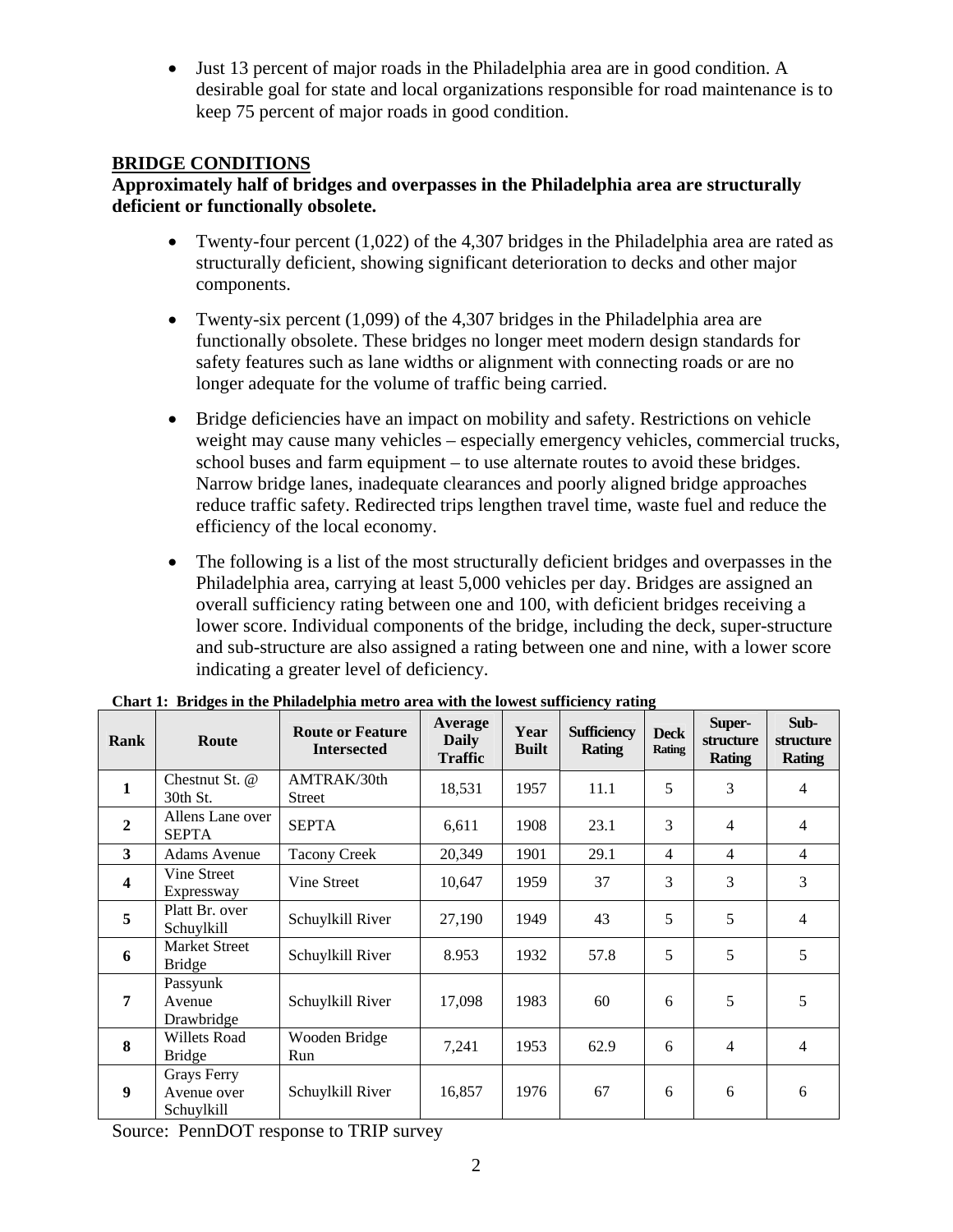#### **CONGESTION**

**In the Philadelphia urban area, congestion is a growing burden, hampering mobility for individuals and businesses and impeding the region's economic development.** 

- In 2008, 59 percent of urban highways in the Philadelphia metro area were congested, carrying traffic volumes that result in significant rush hour delays.
- The average Philadelphia driver loses 38 hours per year due to traffic congestion according to the Texas Transportation Institute's (TTI) 2009 Annual Urban Mobility Report.

#### **TRAFFIC SAFETY**

**Improving safety features on Philadelphia's roads and highways would likely result in a decrease in traffic fatalities in the state.** 

- In 2008, 113 people were killed in traffic accidents in the Philadelphia metro area.
- Philadelphia's fatality rate per 100,000 population was 5.6 in 2008. This was lower than the statewide average of 11.8 fatalities per 100,000 population.
- Where appropriate, highway improvements can reduce traffic fatalities and accidents while improving traffic flow to help relieve congestion. Such improvements include removing or shielding obstacles; adding or improving medians; adding rumble strips, wider lanes, wider and paved shoulders; upgrading roads from two lanes to four lanes; and better road markings and traffic signals.

#### **PUBLIC TRANSIT**

#### **Public transit use continues to increase in the Philadelphia area and plays an important role in providing mobility in the region.**

- Public transit provided 1.5 billion passenger miles of travel in the Philadelphia urban area in 2008, an increase of 12 percent since 2003.
- In 2008 the average age of buses in the Philadelphia area was 7.5 years. The Federal Transit Administration recommends that buses be replaced after 12 years.
- In 2008 the average age of passenger rail cars in the Philadelphia urban area was 25.4 years. The Federal Transit Administration recommends that passenger rail cars be replaced after 35 years.
- The following is an evaluation of the condition of transit resources in the Philadelphia region.

| Philadelphia transit conditions                   | <b>Number</b> | Poor | <b>Marginal</b> | Fair | Good | <b>Excellent</b> |
|---------------------------------------------------|---------------|------|-----------------|------|------|------------------|
| <b>Buses</b>                                      | 1.848         |      | 509             | 541  | 512  | 286              |
| Rail cars (excl. locomotives)                     | 886           | 15   | 77              |      | 794  |                  |
| Miles of rail track <sup><math>\perp</math></sup> | 541           |      | 167             | 216  | 135  | 23               |
| Miles of elevated rail structures <sup>2</sup>    | 17            |      |                 |      |      |                  |
| Miles of tunnels                                  | 54.8          |      |                 | 48.8 |      |                  |
| Miles of busways                                  | 2.4           |      |                 |      | 2.4  |                  |

#### **Chart 2. The condition of the Philadelphia region's public transit system.**

<sup>1</sup> Reporting for SEPTA owned/maintained track only. Does not include Amtrak, CSX, or non-operating lines.

 $2$  These figures only include the Market Frankford Elevated Structure. Condition summary reports are available and can be provided for SEPTA's Railroad and Suburban Transit bridges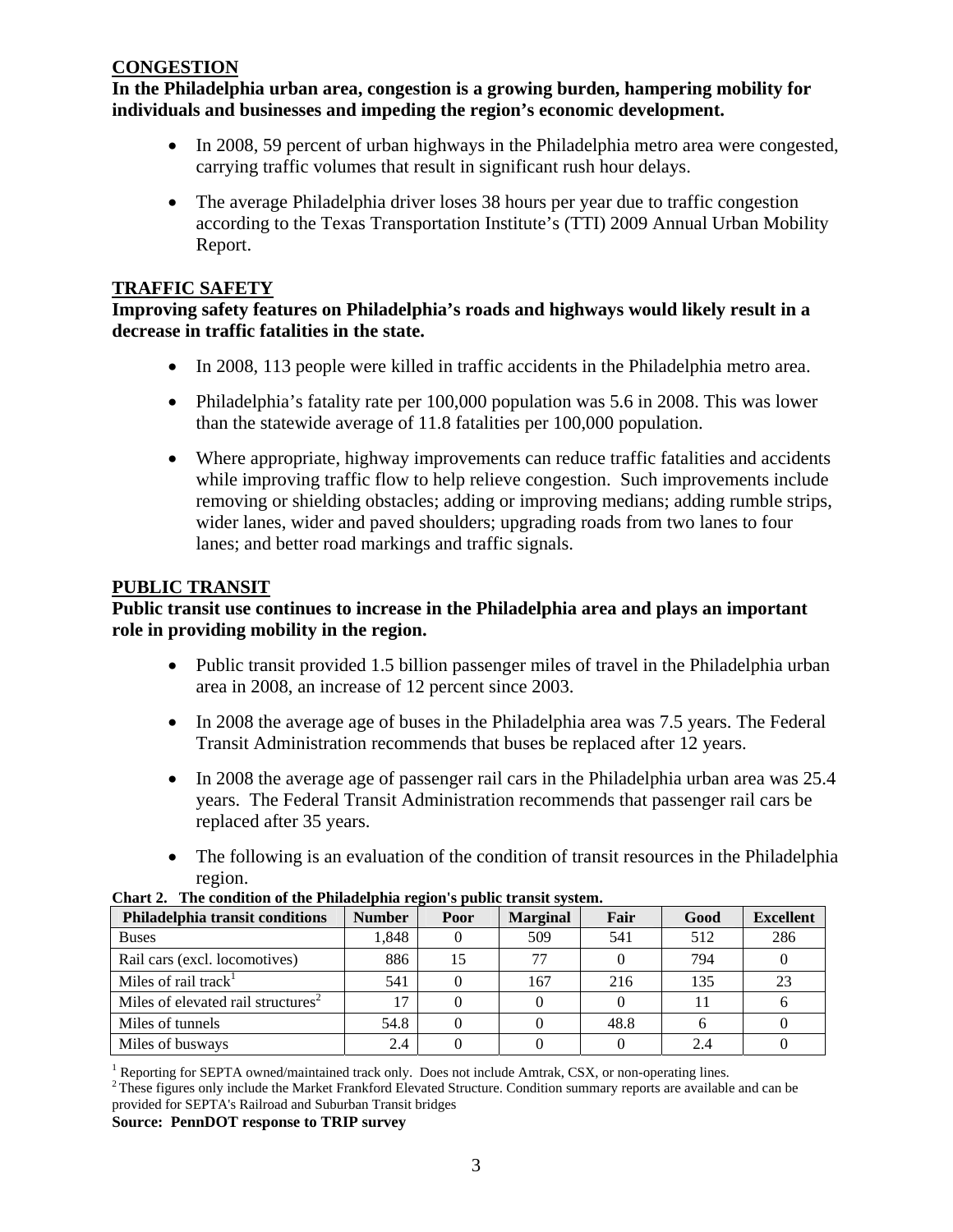# **FUNDING**

**As the state and Philadelphia look to rebound from the current economic downturn, the region will need to enhance its surface transportation system by improving the physical condition of its transportation network. But there are enormous challenges in addressing transportation needs, notably inadequate funding to improve the system.** 

The following charts list the most significant Philadelphia-area transportation projects that currently lack adequate funding to proceed.

**Chart 3. Significant rehabilitation, reconstruction or replacement projects in the Philadelphia area (\$5 million or more) that PennDOT has determined are needed, but for which adequate funding to proceed is not currently available.** 

| Rank             | <b>Route Carried</b>                                                               | County /<br><b>City</b> | Route or<br><b>Feature</b><br><b>Intersected</b>            | Average<br><b>Daily</b><br><b>Traffic</b> | Year<br><b>Built</b> | <b>Improvements</b><br><b>Needed</b> | <b>Estimated</b><br>Cost |
|------------------|------------------------------------------------------------------------------------|-------------------------|-------------------------------------------------------------|-------------------------------------------|----------------------|--------------------------------------|--------------------------|
| $\mathbf{1}$     | Route 309 Preventive<br>Maintenance                                                | <b>Bucks</b>            | Route 113, 563<br>& Perkiomen<br><b>Creek</b>               | 15,340                                    | 1954                 | Highway<br>Rehabilitation            | 6,000,000                |
| $\overline{2}$   | TR 100 over the Schuylkill<br>River                                                | Chester                 | Schuylkill<br>River                                         | 19,358                                    | 1973                 | <b>Bridge</b><br>Rehabilitation      | 10,000,000               |
| $\mathbf{3}$     | SR 95 City of Chester<br><b>Overhead Bridges</b>                                   | Delaware                | Chichester,<br><b>Blue Bell</b><br>Rds, SR 13,<br>320 & 352 | N/A                                       | N/A                  | <b>Bridge</b><br>Rehabilitation      | 20,000,000               |
| 4                | Route 1 Paving and ADA<br>Ramp Reconstruction                                      | Delaware                | PA 476,<br>Route 1, 202                                     | 14,479                                    | 1937                 | Hwy Rehab<br>& Safety                | 5,000,000                |
| 5                | Route 422 Preventive<br>Maintenance, B                                             | Montgomery              | Lewis Road,<br>Possum<br><b>Hollow Run</b>                  | 23,599                                    | 1967                 | Hwy Rehab<br>& Safety                | 9,000,000                |
| 6                | Route 422 Preventive<br>Maintenance, C                                             | Montgomery              | Route 29,<br>113,<br>Schuylkill<br>River                    | 29,310                                    | 1968                 | Hwy Rehab<br>& Safety                | 12,000,000               |
| $\overline{7}$   | Montgomery Route 611<br>Paving and ADA Ramp<br>Reconstruction                      | Montgomery              | PA 276,<br>Route 63                                         | 10,270                                    | 1942                 | Hwy Rehab<br>& Safety                | 6,000,000                |
| 8                | SR 291 Platt Bridge over<br>Schuylkill River                                       | Philadelphia            | $I-95,$<br>Schuylkill<br>River                              | 27,304                                    | 1984                 | <b>Bridge</b><br>Rehabilitation      | 30,000,000               |
| $\boldsymbol{9}$ | SR 2001 Christopher<br>Columbus Boulevard<br>Paving and ADA Ramp<br>Reconstruction | Philadelphia            | $I-95$                                                      | 4,737                                     | 1920                 | Hwy Rehab<br>& Safety                | 6,000,000                |
| 10               | Philadelphia County ADA<br>Ramp Reconstruction                                     | Philadelphia            | N/A                                                         | N/A                                       | N/A                  | Hwy Rehab<br>& Safety                | 6,000,000                |
| 11               | I-95, Girard Avenue<br>Interchange                                                 | Philadelphia            | I-676, Girard<br>Avenue                                     | 41,449                                    | 2000                 | Highway<br>Reconstruction            | 75,300,000               |
| 12               | SR 2009 Harbison and<br>Aramingo Corridor                                          | Philadelphia            | Delaware<br>Ave. to<br>Roosevelt<br>Blvd.                   | 10,685                                    | N/A                  | Safety<br>Improvements               | 18,000,000               |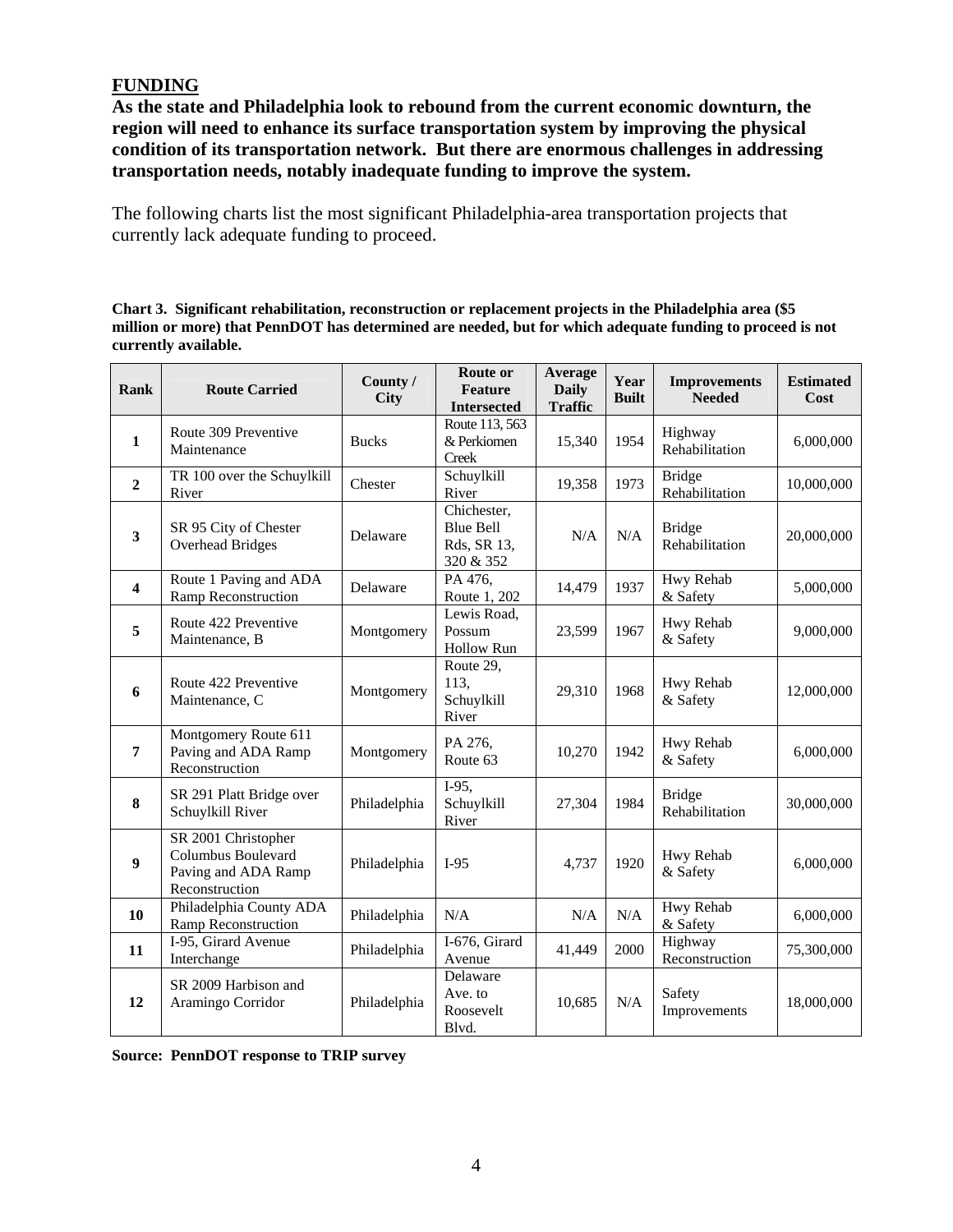**Chart 4. Significant projects (\$5 million or more) to repair, rehabilitate or replace an existing SEPTA component that the Department or local transportation agencies have determined are needed, but for which adequate funding to proceed is not currently available.** 

| <b>Rank</b>             | <b>Transit</b><br><b>Component</b>                    | <b>City or County</b>                                                                   | Improvement<br><b>Needed</b>                                                                                         | <b>Location</b>                                                                                         | Length<br>in<br><b>Miles</b> | <b>Estimated</b><br>Project<br>Cost |
|-------------------------|-------------------------------------------------------|-----------------------------------------------------------------------------------------|----------------------------------------------------------------------------------------------------------------------|---------------------------------------------------------------------------------------------------------|------------------------------|-------------------------------------|
| $\mathbf{1}$            | Rail Transit<br><b>Station</b>                        | City of<br>Philadelphia                                                                 | Station rehabilitation<br>and ADA<br>improvements                                                                    | City Hall Station                                                                                       | n/a                          | 90,000,000                          |
| $\overline{2}$          | Rail Line<br>and Train<br><b>Station</b>              | <b>Delaware County</b>                                                                  | Restoration of rail<br>service; new station<br>and parking facility                                                  | Elwyn to Wawa,<br>PA                                                                                    | 3                            | 80,000,000                          |
| 3                       | Rail Transit<br><b>Stations</b>                       | City of<br>Philadelphia                                                                 | Station and ADA<br>improvements                                                                                      | Margaret-<br>Orthodox &<br>Race-Vine<br><b>Stations</b>                                                 | n/a                          | 40,000,000                          |
| $\overline{\mathbf{4}}$ | Rail Cars                                             | City of<br>Philadelphia, and<br>Bucks, Chester,<br>Delaware &<br>Montgomery<br>Counties | Purchase<br>replacements for<br><b>SEPTA's Silverliner</b><br>II, III, & IV railcar<br>fleet, and fleet<br>expansion | <b>SEPTA System</b>                                                                                     | n/a                          | 978,000,000                         |
| 5                       | <b>Bridges</b><br>(Regional<br>Rail)                  | City of<br>Philadelphia, and<br>Bucks, Chester,<br>Delaware &<br>Montgomery<br>Counties | Bridge rehabilitation<br>and or replacements                                                                         | Various regional<br>rail locations                                                                      | 0.81                         | 136,500,000                         |
| 6                       | Rail Transit<br>Signals                               | <b>Delaware County</b>                                                                  | Install positive train<br>control system                                                                             | Media-Sharon<br><b>Hill Trolley</b><br>Lines                                                            | 23.64                        | 42,000,000                          |
| 7                       | Power<br>Substations                                  | <b>Bucks County</b>                                                                     | Traction & signal<br>power substation<br>improvements                                                                | Wood, Ambler,<br>Lenni, Morton<br>Regional Rail<br>Substations                                          | n/a                          | 49,000,000                          |
| 8                       | Storeroom<br>Facility                                 | City of<br>Philadelphia                                                                 | Construct new<br>centralized<br>storeroom                                                                            | Midvale Yard                                                                                            | n/a                          | 30,000,000                          |
| 9                       | Viaduct                                               | Montgomery<br>County                                                                    | Viaduct<br>improvements and<br>painting                                                                              | Norristown High<br>Speed Line<br>Viaduct                                                                | 0.61                         | 41,000,000                          |
| 10                      | Rail Transit<br>& Regional<br>Rail<br><b>Stations</b> | City of<br>Philadelphia, and<br>Bucks, Chester,<br>Delaware &<br>Montgomery<br>Counties | Install audio/visual<br>public address<br>(AVPA) systems at<br>train stations                                        | Regional Rail<br>Lines,<br>Norristown High<br>Speed Line &<br>Media-Sharon<br><b>Hill Line Stations</b> | n/a                          | 36,800,000                          |

**Source: PennDOT response to TRIP survey** 

*All data used in the report is the latest available. Sources of information for this report include the U.S. Department of Transportation (USDOT), the Pennsylvania Department of Transportation (PennDOT), the Pennsylvania State Transportation Advisory Committee, the Federal Highway Administration (FHWA), the Federal Transit Administration (FTA), the U.S. Census Bureau, the National Highway Traffic Safety Administration (NHTSA), the Reason Foundation and the Texas Transportation Institute (TTI).*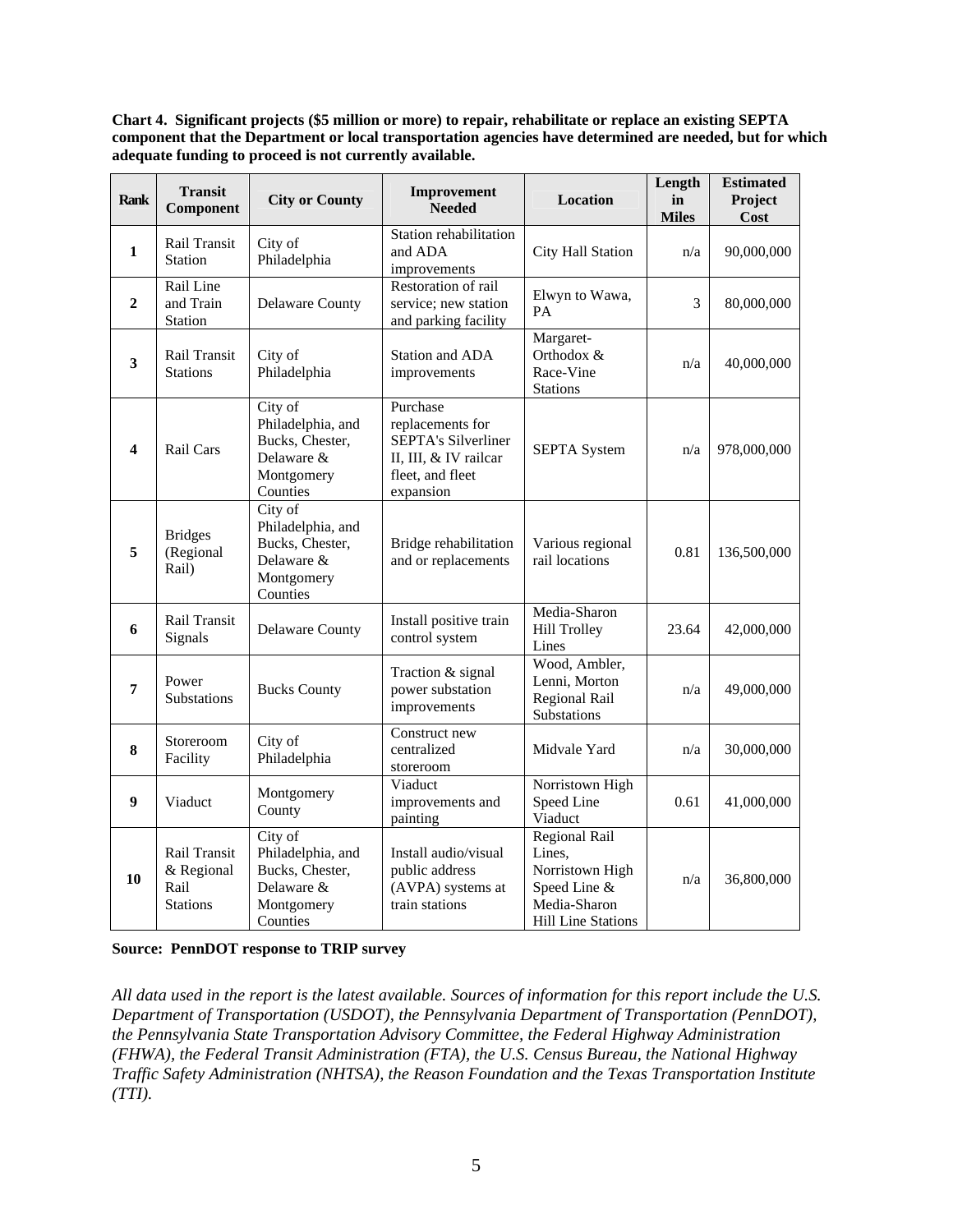

1726 M St, NW #401• Washington, DC 20036 • P202.466.6706 • F202.785.4722 • www.tripnet.org • trip@tripnet.org

#### *FUTURE MOBILITY IN PENNSYLVANIA*

The Condition, Use and Funding of Pennsylvania's Roads, Bridges and Transit System November 2010

#### **APPENDIX B: PITTSBURGH METRO AREA**

#### **COST TO PITTSBURGH MOTORISTS OF INADEQUATE ROADS**

**TRIP estimates that Pittsburgh roadways that lack some desirable safety features, have inadequate capacity to meet travel demands or have poor pavement conditions, cost the average Pittsburgh driver \$892 annually in the cost of traffic crashes, additional vehicle operating costs and congestion-related delays.** 

- Driving on roads in need of repair costs the average motorist in the Pittsburgh area \$411 annually in extra vehicle operating costs. These costs include accelerated vehicle depreciation, additional repair costs and increased fuel consumption and tire wear.
- Traffic congestion in the Pittsburgh area costs the average motorist in the region \$300 annually in lost time and wasted fuel.
- Traffic crashes and fatalities in which roadway characteristics were likely a contributing factor cost each Pittsburgh area driver an average of \$181 annually, including medical costs, lost economic and household productivity, property damage and travel delays.

#### **ROAD CONDITIONS**

**Forty-three percent of Pennsylvania's major roads are in poor or mediocre condition, but pavements on the state's major urban roadways are particularly rough. Nearly 60 percent of the Pittsburgh area's major roads are rated in poor or mediocre condition, costing local drivers hundreds of dollars annually in accelerated vehicle depreciation, wasted gasoline, and added vehicle wear-and-tear.** 

- A total of 58 percent of major roads in the Pittsburgh area are in poor or mediocre condition, costing area drivers \$411 each year in extra vehicle operating costs.
- Twenty-two percent of major roads in the Pittsburgh urban area are rated in poor condition. An additional 36 percent of the area's major roads are in mediocre condition. This includes Interstates, highways, connecting urban arterials, and key urban streets that are maintained by state, county or municipal governments.
- Roads rated in poor condition often have significant ruts, potholes or other visible signs of deterioration. Roads in poor condition typically need to be resurfaced or reconstructed. Roads rated in mediocre condition show signs of significant wear and may also have some visible pavement distress. Most pavements in mediocre condition can be repaired by resurfacing, but some may need more extensive reconstruction to return them to good condition.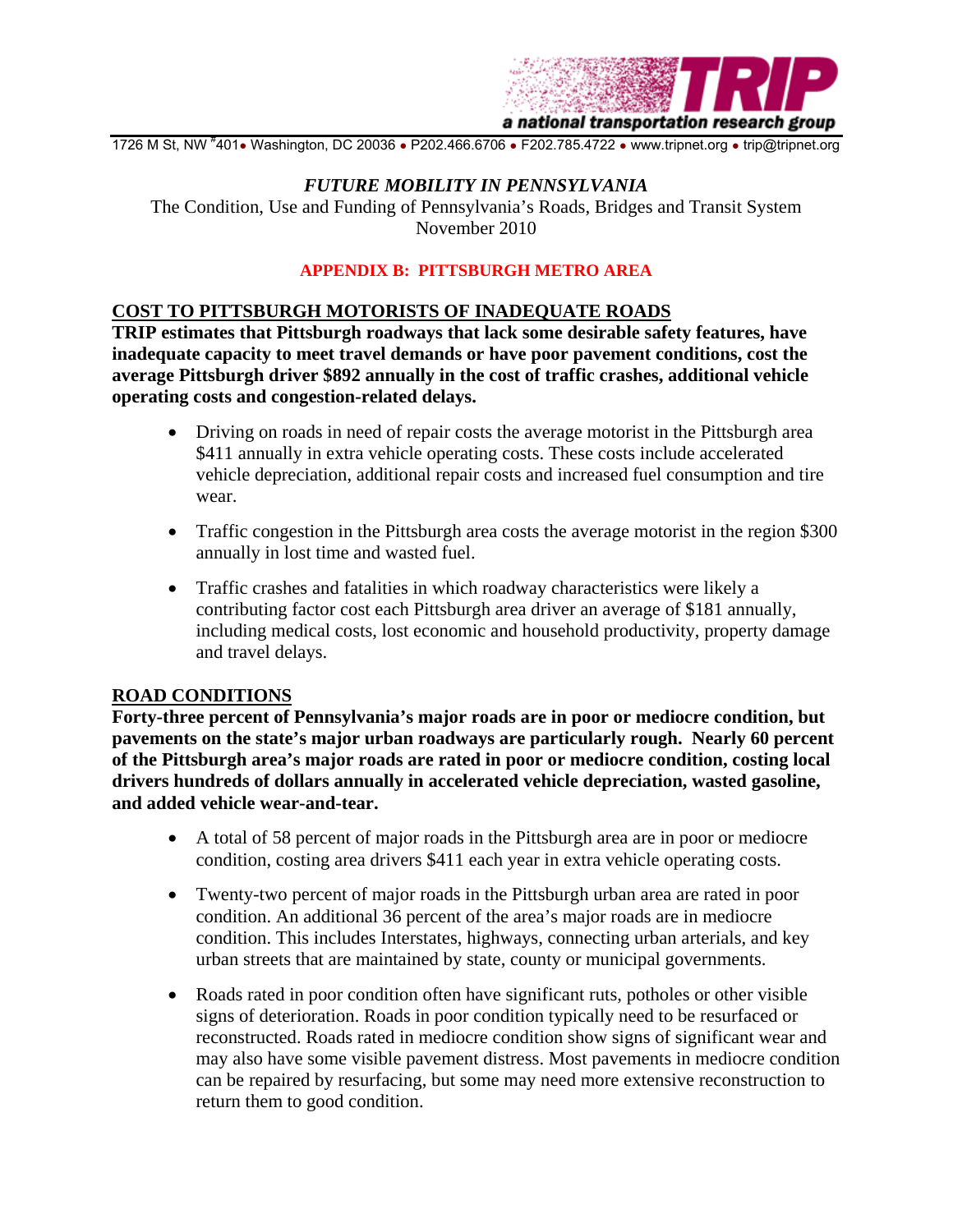• Just 21 percent of major roads in the Pittsburgh area are in good condition. A desirable goal for state and local organizations responsible for road maintenance is to keep 75 percent of major roads in good condition.

# **BRIDGE CONDITIONS**

#### **Nearly half of bridges and overpasses in the Pittsburgh area are structurally deficient or functionally obsolete.**

- Twenty-three percent (931) of the 4,039 bridges in the Pittsburgh area are rated as structurally deficient, showing significant deterioration to decks and other major components.
- Twenty-three percent (939) of the 4,039 bridges in the Pittsburgh area are functionally obsolete. These bridges no longer meet modern design standards for safety features such as lane widths or alignment with connecting roads or are no longer adequate for the volume of traffic being carried.
- Bridge deficiencies have an impact on mobility and safety. Restrictions on vehicle weight may cause many vehicles – especially emergency vehicles, commercial trucks, school buses and farm equipment – to use alternate routes to avoid these bridges. Narrow bridge lanes, inadequate clearances and poorly aligned bridge approaches reduce traffic safety. Redirected trips lengthen travel time, waste fuel and reduce the efficiency of the local economy.
- The following is a list of bridges in the Pittsburgh area with the lowest sufficiency rating, carrying at least 5,000 vehicles per day. Bridges are assigned an overall sufficiency rating between one and 100, with deficient bridges receiving a lower score. Individual components of the bridge, including the deck, super-structure and sub-structure are also assigned a rating between one and nine, with a lower score indicating a greater level of deficiency.

| Rank           | <b>Route Carried</b>                      | <b>Route or Feature</b><br><b>Intersected</b> | Average<br><b>Daily</b><br><b>Traffic</b> | Year<br><b>Built</b> | <b>Sufficiency</b><br>Rating | <b>Deck</b><br><b>Rating</b> | Super-<br>structure<br><b>Rating</b> | Sub-<br>structure<br>Rating |
|----------------|-------------------------------------------|-----------------------------------------------|-------------------------------------------|----------------------|------------------------------|------------------------------|--------------------------------------|-----------------------------|
| 1              | Hulton Road bridge                        | Allegheny River                               | 20,046                                    | 1909                 | 3                            | 6                            | 5                                    | 4                           |
| $\overline{2}$ | SR4009/Babcock<br><b>Bridge</b>           | Girtys Run                                    | 15,639                                    | 1930                 | 4                            | 4                            | 4                                    | $\overline{4}$              |
| 3              | McLaughlin Road<br><b>Bridge</b>          | McLaughlin Run                                | 6,893                                     | 1905                 | 9.9                          | 3                            | 6                                    | 5                           |
| $\overline{4}$ | Saxonburg Blvd Bridge                     | Little Pine Creek                             | 9,502                                     | 1939                 | 13                           | 4                            | 4                                    | $\overline{4}$              |
| 5              | SR3098 Glass Run<br><b>Bridge</b>         | Glass Run                                     | 6,391                                     | 1940                 | 23.9                         | 4                            | 3                                    | $\overline{4}$              |
| 6              | <b>Curry Hollow Road</b><br><b>Bridge</b> | <b>CSX RR/Curry</b><br>Hollow                 | 14,855                                    | 1939                 | 34                           | $\overline{4}$               | $\overline{4}$                       | $\overline{4}$              |
| 7              | Saxonburg Blvd Bridge<br>Repl.            | Deer Creek                                    | 5,567                                     | 1929                 | 35.1                         | 5                            | 4                                    | $\overline{4}$              |
| 8              | PA 65 Bridge                              | <b>Birmingham</b><br>Avenue                   | 9,348                                     | 1930                 | 35.5                         | 3                            | 4                                    | $\overline{4}$              |
| 9              | Freeport Rd/Barge<br>Basin                | Barge Basin                                   | 26,547                                    | 1928                 | 36                           | 4                            | 5                                    | 5                           |
| 10             | PA 885 Bridge                             | Lebanon Road                                  | 18,579                                    | 1931                 | 37.2                         | 3                            | 5                                    | 5                           |

**Chart 1: Bridges and overpasses in the Pittsburgh metro area with the lowest sufficiency rating.**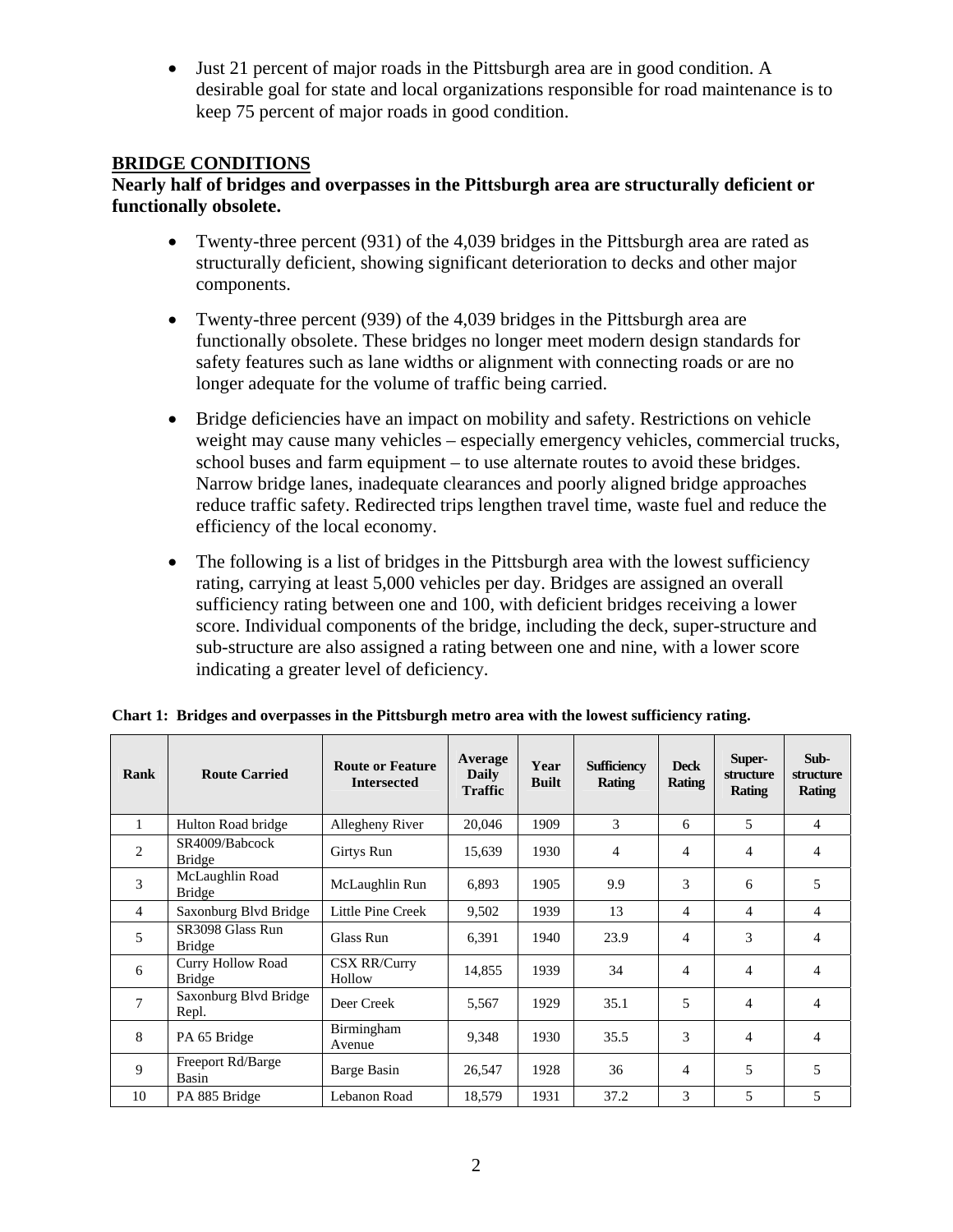| 11 | SR 910 Bridge                           | N. Fork Pine Creek            | 7,334  | 1940 | 44.5 | 4              | 6              | 5 |
|----|-----------------------------------------|-------------------------------|--------|------|------|----------------|----------------|---|
| 12 | SR 910/N. Fork Pine<br>Creek            | N. Fork Pine Creek            | 7,334  | 1941 | 45.4 | 5              | $\overline{4}$ | 4 |
| 13 | Monongahela Rd Brdg<br>Repl.            | <b>Becketts Run</b>           | 5,711  | 1936 | 46.4 | $\overline{4}$ | $\overline{4}$ | 4 |
| 14 | Hulton Rd/Plum Creek                    | Plum Creek                    | 5,611  | 1936 | 47   | $\overline{4}$ | 6              | 5 |
| 15 | Glenwood Interchange<br>Ph <sub>2</sub> | Eighth Avenue                 | 10,210 | 1920 | 47   | 4              | $\overline{4}$ | 4 |
| 16 | Etna Bridges Phase 5                    | <b>CSX RR</b>                 | 7,687  | 1963 | 48.5 | 5              | $\overline{4}$ | 4 |
| 17 | Glenwood Bridge                         | <b>Streets Run</b>            | 28,968 | 1930 | 51.1 | 4              | 4              | 4 |
| 18 | Marshall Interchange<br>Ph <sub>2</sub> | SR 65                         | 17,546 | 1971 | 58   | 4              | $\overline{4}$ | 4 |
| 19 | <b>Brodhead Road Bridge</b>             | Boggs Run                     | 8,076  | 1920 | 63.9 | 4              | $\overline{4}$ | 4 |
| 20 | Presley Road Bridge                     | Presley Road                  | 6,329  | 1956 | 73   | 4              | 6              | 5 |
| 21 | <b>Bridge Street Bridge</b>             | Pine Creek                    | 9,736  | 1955 | 78.3 | 4              | 5              | 5 |
| 22 | SR2038 Clairton/G-port<br><b>Bridge</b> | Norfolk Southern<br><b>RR</b> | 12,349 | 1987 | 83.5 | 6              | 6              | 6 |
| 23 | <b>Burtner Road Bridge</b>              | Little Bull Creek             | 12,418 | 1970 | 87.4 | 3              | 7              | 5 |

**Source: PennDOT response to TRIP survey** 

#### **CONGESTION**

**Traffic congestion in the Pittsburgh urban area is a growing burden, hampering mobility for individuals and businesses and impeding the region's economic development.** 

- In 2008, 26 percent of urban highways in the Pittsburgh metro area were congested, carrying traffic volumes that result in significant rush hour delays.
- The average Pittsburgh driver loses 15 hours per year due to traffic congestion according to the Texas Transportation Institute's (TTI) 2009 Annual Urban Mobility Report.

#### **TRAFFIC SAFETY**

**Improving safety features on Pittsburgh's roads and highways would likely result in a decrease in traffic fatalities in the state.** 

- In 2008, 75 people were killed in traffic crashes in the Pittsburgh metro area.
- Pittsburgh's fatality rate per 100,000 population was 6.17 in 2008. This was lower than the statewide average of 11.8 fatalities per 100,000 population.
- Where appropriate, highway improvements can reduce traffic fatalities and accidents while improving traffic flow to help relieve congestion. Such improvements include removing or shielding obstacles; adding or improving medians; adding rumble strips, wider lanes, wider and paved shoulders; upgrading roads from two lanes to four lanes; and better road markings and traffic signals.

#### **PUBLIC TRANSIT**

**Public transit use continues to increase in the Pittsburgh area and plays an important role in providing mobility in the region.** 

• Public transit provided 300 million passenger miles of travel in the Pittsburgh urban area in 2008.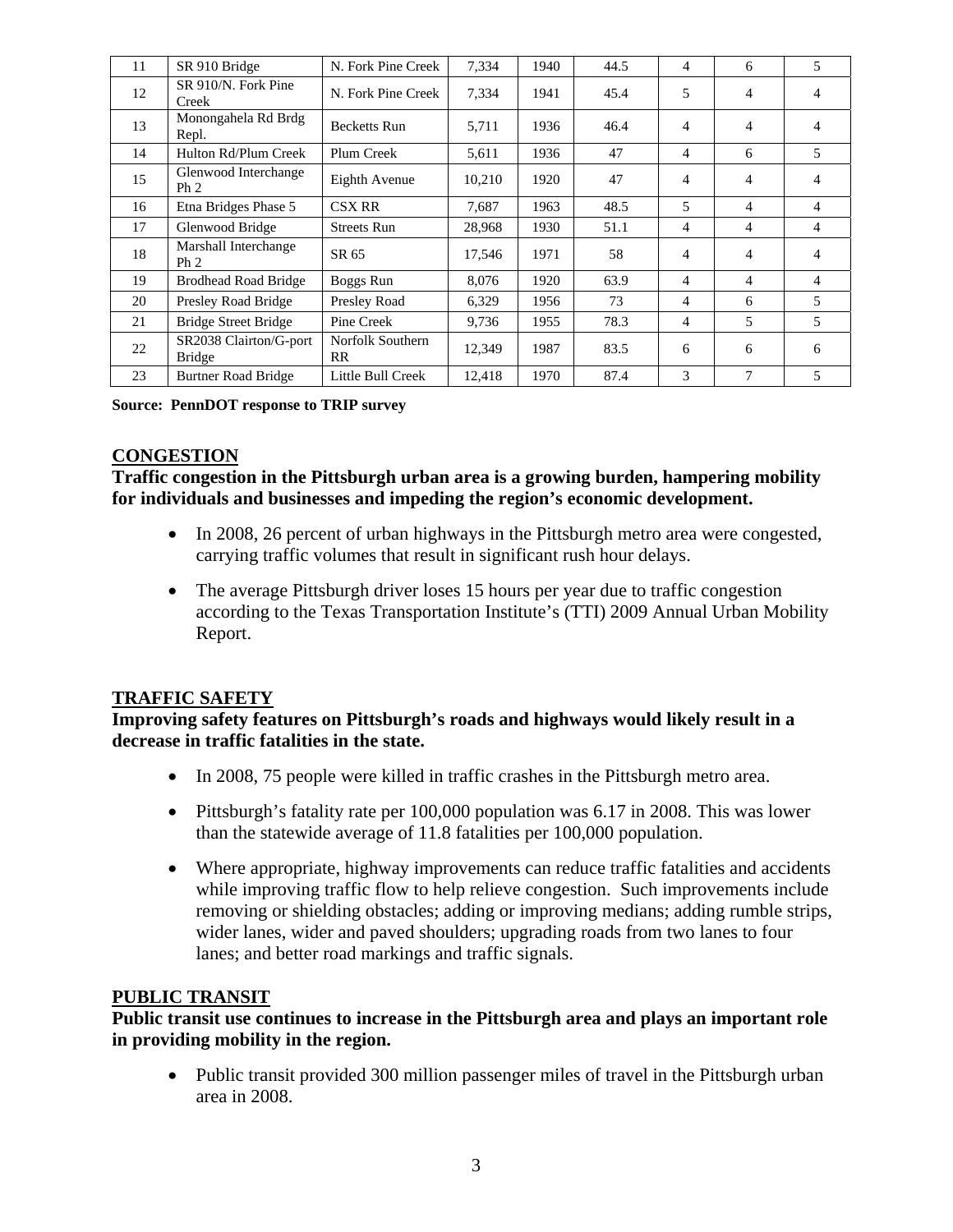- In 2008 the average age of buses in the Pittsburgh area was 6.9 years. The Federal Transit Administration recommends that buses be replaced after 12 years.
- In 2008 the average age of passenger rail cars in the Pittsburgh urban area was 16.4 years. The Federal Transit Administration recommends that passenger rail cars be replaced after 35 years.
- The following is an evaluation of the condition of transit resources in the Pittsburgh region.

| <b>Pittsburgh transit conditions</b> | <b>Number</b> | Poor | <b>Marginal</b> | Fair | Good | <b>Excellent</b> |
|--------------------------------------|---------------|------|-----------------|------|------|------------------|
| Number of buses                      | 838           |      |                 | 51   | 590  | 190              |
| Number of rail cars                  | 83            |      |                 |      |      | 83               |
| Miles of rail track                  | 48.9          |      | 3.1             | 40.4 | 5.4  |                  |
| Miles of elevated rail structures    | 3.0           |      |                 | 1.9  | 1.1  |                  |
| Miles of tunnels                     | 2.3           | 0.5  |                 | 0.6  |      | 1.2              |
| Miles of busways                     | 18.5          | 9.1  |                 | 4.3  | 5.1  |                  |

**Chart 2. The condition of the Pittsburgh region's public transit system.** 

**Source: PennDOT response to TRIP survey** 

#### **FUNDING**

**As the state and Pittsburgh look to rebound from the current economic downturn, the region will need to enhance its surface transportation system by improving the physical condition of its transportation network. But there are enormous challenges in addressing transportation needs, notably inadequate funding to improve the system.** 

The following three charts list the most significant Pittsburgh-area transportation projects that currently lack adequate funding to proceed.

| Chart 3. Significant projects to repair or reconstruct existing roadways or highways that currently lack |
|----------------------------------------------------------------------------------------------------------|
| adequate funding to proceed. The following projects are in Pittsburgh/Allegheny County.                  |

| Rank           | Route                                                  | <b>From</b>               | <b>To</b>                   | Length<br>In<br><b>Miles</b> | Average<br>Daily<br><b>Traffic</b> | Work<br><b>Needed</b>         | <b>Estimated</b><br>Project<br>Cost |
|----------------|--------------------------------------------------------|---------------------------|-----------------------------|------------------------------|------------------------------------|-------------------------------|-------------------------------------|
|                | SR 2085 Birmingham<br>Bridge Paint and<br>Preservation | Wharton<br>Street         | Boulevard of<br>the Allies  | 0.65                         | 11,057                             | <b>Bridge</b><br>Preservation | 31,000,000                          |
| $\overline{2}$ | SR 3069 Liberty Bridge<br>Paint and Preservation       | P.J. McArdle<br>Road      | 5th Avenue                  | 1.19                         | 33.988                             | <b>Bridge</b><br>Preservation | 40,000,000                          |
| 3              | SR 51 Elizabeth Bridge<br>Paint and Preservation       | Elizabeth                 | North 2nd<br>Avenue         | 0.28                         | 16,798                             | <b>Bridge</b><br>Preservation | 15,000,000                          |
| $\overline{4}$ | 279 SB over 4003, 4009,<br>& Ramp J                    | McKnight<br>Road          | Evergreen<br>Road           | 0.02                         | N/A                                | <b>Bridge</b><br>Preservation | 8,000,000                           |
| 5              | SR 4053 Wexford Run<br>Rd over 79                      | Wexford Run<br>Road       | Over Branch<br>of Brush Cr. | N/A                          | 3,174                              | <b>Bridge</b><br>Preservation | 7,500,000                           |
| 6              | SR 79 Neville Island                                   | Robinson                  | Glenfield                   | 0.86                         | 23,980                             | <b>Bridge</b><br>Preservation | 30,000,000                          |
| 7              | SR 19, McFarland Rd to<br>Parkway                      | <b>Banksville</b><br>Road | McFarland<br>Road           | 4.62                         | 9,254                              | Mill $&$<br>Resurface         | 5,000,000                           |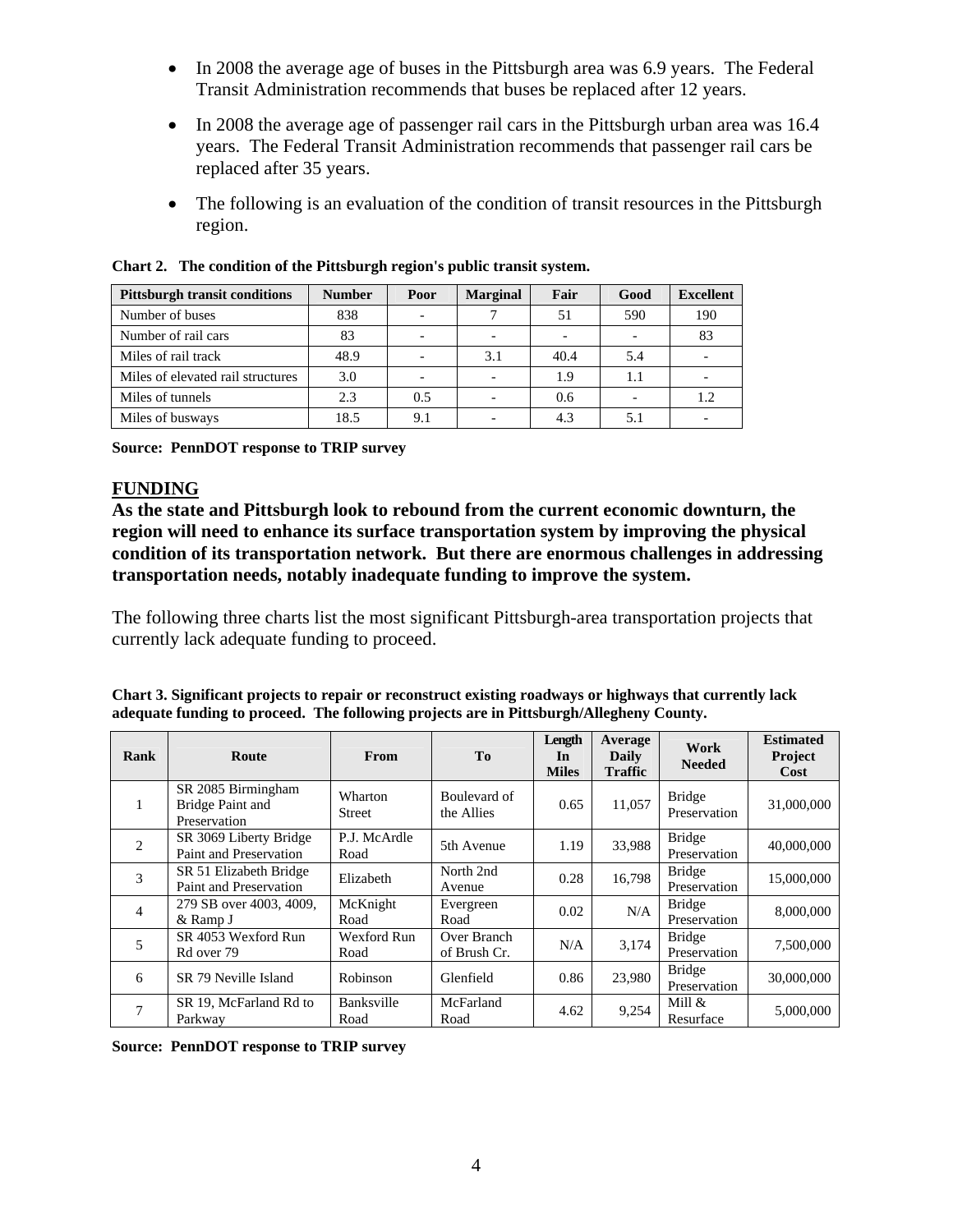**Chart 4. Significant rehabilitation, reconstruction or replacement projects in the Pittsburgh area (\$5 million or more) that PennDOT has determined are needed, but for which adequate funding to proceed is not currently available.** 

| Rank | Route                              | <b>Route or Feature</b><br><b>Intersected</b> | Average<br><b>Daily</b><br><b>Traffic</b> | Year<br><b>Built</b> | <b>Improvements Needed</b>    | <b>Estimated</b><br>Cost |
|------|------------------------------------|-----------------------------------------------|-------------------------------------------|----------------------|-------------------------------|--------------------------|
|      | SR 22- Imperial/<br>Hanky Fm Intg. | N/A                                           | 9.624                                     | 1998                 | <b>Highway Reconstruction</b> | 6,000,000                |

**Source: PennDOT response to TRIP survey** 

**Chart 5. Significant projects (\$5 million or more) to repair, rehabilitate or replace an existing component of the Pittsburgh region's public transit system, that the Department or local transportation agencies have determined are needed, but for which adequate funding to proceed is not currently available.** 

| Rank                    | Type of<br><b>Facility</b>                  | <b>Transit</b><br>Agency | <b>Improvement Needed</b>                                                                                                                                                              | <b>Location</b>     | Length<br>in<br><b>Miles</b> | <b>Estimated</b><br>Project<br>Cost |
|-------------------------|---------------------------------------------|--------------------------|----------------------------------------------------------------------------------------------------------------------------------------------------------------------------------------|---------------------|------------------------------|-------------------------------------|
| 1                       | <b>Bus Procure-</b><br>ment $-40$ ft.       | Port<br>Authority        | 55 New buses to replace/update fleet                                                                                                                                                   | Allegheny<br>County | N/A                          | 49,600,000                          |
| $\overline{2}$          | Rail<br>Replacement                         | Port<br>Authority        | Replace rail in tunnel                                                                                                                                                                 | Mt. Lebanon         | 0.5                          | 5,000,000                           |
| 3                       | Catenary<br>for rail                        | Port<br>Authority        | Overhead Auto Tensioning on Catenary                                                                                                                                                   | South Hills         | 43.4                         | 7,500,000                           |
| $\overline{\mathbf{4}}$ | Radio<br>System<br>replacement<br>for buses | Port<br>Authority        | Busway radio system Replace-ment,<br>Demolish Calvary Radio Tower, Upgrade<br>CBD, Radio Radiax Antenna, Mobile Radio<br>Upgrade, Portable Radio Upgrades and Police<br>Radio Upgrades | Allegheny<br>County | N/A                          | 5,000,000                           |
| 5                       | Transit<br>Center<br>Design                 | Port<br>Authority        | Design/construct transit center                                                                                                                                                        | Allegheny<br>County | N/A                          | 6,000,000                           |

#### **Source: PennDOT response to TRIP survey**

*All data used in the report is the latest available. Sources of information for this report include the U.S. Department of Transportation (USDOT), the Pennsylvania Department of Transportation (PennDOT), the Pennsylvania State Transportation Advisory Committee, the Federal Highway Administration (FHWA), the Federal Transit Administration (FTA), the U.S. Census Bureau, the National Highway Traffic Safety Administration (NHTSA), the Reason Foundation and the Texas Transportation Institute (TTI).*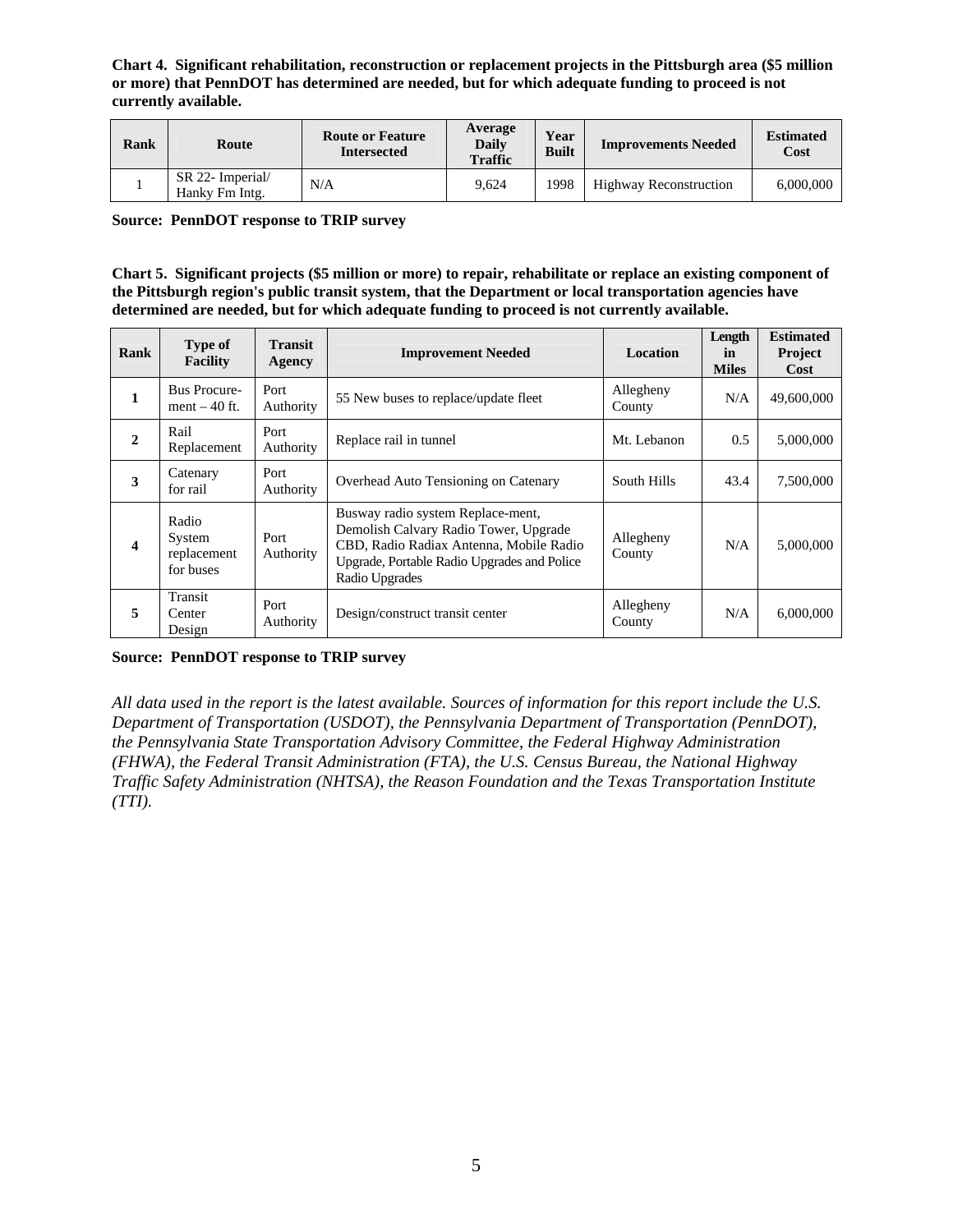

1726 M St, NW #401• Washington, DC 20036 • P202.466.6706 • F202.785.4722 • www.tripnet.org • trip@tripnet.org

#### *FUTURE MOBILITY IN PENNSYLVANIA*

The Condition, Use and Funding of Pennsylvania's Roads, Bridges and Transit System November 2010

#### **APPENDIX C: HARRISBURG METRO AREA**

#### **COST TO HARRISBURG MOTORISTS OF INADEQUATE ROADS**

**TRIP estimates that Harrisburg roadways that lack some desirable safety features, have inadequate capacity to meet travel demands or have poor pavement conditions, cost the average Harrisburg driver \$872 annually in the cost of traffic crashes, additional vehicle operating costs and congestion-related delays.** 

- Driving on roads in need of repair costs the average Harrisburg-area motorist \$293 annually in extra vehicle operating costs. These costs include accelerated vehicle depreciation, additional repair costs and increased fuel consumption and tire wear.
- Traffic congestion in the Harrisburg area costs the average motorist in the region \$180 annually in lost time and wasted fuel.
- Traffic crashes and fatalities in which roadway characteristics were likely a contributing factor cost each Harrisburg area driver an average of \$399 annually, including medical costs, lost economic and household productivity, property damage and travel delays.

#### **ROAD CONDITIONS**

**Forty-three percent of Pennsylvania's major roads are in poor or mediocre condition. The Harrisburg area's major roads in poor or mediocre condition cost local drivers hundreds of dollars annually in accelerated vehicle depreciation, wasted gasoline, and added vehicle wear-and-tear.** 

- A total of 44 percent of major roads in the Harrisburg area are in poor or mediocre condition, costing area drivers \$293 each year in extra vehicle operating costs.
- Eleven percent of major roads in the Harrisburg urban area are rated in poor condition. An additional 33 percent of the area's major roads are in mediocre condition. This includes Interstates, highways, connecting urban arterials, and key urban streets that are maintained by state, county or municipal governments.
- Roads rated in poor condition often have significant ruts, potholes or other visible signs of deterioration. Roads in poor condition typically need to be resurfaced or reconstructed. Roads rated in mediocre condition show signs of significant wear and may also have some visible pavement distress. Most pavements in mediocre condition can be repaired by resurfacing, but some may need more extensive reconstruction to return them to good condition.
- Just 33 percent of major roads in the Harrisburg area are in good condition. A desirable goal for state and local organizations responsible for road maintenance is to keep 75 percent of major roads in good condition.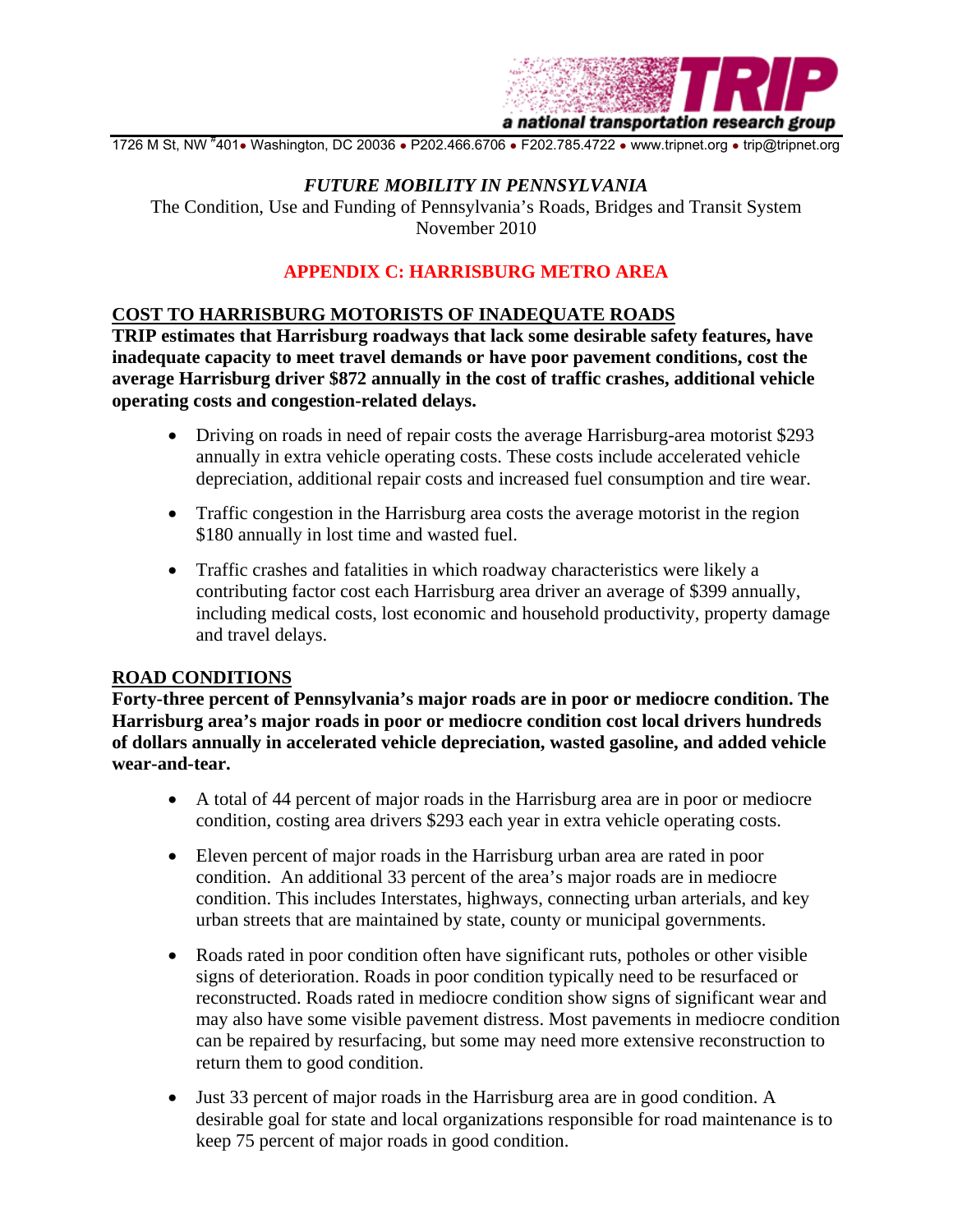• The following are the two most deteriorated sections of state roadways in the Harrisburg area. These sections are not currently scheduled for repair.

| Route    | From             | Length (Mi.) | Work needed | $\mathbf{A}\mathbf{D}\mathbf{T}$ |
|----------|------------------|--------------|-------------|----------------------------------|
| IPA 39   | Linglestown Road |              | Resurface   | 8.902                            |
| ISR 3010 | Paxton Street    |              | Resurface   | 8.340                            |

# **BRIDGE CONDITIONS**

#### **More than a third of bridges and overpasses in the Harrisburg area are structurally deficient or functionally obsolete.**

- Thirteen percent (91) of the 696 bridges in the Harrisburg area are rated as structurally deficient, showing significant deterioration to decks and other major components.
- Twenty-one percent (147) of the 696 bridges in the Harrisburg area are functionally obsolete. These bridges no longer meet modern design standards for safety features such as lane widths or alignment with connecting roads or are no longer adequate for the volume of traffic being carried.
- Bridge deficiencies have an impact on mobility and safety. Restrictions on vehicle weight may cause many vehicles – especially emergency vehicles, commercial trucks, school buses and farm equipment – to use alternate routes to avoid these bridges. Narrow bridge lanes, inadequate clearances and poorly aligned bridge approaches reduce traffic safety. Redirected trips lengthen travel time, waste fuel and reduce the efficiency of the local economy.
- The following is a list of the most structurally deficient bridges and overpasses in the Harrisburg area, carrying at least 5,000 vehicles per day. Bridges are assigned an overall sufficiency rating between one and 100, with deficient bridges receiving a lower score. Individual components of the bridge, including the deck, super-structure and sub-structure are also assigned a rating between one and nine, with a lower score indicating a greater level of deficiency.

| Rank                    | <b>Route Carried</b>                    | <b>County or</b><br><b>Closest City</b> | <b>Route or Feature</b><br><b>Intersected</b> | Ave.<br><b>Daily</b><br><b>Traffic</b> | Year<br><b>Built</b> | <b>Sufficiency</b><br>Rating | <b>Deck</b><br><b>Rating</b> | Super-<br>structure<br>Rating | Sub-<br>structure<br><b>Rating</b> |
|-------------------------|-----------------------------------------|-----------------------------------------|-----------------------------------------------|----------------------------------------|----------------------|------------------------------|------------------------------|-------------------------------|------------------------------------|
| 1                       | Enola Road Br.                          | Cumberland                              | Norfolk Southern<br>RR                        | 18,426                                 | 1939                 | 34                           | 4                            | 4                             | 4                                  |
| $\boldsymbol{2}$        | Big Spring Creek<br><b>Bridge</b>       | Cumberland                              | Big Spring Creek                              | 8,512                                  | 1957                 | 36.6                         | 3                            | 5                             | 5                                  |
| 3                       | <b>Mulberry Street</b><br><b>Bridge</b> | Dauphin                                 | <b>AMTRAK</b>                                 | 9,939                                  | 1909                 | 38.4                         | 5                            | 5                             | 5                                  |
| $\overline{\mathbf{4}}$ | US 22 Allentown<br>Blvd. Bridge         | Dauphin                                 | Manada Creek                                  | 5,307                                  | 1944                 | 67.6                         | $\overline{4}$               | $\overline{4}$                | $\overline{4}$                     |
| 5                       | Slate Hill Road<br><b>Bridge</b>        | Cumberland                              | <b>US 15</b>                                  | 14,714                                 | 1973                 | 91.4                         | $\overline{4}$               | 7                             | 5                                  |

**Chart 1. Bridges and overpasses in the Harrisburg metro area with the lowest sufficiency rating.**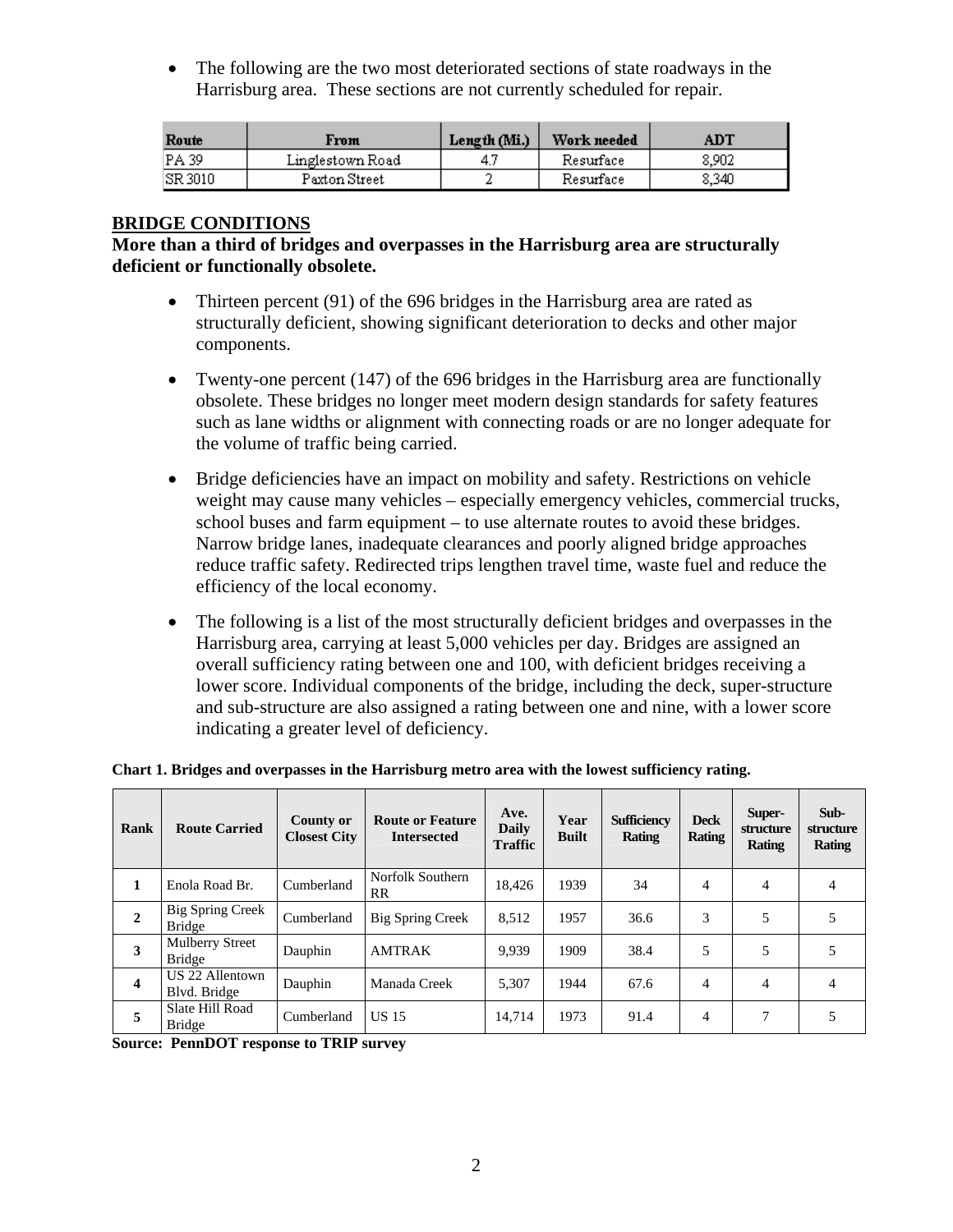#### **CONGESTION**

**Traffic congestion in the Harrisburg urban area is a growing burden, hampering mobility for individuals and businesses and impeding the region's economic development.** 

• In 2008, 53 percent of urban highways in the Harrisburg metro area were congested, carrying traffic volumes that result in significant rush hour delays.

# **TRAFFIC SAFETY**

# **Improving safety features on Harrisburg's roads and highways would likely result in a decrease in traffic fatalities in the state.**

- In 2008, 66 people were killed in traffic accidents in the Harrisburg metro area.
- Harrisburg's fatality rate per 100,000 population was 13.6 in 2008. This was 15 percent higher than the statewide average of 11.8 fatalities per 100,000 population.
- Where appropriate, highway improvements can reduce traffic fatalities and accidents while improving traffic flow to help relieve congestion. Such improvements include removing or shielding obstacles; adding or improving medians; adding rumble strips, wider lanes, wider and paved shoulders; upgrading roads from two lanes to four lanes; and better road markings and traffic signals.

#### **PUBLIC TRANSIT**

**Public transit use continues to increase in the Harrisburg area and plays an important role in providing mobility in the region.** 

- Public transit provided 10.4 million passenger miles of travel in the Harrisburg urban area in 2008.
- In 2008 the average age of buses in the Harrisburg area was 5.9 years. The Federal Transit Administration recommends that buses be replaced after 12 years.
- The following is an evaluation of transit resources in the Harrisburg region.

| <u>ышпан</u><br>THE CONGREGE OF THE HALFBOUL CITED BY PUBLIC HARDE SYSTEM. |               |                                         |  |  |  |    |  |  |  |  |
|----------------------------------------------------------------------------|---------------|-----------------------------------------|--|--|--|----|--|--|--|--|
| <b>Harrisburg transit conditions</b>                                       | <b>Number</b> | Fair<br>Good<br><b>Marginal</b><br>Poor |  |  |  |    |  |  |  |  |
| <b>Buses</b>                                                               |               | -                                       |  |  |  | 40 |  |  |  |  |

**Chart 2. The condition of the Harrisburg region's public transit system.** 

**Source: PennDOT response to TRIP survey** 

#### **FUNDING**

**As the state and Harrisburg look to rebound from the current economic downturn, the region will need to enhance its surface transportation system by improving the physical condition of its transportation network. But there are enormous challenges in addressing transportation needs, notably inadequate funding to improve the system.** 

• The following charts describe the most significant Harrisburg-area roadway and transit projects that currently lack adequate funding to proceed.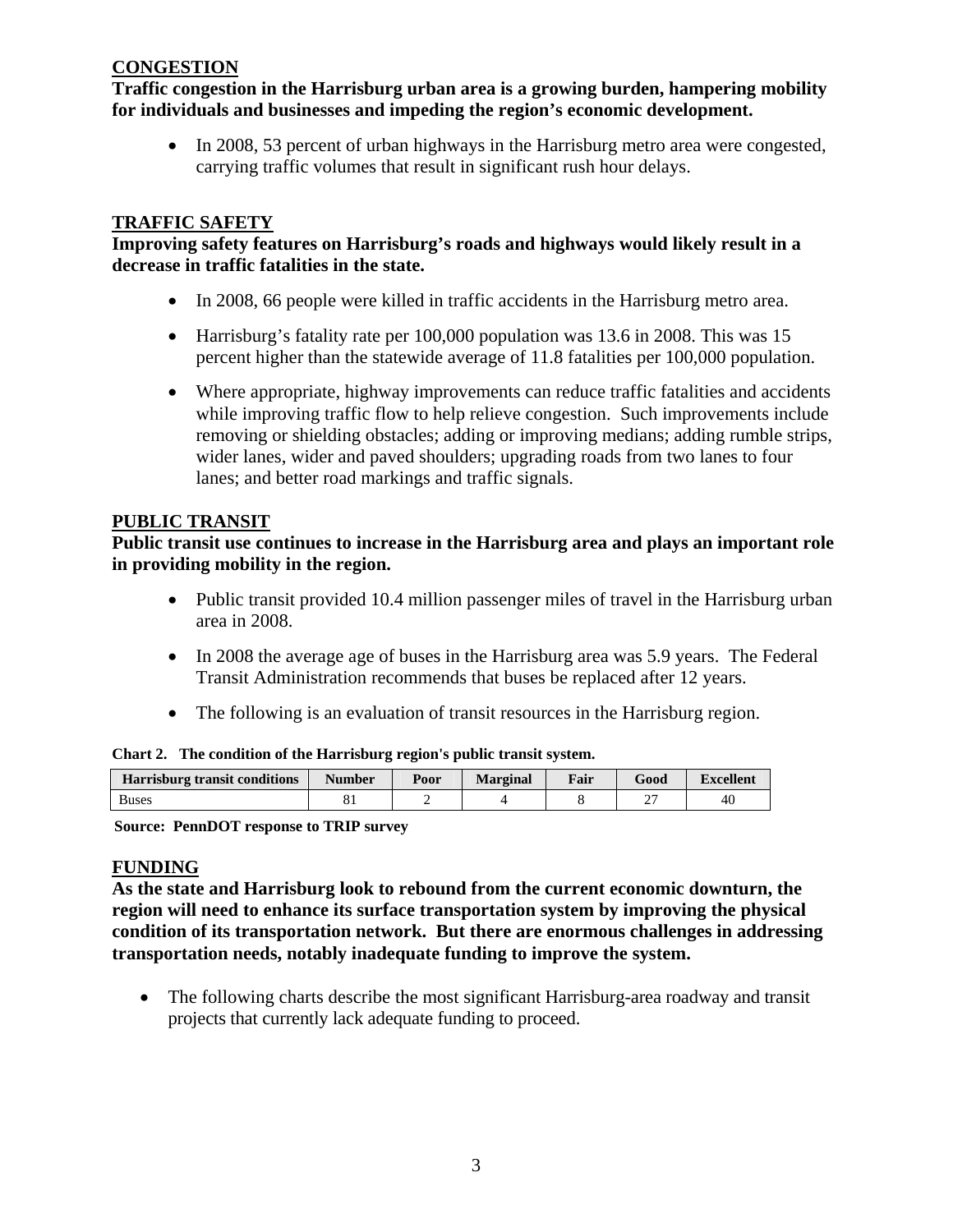**Chart 3. Significant projects to repair or reconstruct existing roadways or highways in the Harrisburg area that currently lack adequate funding to proceed.** 

| Rank | Route                        | County or<br><b>Closest</b><br>City | From                           | To         | <b>Work Needed</b>              | <b>Estimated</b><br>Cost |
|------|------------------------------|-------------------------------------|--------------------------------|------------|---------------------------------|--------------------------|
|      | I-81 Cumb. Resurface         | Cumberland                          | <b>Franklin County</b><br>Line | Exit 37    | Mill/Resurface & bridge<br>work | 10,800,000               |
| ↵    | I-83 Resurf. $&$<br>Lighting | Dauphin                             | I-83 South Bridge              | Eisenhower | Resurfacing/Lighting            | 7,000,000                |

**Source: PennDOT response to TRIP survey** 

**Chart 4. Significant projects (\$5 million or more) to repair, rehabilitate or replace an existing component of the Harrisburg region's public transit system that the Department or local transportation agencies have determined are needed, but for which adequate funding to proceed is not currently available.** 

| <b>Type of facility</b>        | <b>Transit</b><br>Agency | <b>County or Closest</b><br>City      | Improvement<br><b>Needed</b>                  | Location                                  | <b>Estimated</b><br>Cost |
|--------------------------------|--------------------------|---------------------------------------|-----------------------------------------------|-------------------------------------------|--------------------------|
| Garage/Maintenance<br>Facility | <b>CAT</b>               | City of Harrisburg,<br>Dauphin County | Replace Maintenance<br>and Storage Facility   | Harrisburg, PA                            | 40,000,000               |
| Communications/<br>Technology  | <b>CAT</b>               | City of Harrisburg,<br>Dauphin County | Communication/<br><b>Technology Equipment</b> | Cumberland and<br><b>Dauphin Counties</b> | 10,000,000               |

**Source: PennDOT response to TRIP survey** 

*All data used in the report is the latest available. Sources of information for this report include the U.S. Department of Transportation (USDOT), the Pennsylvania Department of Transportation (PennDOT), the Pennsylvania State Transportation Advisory Committee, the Federal Highway Administration (FHWA), the Federal Transit Administration (FTA), the U.S. Census Bureau, the National Highway Traffic Safety Administration (NHTSA), the Reason Foundation and the Texas Transportation Institute (TTI).*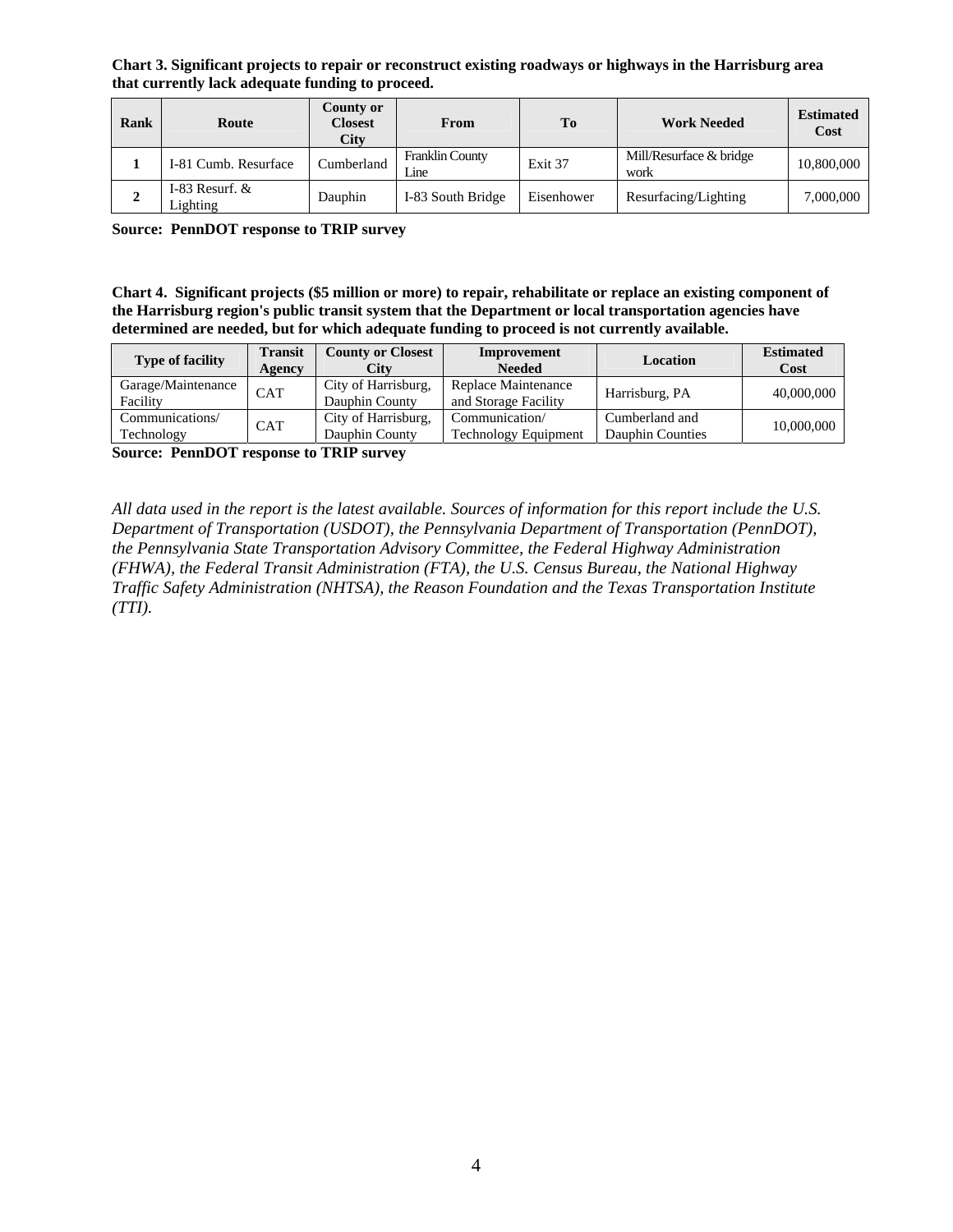

1726 M St, NW #401• Washington, DC 20036 • P202.466.6706 • F202.785.4722 • www.tripnet.org • trip@tripnet.org

#### *FUTURE MOBILITY IN PENNSYLVANIA*

The Condition, Use and Funding of Pennsylvania's Roads, Bridges and Transit System November 2010

# **APPENDIX D: SCRANTON/WILKES-BARRE METRO AREA**

#### **COST TO SCRANTON/WILKES-BARRE MOTORISTS OF INADEQUATE ROADS**

**TRIP estimates that Scranton/Wilkes-Barre area roadways that lack some desirable safety features, have inadequate capacity to meet travel demands or have poor pavement conditions, cost the average Scranton/Wilkes-Barre driver \$1,000 annually in the cost of traffic crashes, additional vehicle operating costs and congestion-related delays.** 

- Driving on roads in need of repair costs the average motorist in the Scranton/Wilkes-Barre area \$478 annually in extra vehicle operating costs. These costs include accelerated vehicle depreciation, additional repair costs and increased fuel consumption and tire wear.
- Traffic congestion in the Scranton/Wilkes-Barre area costs the average motorist in the region \$180 annually in lost time and wasted fuel.
- Traffic crashes and fatalities in which roadway characteristics were likely a contributing factor cost each Scranton/Wilkes-Barre area driver an average of \$342 annually, including medical costs, lost economic and household productivity, property damage and travel delays.

#### **ROAD CONDITIONS**

**Forty-three percent of Pennsylvania's major roads are in poor or mediocre condition, but pavements on the state's major urban roadways are particularly rough. The Scranton/Wilkes-Barre area's major roads in poor and mediocre condition cost local drivers hundreds of dollars annually in accelerated vehicle depreciation, wasted gasoline, and added vehicle wear-and-tear.** 

- More than two-thirds 69 percent of major roads in the Scranton/Wilkes-Barre area are in poor or mediocre condition, costing area drivers \$478 each year in extra vehicle operating costs.
- Twenty-eight percent of major roads in the Scranton/Wilkes-Barre urban area are rated in poor condition. An additional 41 percent of the area's major roads are in mediocre condition. This includes Interstates, highways, connecting urban arterials, and key urban streets that are maintained by state, county or municipal governments.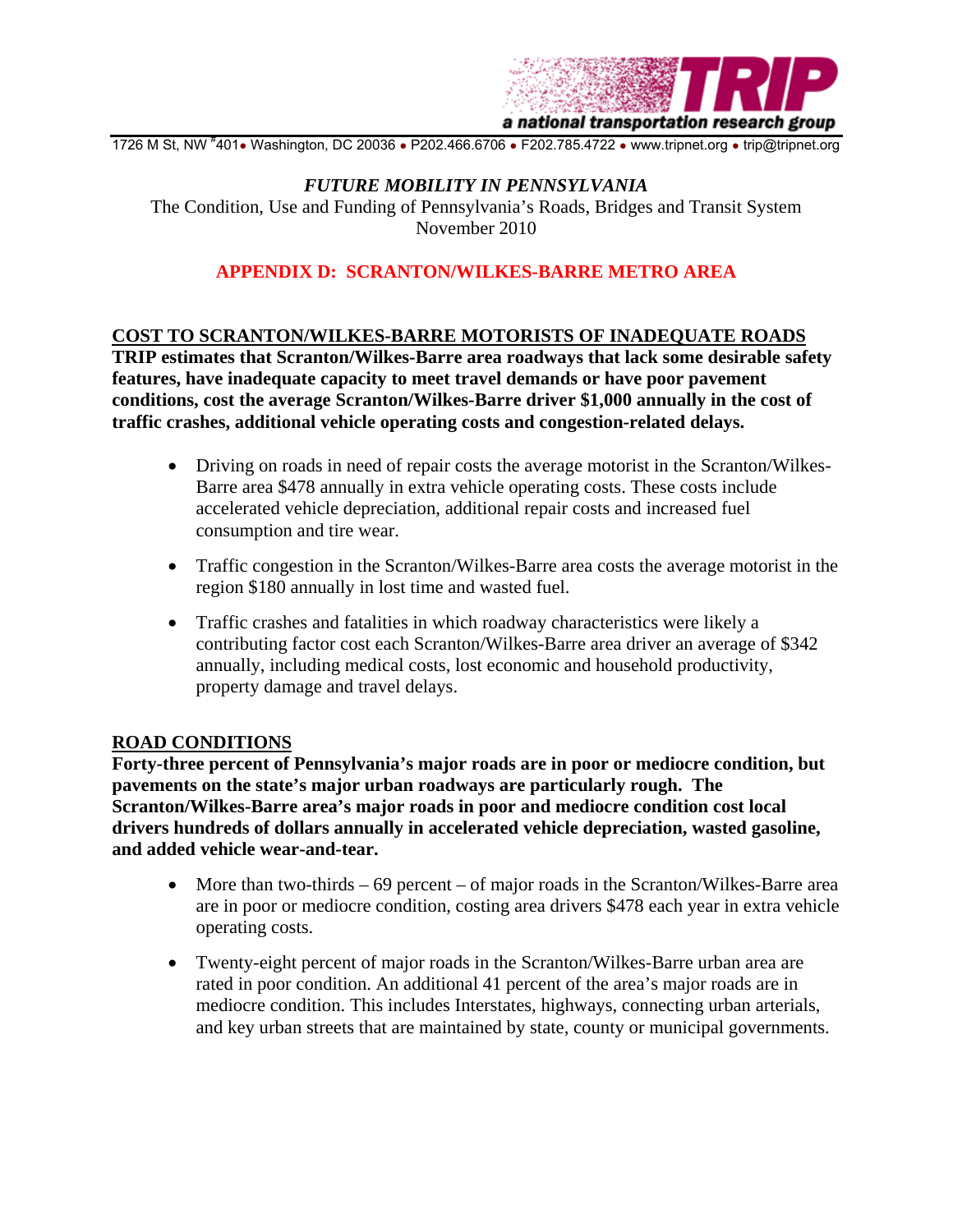- Roads rated in poor condition often have significant ruts, potholes or other visible signs of deterioration. Roads in poor condition typically need to be resurfaced or reconstructed. Roads rated in mediocre condition show signs of significant wear and may also have some visible pavement distress. Most pavements in mediocre condition can be repaired by resurfacing, but some may need more extensive reconstruction to return them to good condition.
- Just 13 percent of major roads in the Scranton/Wilkes-Barre area are in good condition. A desirable goal for state and local organizations responsible for road maintenance is to keep 75 percent of major roads in good condition.

# **BRIDGE CONDITIONS**

**Nearly two-fifths of bridges and overpasses in the Scranton/Wilkes-Barre area are structurally deficient or functionally obsolete.** 

- Twenty-one percent (178) of the 866 bridges in the Scranton/Wilkes-Barre area are rated as structurally deficient, showing significant deterioration to decks and other major components.
- Eighteen percent (158) of the 866 bridges in the Scranton/Wilkes-Barre area are functionally obsolete. These bridges no longer meet modern design standards for safety features such as lane widths or alignment with connecting roads or are no longer adequate for the volume of traffic being carried.
- Bridge deficiencies have an impact on mobility and safety. Restrictions on vehicle weight may cause many vehicles – especially emergency vehicles, commercial trucks, school buses and farm equipment – to use alternate routes to avoid these bridges. Narrow bridge lanes, inadequate clearances and poorly aligned bridge approaches reduce traffic safety. Redirected trips lengthen travel time, waste fuel and reduce the efficiency of the local economy.
- The following is a list of the most structurally deficient bridges and overpasses in the Scranton/Wilkes-Barre area, carrying at least 5,000 vehicles per day. Bridges are assigned an overall sufficiency rating between one and 100, with deficient bridges receiving a lower score. Individual components of the bridge, including the deck, super-structure and sub-structure are also assigned a rating between one and nine, with a lower score indicating a greater level of deficiency.

| <b>Rank</b>    | <b>Route Carried</b>               | County or<br><b>Closest City</b> | <b>Route or Feature</b><br><b>Intersected</b> | Average<br><b>Daily</b><br><b>Traffic</b> | Year<br><b>Built</b> | <b>Sufficiency</b><br>Rating | <b>Deck</b><br>Rating | Super-<br>structure<br>Rating | Sub-<br>structure<br>Rating |
|----------------|------------------------------------|----------------------------------|-----------------------------------------------|-------------------------------------------|----------------------|------------------------------|-----------------------|-------------------------------|-----------------------------|
|                | Harrison Avenue<br><b>Bridge</b>   | Lackawanna                       | SR 3002                                       | 17.398                                    | 1935                 | 2                            | $\overline{4}$        | 3                             | 4                           |
| 2              | North Main Street<br><b>Bridge</b> | Lackawanna                       | Blue Mtn.<br>Northern RR                      | 16.079                                    | 1934                 | 5                            | $\mathfrak{D}$        | 4                             | 5                           |
| 3              | SR 239 Bridge                      | Luzerne                          | Shickshinny<br>Creek                          | 5.329                                     | 1925                 | 28.5                         | 5                     | 5                             | 5                           |
| $\overline{4}$ | Keyser Avenue<br>Bridge            | Lackawanna                       | Lucky Creek                                   | 16.673                                    | 1938                 | 40                           | 3                     | 5                             | 5                           |
| 5              | Main Street<br>Bridge Old Forge    | Lackawanna                       | Lackawanna<br>River                           | 8,100                                     | 1940                 | 40.9                         | 3                     | 3                             | 5                           |

**Chart 1. Bridges in the Scranton/Wilkes-Barre metro area with the lowest sufficiency rating.**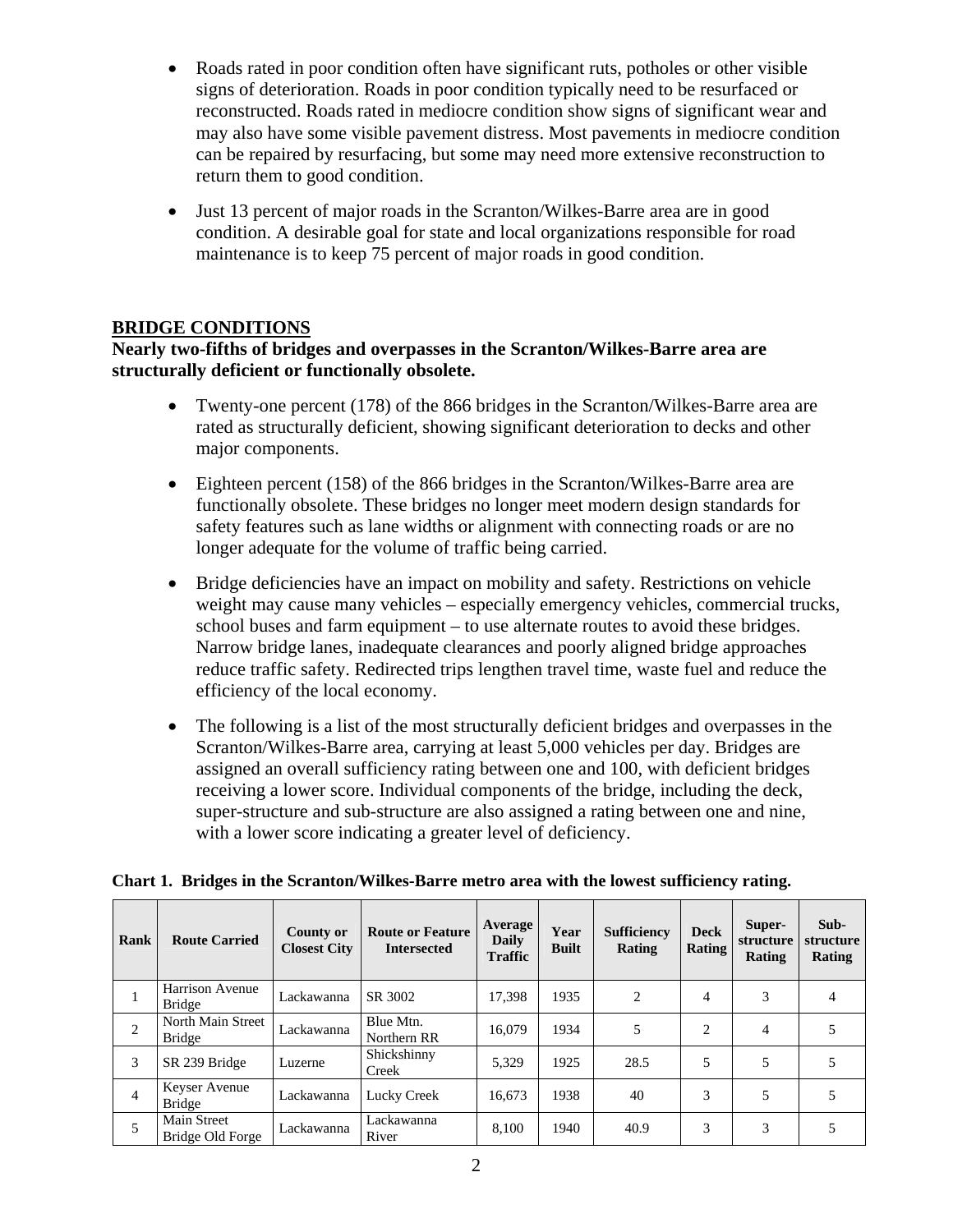| 6              | Larksville Bridge       | Luzerne    | Abandoned RR<br>line                  | 9.169  | 1955 | 41   | 6 | 5 | 4              |
|----------------|-------------------------|------------|---------------------------------------|--------|------|------|---|---|----------------|
| $\overline{ }$ | Glenburn Pond<br>Outlet | Lackawanna | Glenburn pond                         | 7,111  | 1952 | 51.1 | 4 | 5 | 5              |
| 8              | US 6 Bridge<br>LaPlume  | Lackawanna | Tunckhannock<br>Creek                 | 6,634  | 1954 | 52.1 | 4 | 4 | 4              |
| 9              | SR 309 Bridge           | Luzerne    | <b>Toby Creek</b>                     | 14,084 | 1941 | 53   | 6 | 6 | $\overline{4}$ |
| 10             | I-81/Main $&$<br>River  | Lackawanna | Lackawanna<br>River/<br>Lackawanna RR | 23,315 | 1958 | 55   | 5 | 5 | 5              |
| 11             | SR 11 Bridge            | Lackawanna | SR 8025                               | 15,182 | 1969 | 67.2 | 6 | 5 | 5              |
| 12             | I-81 NB Bridge          | Lackawanna | SR 8005                               | 41,017 | 1966 | 72   | 4 | 6 | 6              |
| 13             | $I-84$                  | Lackawanna | SR 2005                               | 10.792 | 1976 | 84.1 | 6 | 5 | 4              |
| 14             | SR 11 Bridge            | Lackawanna | Spring Brook                          | 9.752  | 1959 | 85.3 | 6 | 5 | 4              |
| 15             | SR 1011 Bridge          | Luzerne    | Susquehanna<br>River                  | 7,239  | 1979 | 95   | 6 | 7 | 5              |

#### **Source: PennDOT response to TRIP survey**

#### **TRAFFIC SAFETY**

**Improving safety features on Scranton/Wilkes-Barre's roads and highways would likely result in a decrease in traffic fatalities in the state.** 

- In 2008, 64 people were killed in traffic crashes in the Scranton/Wilkes-Barre area.
- Scranton/Wilkes-Barre's fatality rate per 100,000 population was 11.7 in 2008. This was close to the statewide average of 11.8 fatalities per 100,000 population, but higher than most other urban areas in the state.
- Where appropriate, highway improvements can reduce traffic fatalities and crashes while improving traffic flow to help relieve congestion. Such improvements include removing or shielding obstacles; adding or improving medians; adding rumble strips, wider lanes, wider and paved shoulders; upgrading roads from two lanes to four lanes; and better road markings and traffic signals.

#### **CONGESTION**

**Traffic congestion in the Scranton/Wilkes-Barre urban area is a growing burden, hampering mobility for individuals and businesses and impeding the region's economic development.** 

• In 2008, 33 percent of urban highways in the Scranton/Wilkes-Barre metro area were congested, carrying traffic volumes that result in significant rush hour delays.

#### **PUBLIC TRANSIT**

#### **Public transit use continues to increase in the Scranton/Wilkes-Barre area and plays an important role in providing mobility in the region.**

- Public transit provided 9.8 million passenger miles of travel in the Scranton/Wilkes-Barre urban area in 2008, an increase of 55 percent since 2003.
- In 2008 the average age of buses in the Scranton/Wilkes-Barre area was 8.2 years, an increase of 122 percent from 2003, when the average age was 3.7 years. The Federal Transit Administration recommends that buses be replaced after 12 years.